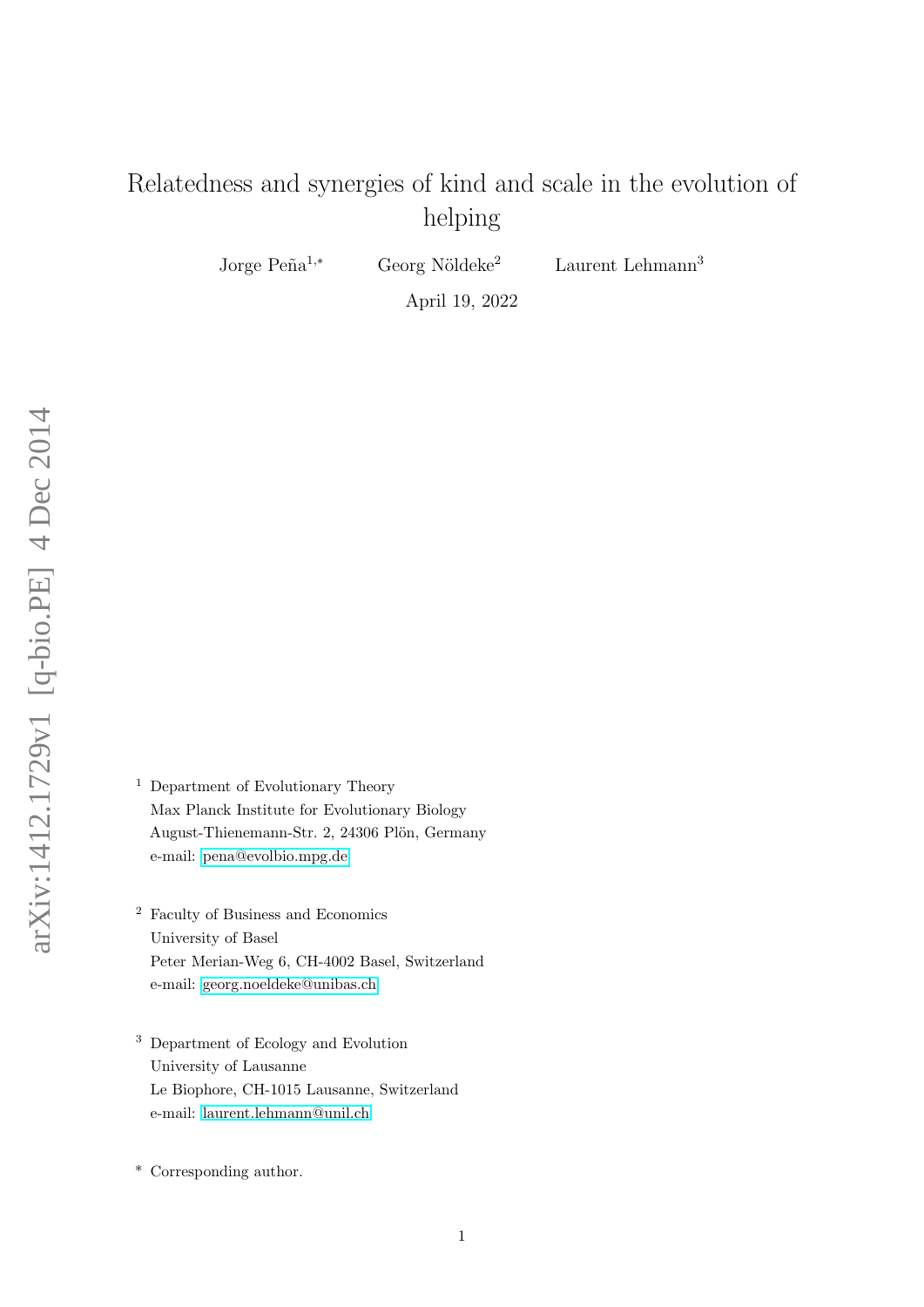#### Abstract

Relatedness and synergy affect the selection pressure on cooperation and altruism. Although early work investigated the effect of these factors independently of each other, recent efforts have been aimed at exploring their interplay. Here, we contribute to this ongoing synthesis in two distinct but complementary ways. First, we integrate models of  $n$ -player matrix games into the direct fitness approach of inclusive fitness theory, hence providing a framework to consider synergistic social interactions between relatives in family and spatially structured populations. Second, we illustrate the usefulness of this framework by delineating three distinct types of helping traits ("whole-group", "nonexpresser-only" and "expresser-only"), which are characterized by different synergies of kind (arising from differential fitness effects on individuals expressing or not expressing helping) and can be subjected to different synergies of scale (arising from economies or diseconomies of scale). We find that relatedness and synergies of kind and scale can interact to generate nontrivial evolutionary dynamics, such as cases of bistable coexistence featuring both a stable equilibrium with a positive level of helping and an unstable helping threshold. This broadens the qualitative effects of relatedness (or spatial structure) on the evolution of helping.

Keywords. evolution of helping, relatedness, synergy, inclusive fitness, evolutionary games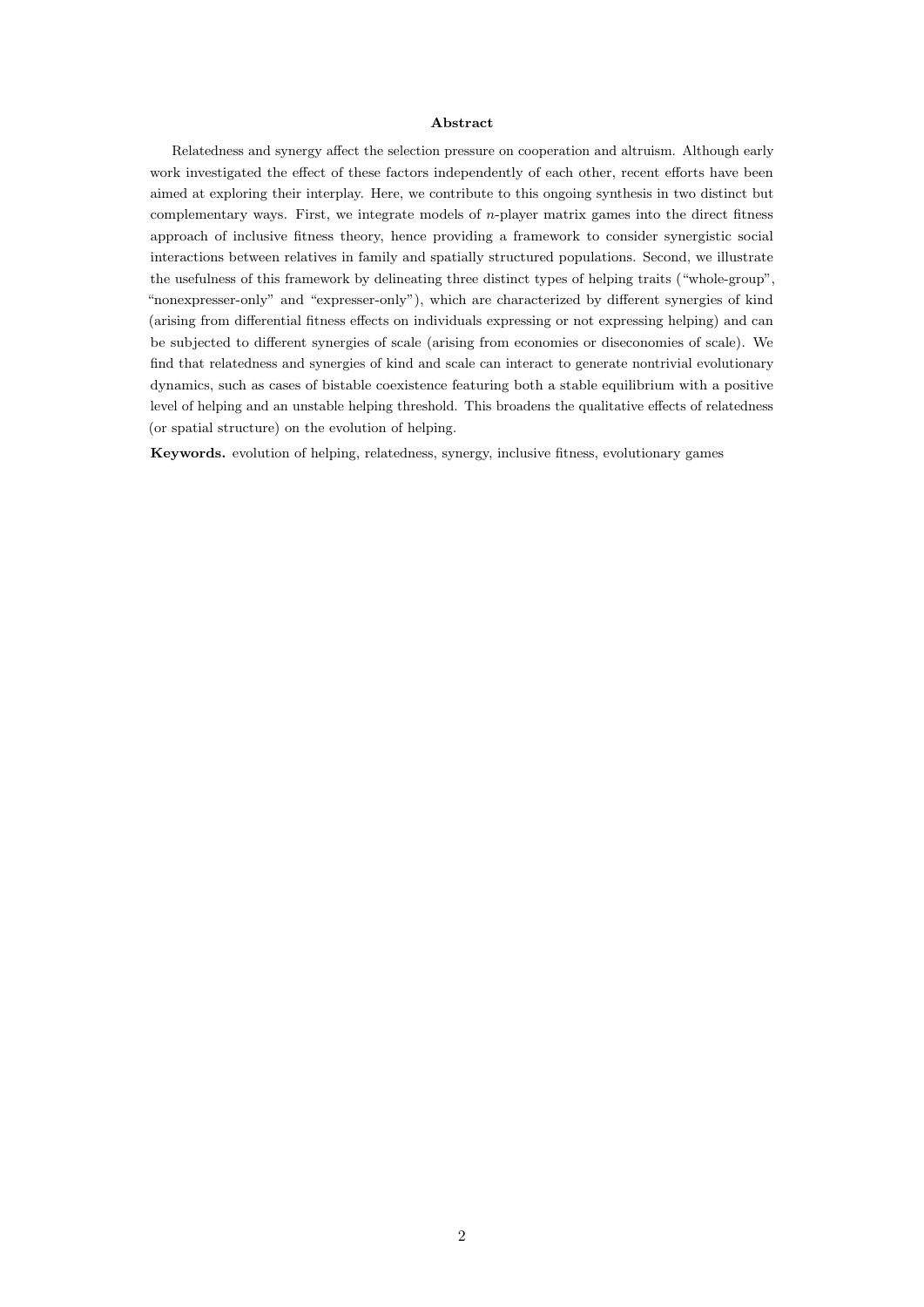## 1 Introduction

Explaining the evolution of helping (cooperation and altruism) has been a main focus of research in evolutionary biology over the last fifty years (e.g., [Sachs et al., 2004;](#page-29-0) [West et al., 2007\)](#page-30-0). In this context, [Hamilton'](#page-28-0)s seminal papers established the importance of relatedness (genetic assortment between individuals) by showing that an allele for helping can be favored by natural selection as long as  $-c+rb > 0$ is satisfied, where  $c$  is the fitness cost to an average carrier from expressing the allele,  $b$  is the fitness benefit to such a carrier stemming from a social partner expressing the allele, and  $r$  is the relatedness between social partners [\(Hamilton, 1964a,](#page-28-0)[b,](#page-28-1) [1970\)](#page-28-2). Additional factors, including different forms of reciprocity (i.e., conditional behaviors and responsiveness under multimove interactions, e.g., [Trivers, 1971;](#page-30-1) [Axelrod](#page-26-0) [and Hamilton, 1981\)](#page-26-0) and synergy (i.e., nonadditive effects of social behaviors on material payoffs, either positive or negative, e.g., [Queller, 1985;](#page-29-1) [Sumpter, 2010\)](#page-30-2), modify the fitness costs and benefits in Hamilton's rule [\(Axelrod and Hamilton, 1981;](#page-26-0) [Day and Taylor, 1997;](#page-26-1) [Lehmann and Keller, 2006a;](#page-28-3) [Gardner et al.,](#page-27-0) [2011;](#page-27-0) Van Cleve and Akçay, 2014) and hence fundamentally influence the evolutionary dynamics of helping.

Because of their ubiquity, relatedness and synergy occupy a central role among the factors affecting the selection pressure on helping. Both are clearly present in the cooperative enterprises of most organisms. First, real populations are characterized by limited gene flow at least until the stage of offspring dispersal [\(Clobert et al., 2001\)](#page-26-2), with the consequence that most social interactions necessarily occur between relatives of varying degree. Second, social exchanges often feature at least one of two different forms of synergy, which we call in this article "synergies of kind" and "synergies of scale".

Synergies of kind (implicit in what [Queller, 2011](#page-29-2) calls "kind selection") arise when the expression of a social trait benefits recipients in different ways, depending on whether or not (or more generally, to which extent) recipients express the social trait themselves. A classical example of a positive synergy of kind is collective hunting [\(Packer and Ruttan, 1988\)](#page-29-3), where the benefits of a successful hunt go to cooperators (hunters) but not to defectors (solitary individuals). Examples of negative synergies of kind are eusociality in Hymenoptera, by which sterile workers help queens to reproduce [\(Bourke and Franks,](#page-26-3) [1995\)](#page-26-3), and self-destructive cooperation in bacteria, where expressers lyse while releasing virulence factors that benefit nonexpressers (Fröhlich and Madeo, 2000; [Ackermann et al., 2008\)](#page-26-4).

Synergies of scale [\(Corning, 2002\)](#page-26-5) result from economies or diseconomies of scale in the production of a social good, so that the net effect of several individuals behaving socially can be more or less than the sum of individual effects. For instance, enzyme production in microbial cooperation is likely to be nonlinear, as in the cases of invertase hydrolyzing disaccharides into glucose in the budding yeast Saccharomyces cerevisiae [\(Gore et al., 2009\)](#page-27-2) or virulence factors triggering gut inflammation (and hence removal of competitors) in the pathogen Salmonella typhimurium [\(Ackermann et al., 2008\)](#page-26-4). In the former case, the relationship between growth rate and glucose concentration in yeast has been reported to be sublinear, i.e., invertase production has diminishing returns or negative synergies of scale [\(Gore et al.,](#page-27-2) [2009,](#page-27-2) fig. 3.c); in the latter case, the relationship between the level of expression of virulence factors and inflammation intensity appears to be superlinear, i.e., it exhibits increasing returns or positive synergies of scale [\(Ackermann et al., 2008,](#page-26-4) fig. 2.d).

Previous theoretical work has investigated the effects of relatedness and synergy on the evolution of helping either independently of each other or by means of simplified models that neglect crucial interactions between the two factors. For instance, the effects of demography on relatedness and the scale of competition in family and spatially structured populations have often been explored under the assumption of additive payoff effects (e.g., [Taylor, 1992;](#page-30-4) [Taylor and Irwin, 2000;](#page-30-5) [Lehmann et al.,](#page-28-4) [2006;](#page-28-4) [Gardner and West, 2006\)](#page-27-3), while synergistic interactions have usually been investigated under the assumption that individuals are unrelated (e.g., [Motro, 1991;](#page-29-4) [Leimar and Tuomi, 1998;](#page-28-5) [Hauert et al.,](#page-28-6)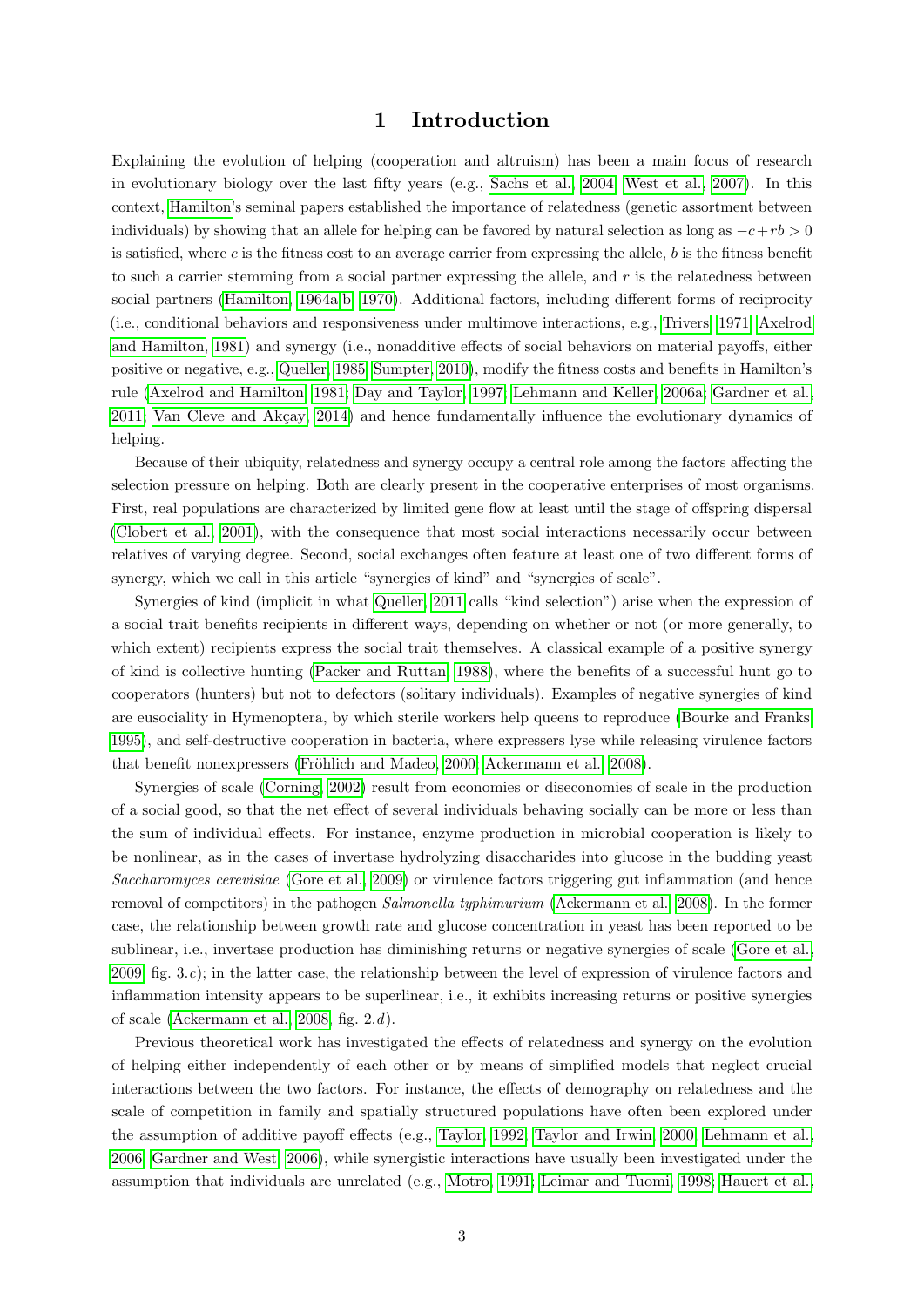[2006\)](#page-28-6). In the cases where relatedness and synergy have been considered to operate in conjunction, it has been customary to model social interactions by means of a two-player Prisoner's Dilemma, modified by adding a synergy parameter D to the payoff of mutual cooperation [\(Grafen, 1979;](#page-27-4) [Queller, 1984,](#page-29-5) [1985,](#page-29-1) [1992;](#page-29-6) [Fletcher and Zwick, 2006;](#page-27-5) [Lehmann and Keller, 2006a,](#page-28-3)[b;](#page-28-7) [Ohtsuki, 2010;](#page-29-7) [Gardner et al., 2011;](#page-27-0) [Ohtsuki, 2012;](#page-29-8) [Taylor and Maciejewski, 2012;](#page-30-6) Van Cleve and Akçay, 2014). In this framework,  $D > 0$ (positive synergy) implies positive frequency-dependent selection, while  $D < 0$  (negative synergy) implies negative frequency-dependent selection. The value of relatedness only matters in determining whether or not positive synergy leads to bistability, resp., whether or not negative synergy leads to coexistence.

Although illuminating in some aspects, such two-player models cannot capture patterns of synergy and resulting frequency dependence where positive (resp. negative) synergies of kind and negative (resp. positive) synergies of scale do not combine additively. Such situations are however likely to be common in nature. For example, collective hunting often features both positive synergies of kind and negative synergies of scale [\(Packer and Ruttan, 1988\)](#page-29-3), while the production of virulence factors in S. typhimurium features both negative synergies of kind and positive synergies of scale [\(Ackermann et al.,](#page-26-4) [2008\)](#page-26-4). Models of two-player matrix games between relatives miss these patterns of synergy (and possible interactions between relatedness and synergy) because such games are linear, and only nonlinear games (which necessarily involve at least three-party interactions) can accommodate both negative and positive synergies without conflating them into a single parameter. Although previous work has explored instances of n-player games between relatives (e.g., [Boyd and Richerson, 1988;](#page-26-6) [Eshel and Motro, 1988;](#page-27-6) [Archetti,](#page-26-7) [2009;](#page-26-7) [Van Cleve and Lehmann, 2013;](#page-30-7) [Marshall, 2014\)](#page-28-8) this has been done only for specific population or payoff structures, and hence not in a comprehensive manner.

In this article, we study the interplay between relatedness and synergies of kind and scale in models of n-player social interactions between relatives. In order to do so, we first present a general framework that integrates n-player matrix games (e.g., [Kurokawa and Ihara, 2009;](#page-28-9) [Gokhale and Traulsen, 2010\)](#page-27-7) into the "direct fitness" approach [\(Taylor and Frank, 1996;](#page-30-8) [Rousset, 2004\)](#page-29-9) of social evolution theory. This framework allows us to deliver a tractable expression for the selection gradient (or gain function) determining the evolutionary dynamics, which differs from the corresponding expression for  $n$ -player games between unrelated individuals only in that "inclusive gains from switching" rather than solely "direct gains from switching" must be taken into account.

We then use the theoretical framework to investigate the interaction between relatedness, synergies of kind, and synergies of scale in the evolution of helping. We show the importance of distinguishing between three different kinds of helping traits (which we call "whole-group", "nonexpresser-only" and "expresseronly"), that are characterized by different types of synergies of kind (none for "whole-group", negative for "nonexpresser-only", positive for "expresser-only"), and can be subjected to different synergies of scale. Our analysis demonstrates that the interplay between relatedness and synergy can lead to patterns of frequency dependence, evolutionary dynamics, and bifurcations that cannot arise when considering synergistic interactions between unrelated individuals. Thereby, our approach illustrates how relatedness and synergy combine nontrivially to affect the evolution of social behaviors.

## 2 Modeling framework

#### 2.1 Population structure (demography)

We consider a homogeneous haploid population subdivided into a finite and constant number of groups, each with a constant number  $N \geq 1$  $N \geq 1$  of adult individuals (see table 1 for a list of symbols). The following events occur cyclically and span a demographic time period. Each adult individual gives birth to offspring and then survives with a constant probability, so that individuals can be semelparous (die after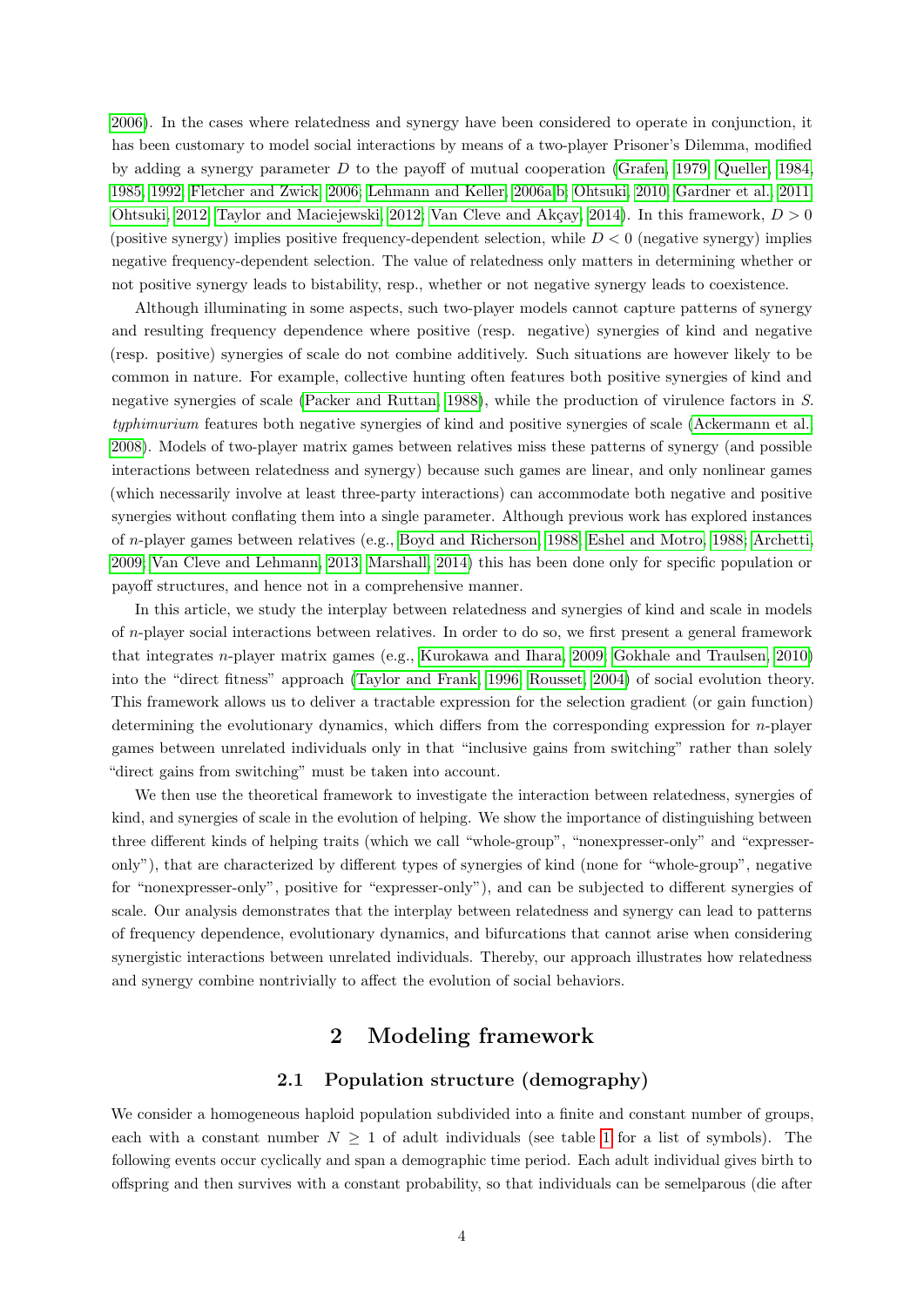reproduction) or iteroparous (survive for a number of demographic time periods). After reproduction, offspring dispersal occurs. Then, offspring in each group compete for breeding spots vacated by the death of adults so that exactly N individuals reach adulthood in each group.

Dispersal between groups may follow a variety of schemes, including the island model of dispersal [\(Wright, 1931;](#page-31-0) [Taylor, 1992\)](#page-30-4), isolation by distance (Malécot, 1975; [Rousset, 2004\)](#page-29-9), hierarchical migration [\(Sawyer and Felsenstein, 1983;](#page-30-9) [Lehmann and Rousset, 2012\)](#page-28-11), a model where groups split into daughter groups and compete against each other [\(Gardner and West, 2006;](#page-27-3) [Lehmann et al., 2006;](#page-28-4) [Traulsen and](#page-30-10) [Nowak, 2006\)](#page-30-10), and several variants of the haystack model (e.g., [Matessi and Jayakar, 1976;](#page-28-12) [Godfrey-Smith](#page-27-8) [and Kerr, 2009\)](#page-27-8). We leave the exact details of the life history unspecified, but assume that they fall within the scope of models of spatially homogeneous populations with constant population size (see [Rousset,](#page-29-9) [2004,](#page-29-9) ch. 6).

### 2.2 Social interactions (games and payoffs)

Each demographic time period, individuals interact socially by participating in a game between  $n$  players. Interactions can occur among all adults in a group  $(n = N)$ , among a subset of such individuals  $(n < N)$ or among offspring before dispersal  $(n > N)$ . Individuals may either express a social behavior (e.g., cooperate in a Prisoner's Dilemma) or not (e.g., defect in a Prisoner's Dilemma). We denote these two possible actions by A ("cooperation") and B ("defection") and also refer to A-players as "expressers" and to B-players as "nonexpressers". The game is symmetric so that, from the point of view of a focal individual, any two co-players playing the same action are exchangeable. We denote by  $a_k$  the material payoff to an A-player when  $k = 0, 1, \ldots, n - 1$  co-players choose A (and hence  $n - 1 - k$  co-players choose B). Likewise, we denote by  $b_k$  the material payoff to a B-player when k co-players choose A.

We assume that individuals implement mixed strategies, i.e., they play A with probability  $z$  (and hence play B with probability  $1 - z$ ). The set of available strategies is then the interval  $z \in [0, 1]$ . At any given time only two strategies are present in the population: residents who play A with probability z and mutants who play A with probability  $z + \delta$ . Let us denote by  $z_{\bullet}$  the strategy (either z or  $z + \delta$ ) of a focal individual, and by  $z_{\ell(\bullet)}$  the strategy of the  $\ell$ -th co-player of such focal. The expected payoff  $\pi$  to the focal is then

<span id="page-4-1"></span>
$$
\pi(z_{\bullet}, z_{1(\bullet)}, z_{2(\bullet)}, ..., z_{n-1(\bullet)}) = \sum_{k=0}^{n-1} \phi_k(z_{1(\bullet)}, z_{2(\bullet)}, ..., z_{n-1(\bullet)}) [z_{\bullet}a_k + (1-z_{\bullet})b_k],
$$
\n(1)

where  $\phi_k$  is the probability that exactly k co-players play action A. A first-order Taylor-series expansion about the average strategy  $z_{\circ} = \sum_{\ell=1}^{n-1} z_{\ell(\bullet)}/(n-1)$  of co-players shows that, to first order in  $\delta$ , the probability  $\phi_k$  is given by a binomial distribution with parameters  $n-1$  and  $z_0$ , i.e.,

<span id="page-4-0"></span>
$$
\phi_k(z_{1(\bullet)}, z_{2(\bullet)}, \dots, z_{n-1(\bullet)}) = \binom{n-1}{k} z_{\circ}^k (1-z_{\circ})^{n-1-k} + O(\delta^2). \tag{2}
$$

Substituting [\(2\)](#page-4-0) into [\(1\)](#page-4-1) and discarding second and higher order terms, we obtain

<span id="page-4-2"></span>
$$
\pi(z_{\bullet}, z_{\circ}) = \sum_{k=0}^{n-1} {n-1 \choose k} z_{\circ}^{k} (1-z_{\circ})^{n-1-k} [z_{\bullet} a_k + (1-z_{\bullet}) b_k]
$$
\n(3)

for the payoff of a focal individual as a function of the focal's strategy  $z_{\bullet}$  and the average strategy  $z_{\circ}$  of the focal's co-players (see also [Rousset, 2004,](#page-29-9) p. 95 and [Van Cleve and Lehmann, 2013,](#page-30-7) p. 85).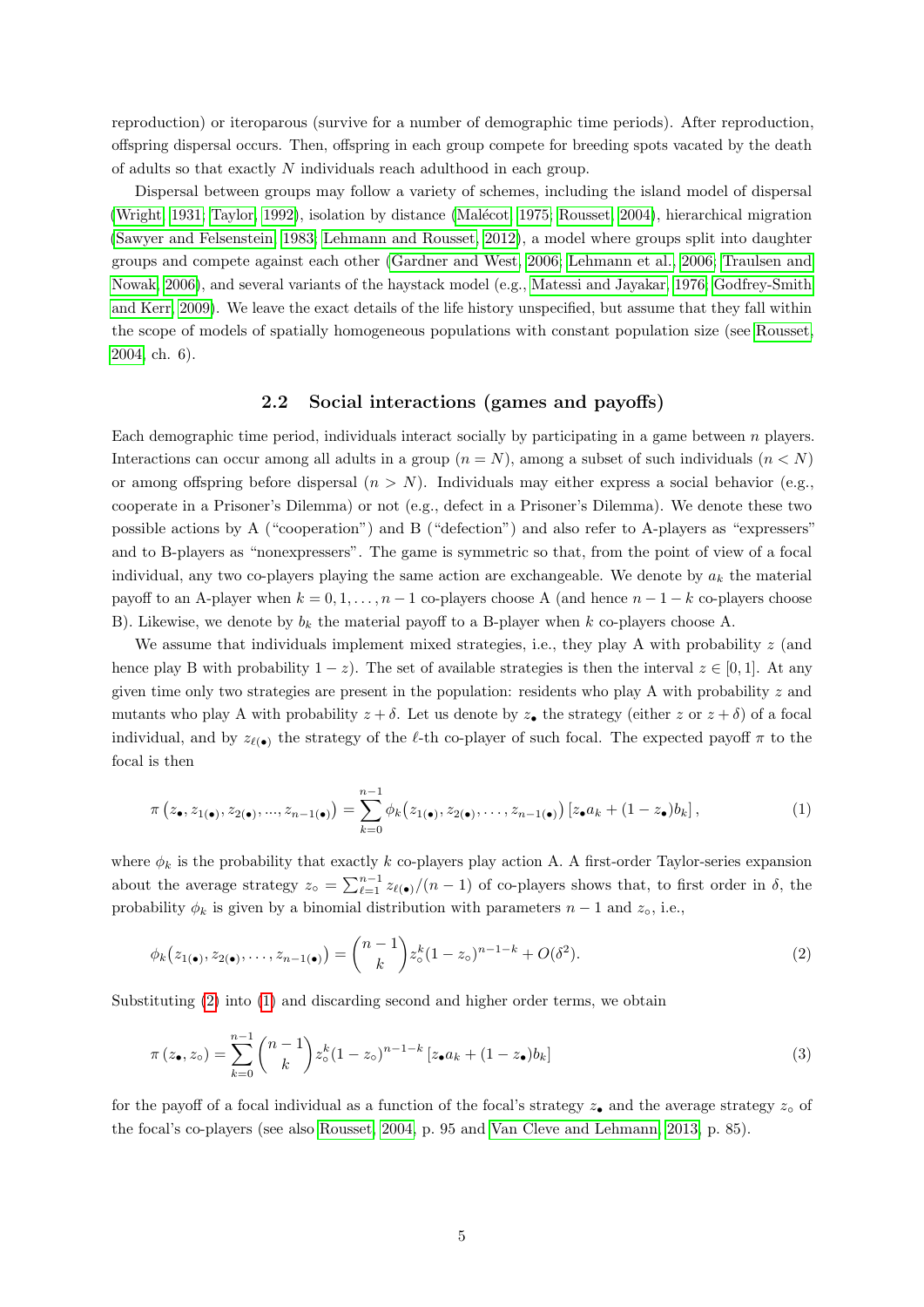#### 2.3 Gain function and convergence stability

Consider a population of residents playing z in which a single mutant  $z + \delta$  appears due to mutation, and denote by  $\rho$  the fixation probability of the mutant. We take the phenotypic selection gradient  $S = (d\rho/d\delta)_{\delta=0}$  as a measure of evolutionary success of the mutant [\(Rousset and Billiard, 2000,](#page-29-10) p. 819; [Van Cleve, 2014,](#page-30-11) p. 17); indeed,  $S > 0$  entails that the mutant has a fixation probability greater than neutral under weak selection ( $|\delta| \ll 1$ ). In order to evaluate the fixation probability, we assume that each demographic time period the material payoff to an individual determines its own fecundity (number of offspring produced before competition) or that of its parent (if interactions occur among offspring) by letting the average fecundity of an adult relative to a baseline be equal to the average payoff of a focal actor (i.e., payoffs from the game have "fecundity effects" as opposed to "survival effects", e.g., [Taylor](#page-30-5) [and Irwin, 2000\)](#page-30-5). With this and our demographic assumptions,  $\mathcal{S}$  is proportional to the "gain function" given by

<span id="page-5-0"></span>
$$
\mathcal{G}(z) = \underbrace{\frac{\partial \pi(z_{\bullet}, z_{\circ})}{\partial z_{\bullet}}\Big|_{z_{\bullet}=z_{\circ}=z}}_{\text{`direct'' effect, } -\mathcal{C}(z)} + \kappa \underbrace{\frac{\partial \pi(z_{\bullet}, z_{\circ})}{\partial z_{\circ}}\Big|_{z_{\bullet}=z_{\circ}=z}}_{\text{`indirect'' effect, } \mathcal{B}(z)} = -\mathcal{C}(z) + \kappa \mathcal{B}(z)
$$
\n
$$
(4)
$$

(see, e.g., [Van Cleve and Lehmann, 2013,](#page-30-7) eq. 7).

Equation [\(4\)](#page-5-0) shows that the gain function  $\mathcal{G}(z)$  is determined by three components. First, the "direct" effect  $-C(z)$ , that describes the change in average payoff of the focal resulting from the focal infinitesimally changing its own strategy. Second, the "indirect" effect  $\mathcal{B}(z)$ , that describes the change in average payoff of the focal resulting from the focal's co-players changing their strategy infinitesimally. Third, the indirect effect is weighted by the "scaled relatedness coefficient"  $\kappa$ , which is a measure of relatedness between the focal individual and its neighbors, demographically scaled so as to capture the effects of local competition on selection [\(Queller, 1994;](#page-29-11) [Lehmann and Rousset, 2010;](#page-28-13) Akçay and Van Cleve, 2012). We discuss these three components of the gain function in more detail in the following section.

Knowledge of equation [\(4\)](#page-5-0) is sufficient to characterize convergent stable strategies [\(Eshel and Motro,](#page-27-9) [1981;](#page-27-9) [Eshel, 1983;](#page-27-10) [Taylor, 1989;](#page-30-12) [Christiansen, 1991;](#page-26-9) [Geritz et al., 1998;](#page-27-11) [Rousset, 2004\)](#page-29-9). In our context, candidate convergent stable strategies are either "singular points" (i.e., values  $z^* \in (0,1)$  such that  $G(z^*) = 0$ , or the two pure strategies  $z = 1$  (always play A) and  $z = 0$  (always play B). In particular, a singular point  $z^*$  is convergent stable if  $d\mathcal{G}(z)/dz|_{z=z^*} < 0$ . Regarding the endpoints,  $z = 1$  (resp.  $z = 0$ ) is convergent stable if  $\mathcal{G}(1) > 0$  (resp.  $\mathcal{G}(0) < 0$ ). In this article we focus on convergence stability, and thus do not consider the possibility of disruptive selection, which can be ruled out by assuming that the evolutionary dynamics proceeds strictly through a sequence of mutant invasions and fixation events (e.g., the "substitution process"; [Gillespie, 1991;](#page-27-12) the "trait substitution process"; [Metz et al., 1996;](#page-29-12) or the "trait substitution sequence"; [Champagnat et al., 2006\)](#page-26-10).

### 2.4 Inclusive gains from switching

From equation [\(4\)](#page-5-0), the condition for a mutant to be favored by selection can be written as  $-C(z)+\kappa\mathcal{B}(z)$ 0. This can be understood as a scaled form of the marginal version of Hamilton's rule [\(Lehmann and](#page-28-13) [Rousset, 2010\)](#page-28-13) with  $\mathcal{C}(z)$  corresponding to the marginal direct costs and  $\mathcal{B}(z)$  to the marginal indirect benefits of expressing an increased probability of playing action A. These marginal costs and benefits are not measured in terms of actual fitness (number of adult offspring, which are the units of measurement of b and c in Hamilton's rule as given in the introduction, see e.g., [Rousset, 2004,](#page-29-9) p. 113), but in terms of fecundity via payoffs in a game. The scaled relatedness coefficient  $\kappa$  is also not equal to the regression definition of relatedness present in the standard Hamilton's rule, except for special cases where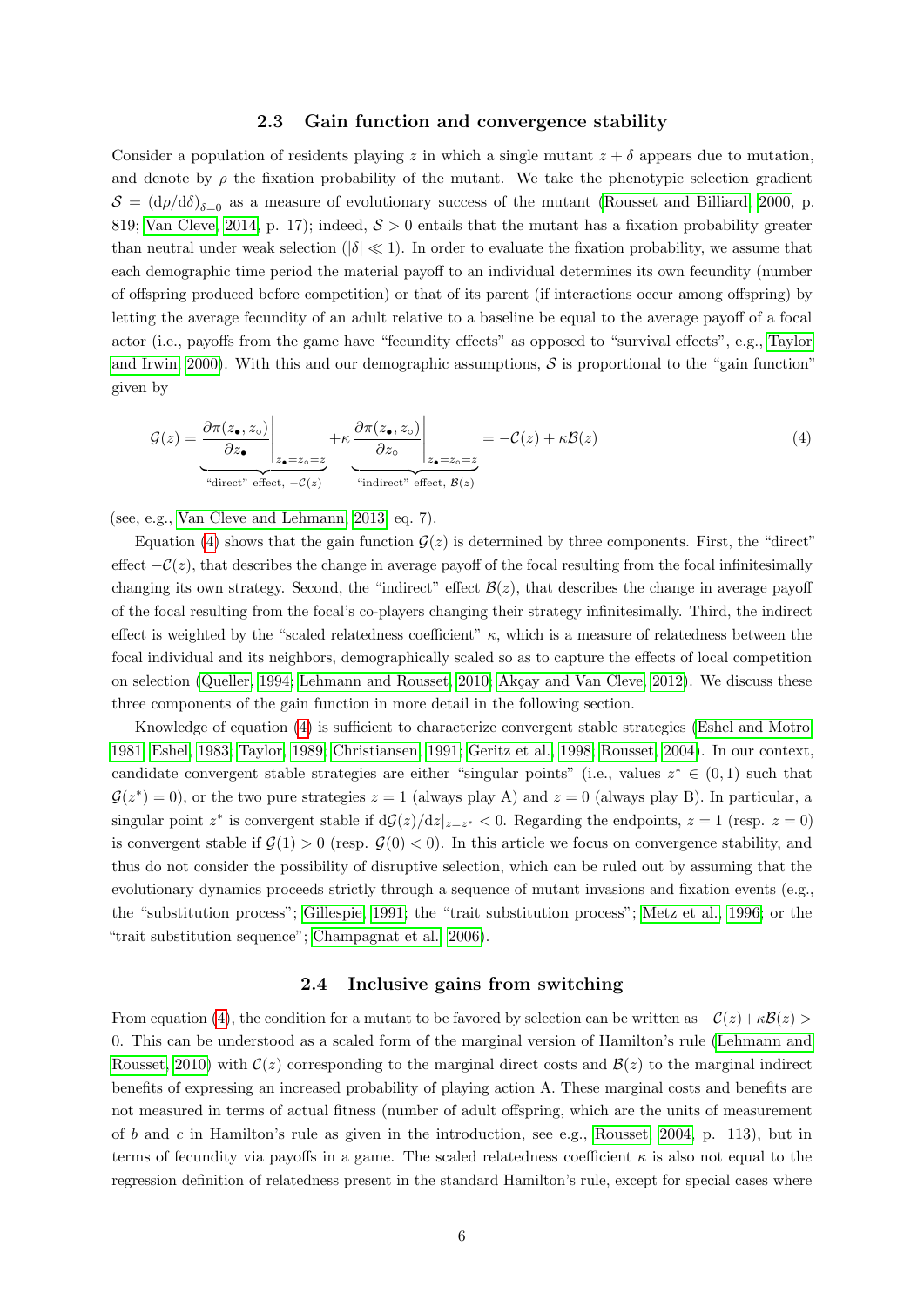competition is completely global [\(Queller, 1994\)](#page-29-11).

The coefficient  $\kappa$  is a function of demographic parameters such as migration rate, group size, and vital rates of individuals or groups, but is independent of the evolving trait z [\(Van Cleve and Lehmann, 2013\)](#page-30-7). For instance, in the island model with overlapping generations,  $\kappa = 2s(1-m)/(N[2-m(1-s)]+2(1-m)s)$ , where  $m$  is the migration rate and  $s$  is the probability of surviving to the next generation [\(Taylor and Irwin,](#page-30-5) [2000,](#page-30-5) eq. A10; Akçay and Van Cleve, 2012, app. A2). In broad terms, we have (i)  $\kappa > 0$  for population structures characterized by positive assortment and relatively global competition, (ii)  $\kappa = 0$  for infinitely large panmictic populations or for viscous populations with local competition exactly compensating for increased assortment of strategies [\(Taylor, 1992\)](#page-30-4), and (iii)  $\kappa < 0$  for population structures characterized by negative assortment and/or very strong local competition (e.g., density-dependent competition occurs before dispersal). Scaled relatedness coefficients have been evaluated for many life cycle conditions (see table 1 of [Lehmann and Rousset, 2010,](#page-28-13) table 1 of [Van Cleve and Lehmann, 2013,](#page-30-7) and references therein; see also app. [A](#page-18-0) for values of  $\kappa$  under different variants of the haystack model).

In contrast to  $\kappa$ , which depends only on population structure, the other two components of the gain function are solely determined by the payoff structure of the social interaction. In the following, we show how  $-\mathcal{C}(z)$  and  $\mathcal{B}(z)$  can be expressed in terms of the payoffs  $a_k$  and  $b_k$  of the game. Doing so delivers an expression for  $\mathcal{G}(z)$  that can be analyzed with the same techniques applicable for games between unrelated individuals. This expression provides the foundation for our subsequent analysis.

Imagine a focal individual playing B in a group where  $k$  of its co-players play A. Suppose that this focal individual unilaterally switches its action to A while its co-players hold fixed their actions, thus changing its payoff from  $b_k$  to  $a_k$ . As a consequence, the focal experiences a "direct gain from switching" given by

<span id="page-6-0"></span>
$$
d_k = a_k - b_k, \ k = 0, 1, \dots, n - 1. \tag{5}
$$

At the same time, each of the focal's co-players playing A experiences a change in payoff given by  $\Delta a_{k-1} = a_k - a_{k-1}$  and each of the focal's co-players playing B experiences a change in payoff given by  $\Delta b_k = b_{k+1} - b_k$ . Hence, taken as a block, the co-players of the focal experience a change in payoff given by

<span id="page-6-1"></span>
$$
e_k = k\Delta a_{k-1} + (n-1-k)\Delta b_k, \ k = 0, 1, \dots, n-1,
$$
\n(6)

where we let  $a_{-1} = b_{n+1} = 0$  for mathematical convenience. From the perspective of the focal, this change in payoffs represents an "indirect gain from switching" the focal obtains if co-players are related.

In appendix [B,](#page-19-0) we show that the partial derivatives appearing in [\(4\)](#page-5-0) can be expressed as expected values of the direct and indirect gains from switching, so that the direct and indirect effects are respectively given by

<span id="page-6-3"></span>
$$
-\mathcal{C}(z) = \sum_{k=0}^{n-1} {n-1 \choose k} z^k (1-z)^{n-1-k} d_k,
$$
\n(7)

<span id="page-6-4"></span>and

$$
\mathcal{B}(z) = \sum_{k=0}^{n-1} {n-1 \choose k} z^k (1-z)^{n-1-k} e_k.
$$
\n(8)

Hence, defining the "inclusive gains from switching" as

<span id="page-6-2"></span>
$$
f_k = d_k + \kappa e_k, \ k = 0, 1, \dots, n - 1,
$$
\n(9)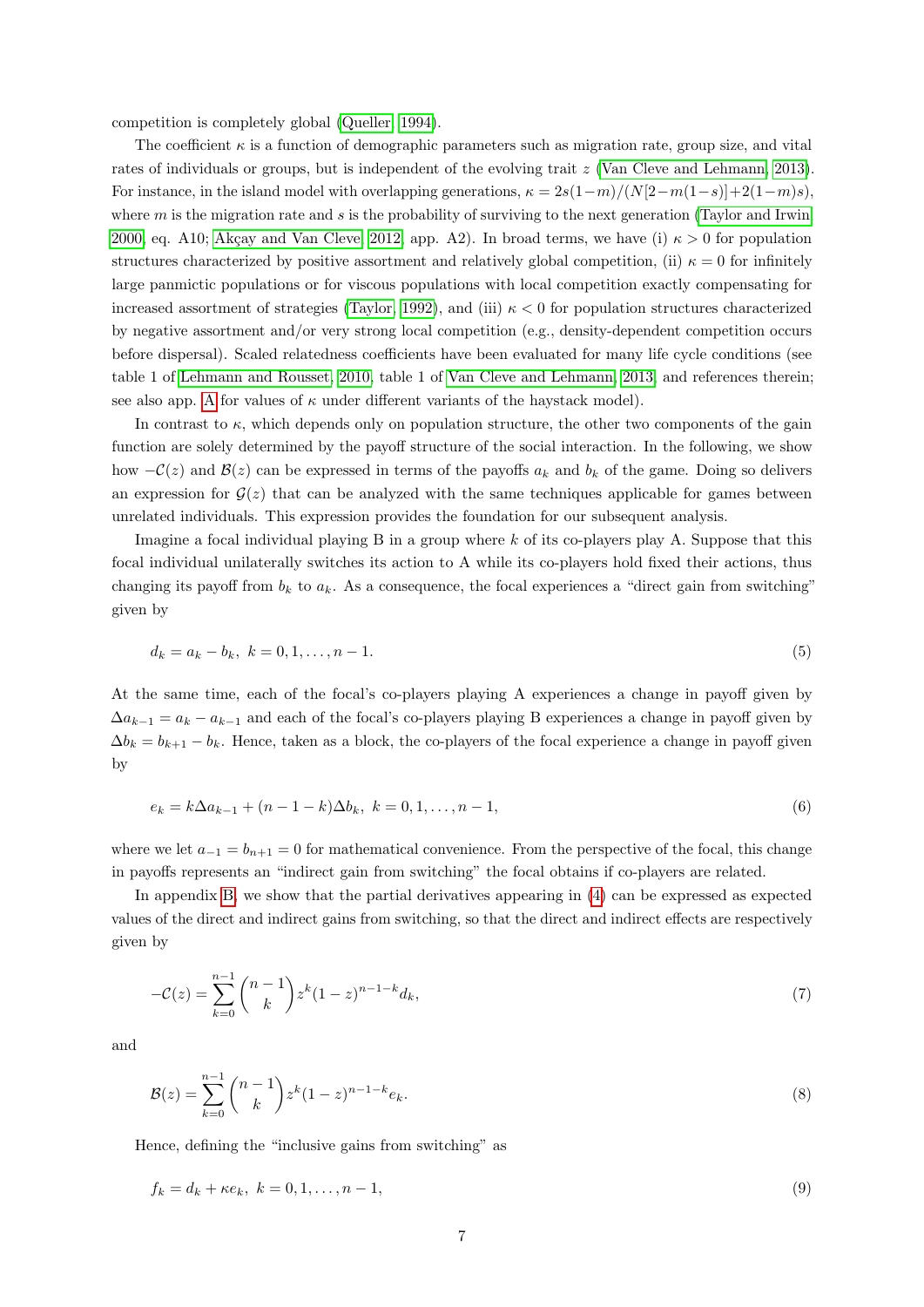the gain function can be written as the expected value of the inclusive gains from switching:

<span id="page-7-0"></span>
$$
\mathcal{G}(z) = \sum_{k=0}^{n-1} {n-1 \choose k} z^k (1-z)^{n-1-k} f_k.
$$
\n(10)

An immediate consequence of equation [\(10\)](#page-7-0) is that matrix games between relatives are mathematically equivalent to "transformed" games between unrelated individuals, where "inclusive payoffs" take the place of standard, or personal, payoffs. Indeed, consider a game in which a focal playing A (resp. B) obtains payoffs

<span id="page-7-1"></span>
$$
a'_k = a_k + \kappa [ka_k + (n-1-k)b_{k+1}], \ k = 0, 1, \dots, n-1
$$
\n(11)

$$
b'_{k} = b_{k} + \kappa [ka_{k-1} + (n-1-k)b_{k}], \ k = 0, 1, ..., n-1
$$
\n(12)

when k of its co-players play A. Using equations [\(5\)](#page-6-0)–[\(6\)](#page-6-1) we can rewrite equation [\(9\)](#page-6-2) as  $f_k = a'_k - b'_k$ , so that the inclusive gains from switching are identical to the direct gains from switching in a game with payoff structure given by equations [\(11\)](#page-7-1)–[\(12\)](#page-7-1). The payoffs  $a'_k$  (resp.  $b'_k$ ) can be understood as inclusive payoffs consisting of the payoff obtained by a focal playing A (resp. B) plus  $\kappa$  times the sum of the payoffs obtained by its co-players.

This observation has two relevant consequences. First, the results developed in Peña et al. [\(2014\)](#page-29-13) for nonlinear n-player matrix games between unrelated individuals, which are based on the observation that the right side of [\(10\)](#page-7-0) is a polynomial in Bernstein form [\(Farouki, 2012\)](#page-27-13), also apply here, provided that (i) the inclusive gains from switching  $f_k$  are used instead of the standard (direct) gains from switching  $d_k$ in the formula for the gain function, and (ii) the concept of evolutionary stability is read as meaning convergence stability. For a large class of games, these results allow to identify convergence stable points from a direct inspection of the sign pattern of the inclusive gains from switching  $f_k$ . Second, we may interpret the effect of relatedness on selection as inducing the payoff transformation  $a_k \to a'_k$ ,  $b_k \to b'_k$ . For  $n = 2$ , this payoff transformation is the one hinted at by [Hamilton](#page-28-14) [\(1971\)](#page-28-14) and later often discussed in the theoretical literature [\(Grafen, 1979;](#page-27-4) [Hines and Maynard Smith, 1979;](#page-28-15) [Day and Taylor, 1998\)](#page-26-11), namely

$$
\left(\begin{array}{cc}\na'_0 & a'_1 \\
b'_0 & b'_1\n\end{array}\right) = \left(\begin{array}{cc}\na_0 + \kappa b_1 & (1 + \kappa)a_1 \\
(1 + \kappa)b_0 & b_1 + \kappa a_0\n\end{array}\right),
$$

where the payoff of the focal is augmented by adding  $\kappa$  times the payoff of the co-player.

## 3 Evolutionary dynamics of three kinds of helping traits

Throughout the following we assume that each A-player incurs a payoff cost  $\gamma > 0$  in order for a social good to be produced (e.g., harvested food, nest defense, or help directed to others). The benefits of the social good are accrued by a subset of individuals in the group that we call "recipients". Each recipient obtains a benefit  $\beta_i > 0$  when there are  $j > 0$  expressers in the group, and no benefit is produced if no individual expresses the social trait ( $\beta_0 = 0$ ). The benefit is increasing in the number of expressers, that is, the "incremental benefit"  $\Delta \beta_j = \beta_{j+1} - \beta_j$  is positive  $(\Delta \beta_j > 0)$ .

Synergies of scale are characterized by the properties of the incremental benefits. In the absence of synergies of scale, each additional expresser increases the benefit by the same amount so that  $\Delta\beta_i$  is constant, implying that  $\beta_j$  is linear in j. With negative synergies of scale,  $\Delta\beta_j$  is decreasing in j, whereas positive synergies of scale arise when  $\Delta\beta_i$  is increasing in j. To illustrate the effects of synergies of scale on the evolutionary dynamics of the social trait, we will consider the special case in which incremental benefits are given by the geometric sequence  $\Delta \beta_j = \beta \lambda^j$  for some  $\beta > 0$  and  $\lambda > 0$ , so that benefits are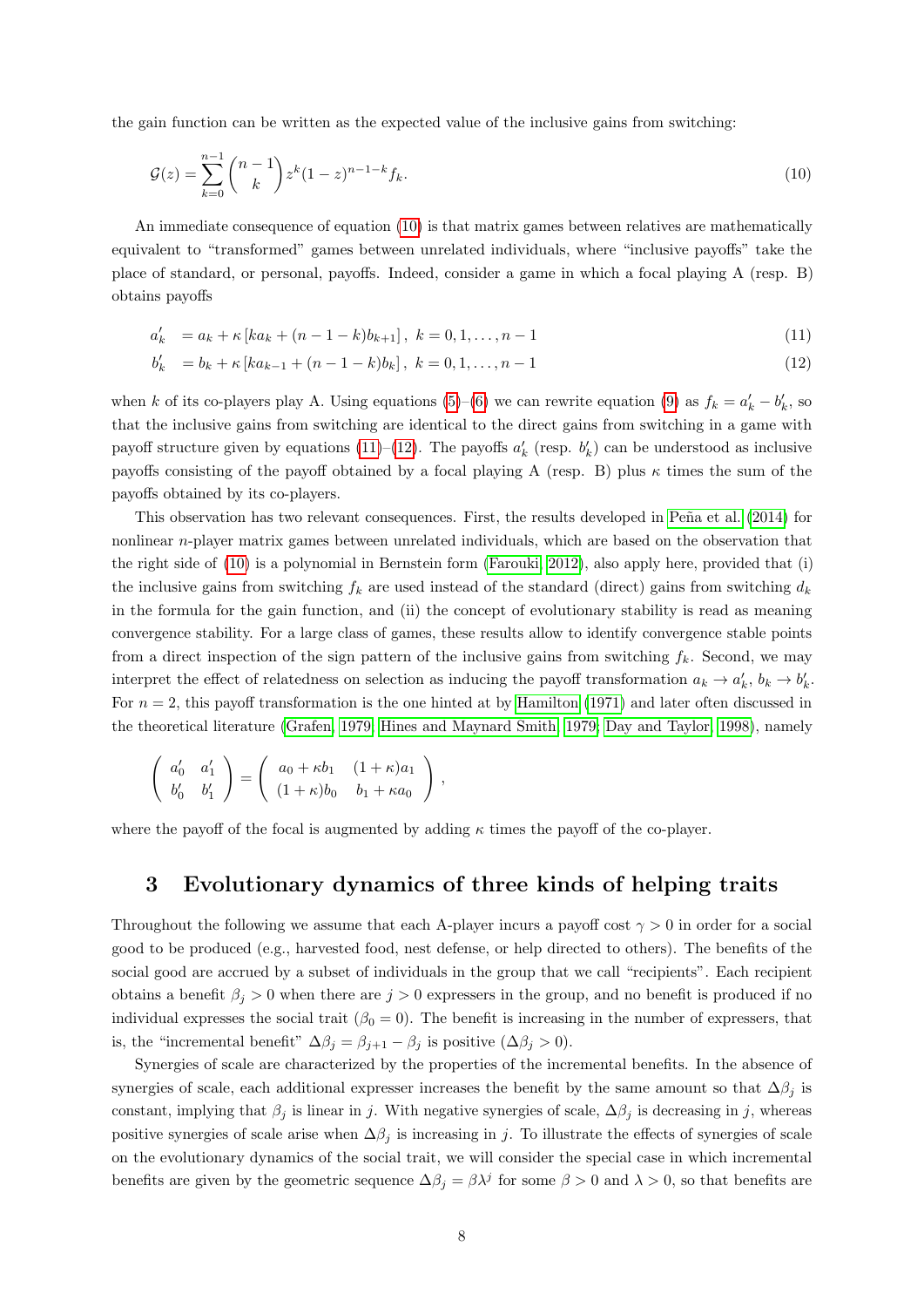given by

<span id="page-8-0"></span>
$$
\beta_j = \beta \sum_{\ell=0}^{j-1} \lambda^{\ell}.
$$
\n(13)

With geometric benefits, synergies of scale are absent when  $\lambda = 1$ , negative when  $\lambda < 1$ , and positive when  $\lambda > 1$ .

We distinguish three kinds of social traits according to which individuals are recipients and thus benefit from the expression of the social behavior: (i) "whole-group" (benefits accrue to all individuals in the group, fig.  $1.a$ , (ii) "nonexpresser-only" (benefits accrue only to nonexpressers, fig.  $1.b$ ), and (iii) "expresser-only" (benefits accrue only to expressers, fig. [1.](#page-32-0)c). For whole-group traits there are no synergies of kind: benefits accrue to all individuals irrespective of their kind, i.e., whether they are expressers or nonexpressers. In contrast, nonexpresser-only traits feature negative synergies of kind, whereas expresser-only traits feature positive synergies of kind. These differences are reflected in different payoff structures for the corresponding n-player games, resulting in different direct, indirect, and inclusive gains from switching (see table [2\)](#page-35-0).

A classical example of a whole-group trait is the voluntary provision of public goods [\(Samuelson,](#page-29-14) [1954\)](#page-29-14). In this case, the expressed social behavior consists in the production of a good available to others and hence exploitable by nonproducing cheats (nonexpressers). Well-known instances of public-goods cooperation are sentinel behavior in animals [\(Maynard Smith, 1965;](#page-29-15) [Clutton-Brock et al., 1999\)](#page-26-12), and the secretion of extracellular products [\(Velicer, 2003;](#page-30-13) [West et al., 2007\)](#page-30-0), such as sucrose-digestive enzymes [\(Greig and Travisano, 2004;](#page-27-14) [Gore et al., 2009\)](#page-27-2), in social bacteria.

The most prominent social behavior matching our definition of a nonexpresser-only trait is altruistic self-sacrifice, which happens when individuals expressing the social behavior sacrifice themselves (or their reproduction) to benefit nonexpressers [\(Frank, 2006;](#page-27-15) [West et al., 2006\)](#page-30-14). Sterile castes in eusocial insects [\(Bourke and Franks, 1995\)](#page-26-3), and bacteria lysing while releasing toxins (Fröhlich and Madeo, 2000) or virulence factors [\(Ackermann et al., 2008\)](#page-26-4) that benefit other bacteria provide some examples of altruistic self-sacrifice in nature.

Expresser-only traits have been discussed under the rubrics of "synergistic" [\(Queller, 1984,](#page-29-5) [1985;](#page-29-1) [Leimar and Tuomi, 1998\)](#page-28-5) and "greenbeard" [\(Guilford, 1985;](#page-28-16) [Gardner and West, 2010;](#page-27-16) [Queller, 2011\)](#page-29-2) effects, and conceptualized as involving "rowing" (Maynard Smith and Szathmáry, 1995, p. 261-262) or "stag hunt" [\(Skyrms, 2004\)](#page-30-15) games. Often cited examples include collective hunting [\(Packer and Ruttan,](#page-29-3) [1988\)](#page-29-3), foundresses cooperating in colony establishment [\(Bernasconi and Strassmann, 1999\)](#page-26-13), aposematic (warning) coloration [\(Queller, 1984,](#page-29-5) [1985;](#page-29-1) [Guilford, 1988\)](#page-28-17), and the  $Ti$  plasmid in the bacterial pathogen Agrobacterium tumefaciens, which induces its plant host to produce opines, a food source that can be exploited only by bacteria bearing the plasmid [\(Dawkins, 1999,](#page-26-14) p. 218, [White and Winans, 2007\)](#page-30-16). In each of these examples, the social good accrues only to partners expressing the trait, either because of a greater tendency to group and interact or because of the action of an emergent recognition system discriminating expressers from nonexpressers.

For all three kinds of social traits, the indirect gains from switching are always nonnegative ( $e_k \geq 0$  for all k) and hence the indirect effect  $\mathcal{B}(z)$  is nonnegative for all z. This implies that we deal with helping traits at the level of payoffs and that increasing  $\kappa$  never leads to less selection for expressing the social behavior. Due to their different ways of defining recipients, however, each social trait is characterized by a social dilemma with structurally different payoff, direct gain, and indirect gains from switching. For nonexpresser-only traits, the direct gains from switching are always negative  $(d_k < 0$  for all k) and thus expressing the social behavior is also payoff altruistic  $(-\mathcal{C}(z) < 0$  and  $\mathcal{B}(z) \ge 0$  for all z). For whole-group and expresser-only traits, expressing the social behavior is not necessarily altruistic, depending on how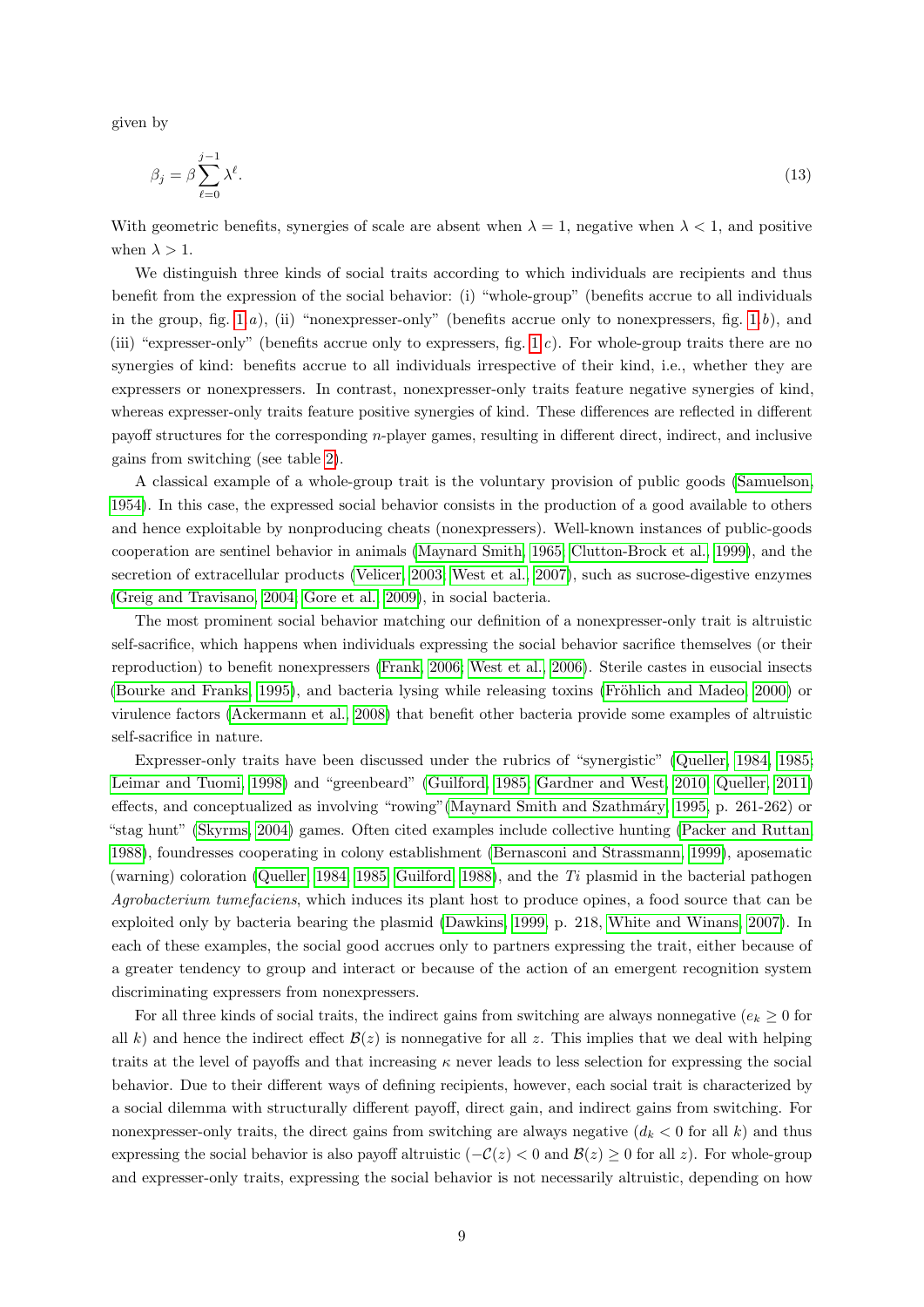the cost  $\gamma$  compares to benefits ( $\beta_{k+1}$ , expresser-only traits) or incremental benefits ( $\Delta \beta_k$ , whole-group traits).

Before turning to the analysis, we note that a fourth class of social traits is sometimes also distinguished in the literature, namely "other-only" traits where the benefits accrue to all other individuals in the group, but not to the focal expresser itself [\(Pepper, 2000\)](#page-29-17). Other-only traits, as whole-group traits, lack synergies of kind, and hence the effects of relatedness on the evolutionary dynamics are qualitatively similar for whole-group and other-only traits. We discuss this latter case in more detail in section [3.5](#page-13-0) and relegate the formal analysis, which is similar to the one for whole-group traits, to appendix [D.](#page-21-0)

## 3.1 No synergies of scale

<span id="page-9-0"></span>To isolate the effects of synergies of kind, we begin our analysis with the case in which synergies of scale are absent, that is, benefits take the linear form  $\beta_j = \beta_j$  ( $\lambda = 1$  in eq. [\(13\)](#page-8-0)). The resulting expressions for the inclusive gains from switching and the gain functions for the three different social traits are shown in table [3.](#page-36-0) In each case, the gain function can be written as

$$
\mathcal{G}(z) = (n-1)\left[-C + \kappa B + (1+\kappa)Dz\right],
$$

where the parameter  $C > 0$  may be thought of as the "effective cost" per co-player of expressing the social trait when none of the co-players expresses the social trait. We have  $C = \gamma/(n-1)$  when a focal expresser is not among the recipients (nonexpresser-only traits) and  $C = (\gamma - \beta)/(n - 1)$  otherwise (whole-group and expresser-only traits). The parameter  $B \geq 0$  measures the incremental benefit accruing to each co-player of a focal expresser when none of the co-players expresses the social trait. We thus have  $B = 0$  for expresser-only traits and  $B = \beta$  otherwise. Finally, D measures synergies of kind and is thus null for whole-group traits  $(D = 0)$ , negative for nonexpresser-only traits  $(D = -\beta)$  and positive for expresser-only traits  $(D = \beta)$ .

In the absence of synergies of kind  $(D = 0,$  whole-group traits) selection is frequency independent and defection dominates cooperation ( $z = 0$  is the only convergence stable strategy) if  $-C + \kappa B < 0$  holds, whereas cooperation dominates defection ( $z = 1$  is the only convergence stable strategy) if  $-C + \kappa B > 0$ holds.

With negative synergies of kind  $(D < 0)$ , there is negative frequency-dependent selection. Defection dominates cooperation if  $-C + \kappa B \leq 0$  holds, whereas cooperation dominates defection if  $-C + \kappa B + C$  $(1 + \kappa)D \ge 0$  holds. If  $-C + \kappa B + (1 + \kappa)D < 0 < -C + \kappa B$  holds, both  $z = 0$  and  $z = 1$  are unstable and the singular point

<span id="page-9-1"></span>
$$
z^* = \frac{C - \kappa B}{(1 + \kappa)D} \tag{14}
$$

is stable.

With positive synergies of kind  $(D > 0)$ , there is positive frequency-dependent selection. Defection dominates cooperation if  $-C + \kappa B + (1 + \kappa)D \leq 0$  holds, whereas cooperation dominates defection if  $-C + \kappa B \ge 0$  holds. When  $-C + \kappa B < 0 < -C + \kappa B + (1 + \kappa)D$ , there is bistability: both  $z = 0$  and  $z = 1$  are stable and  $z^*$  is unstable.

This analysis reveals three important points. First, in the absence of synergies of scale the gain function is linear in z, which allows for a straightforward analysis of the evolutionary dynamics for all three kinds of social traits. Second, because of the linearity of the gain function, the evolutionary dynamics of such games fall into one of the four classical dynamical regimes arising from  $2 \times 2$  games, namely (i) A dominates B, (ii) B dominates A, (iii) coexistence, and (iv) bistability (see, e.g., [Cressman, 2003,](#page-26-15) section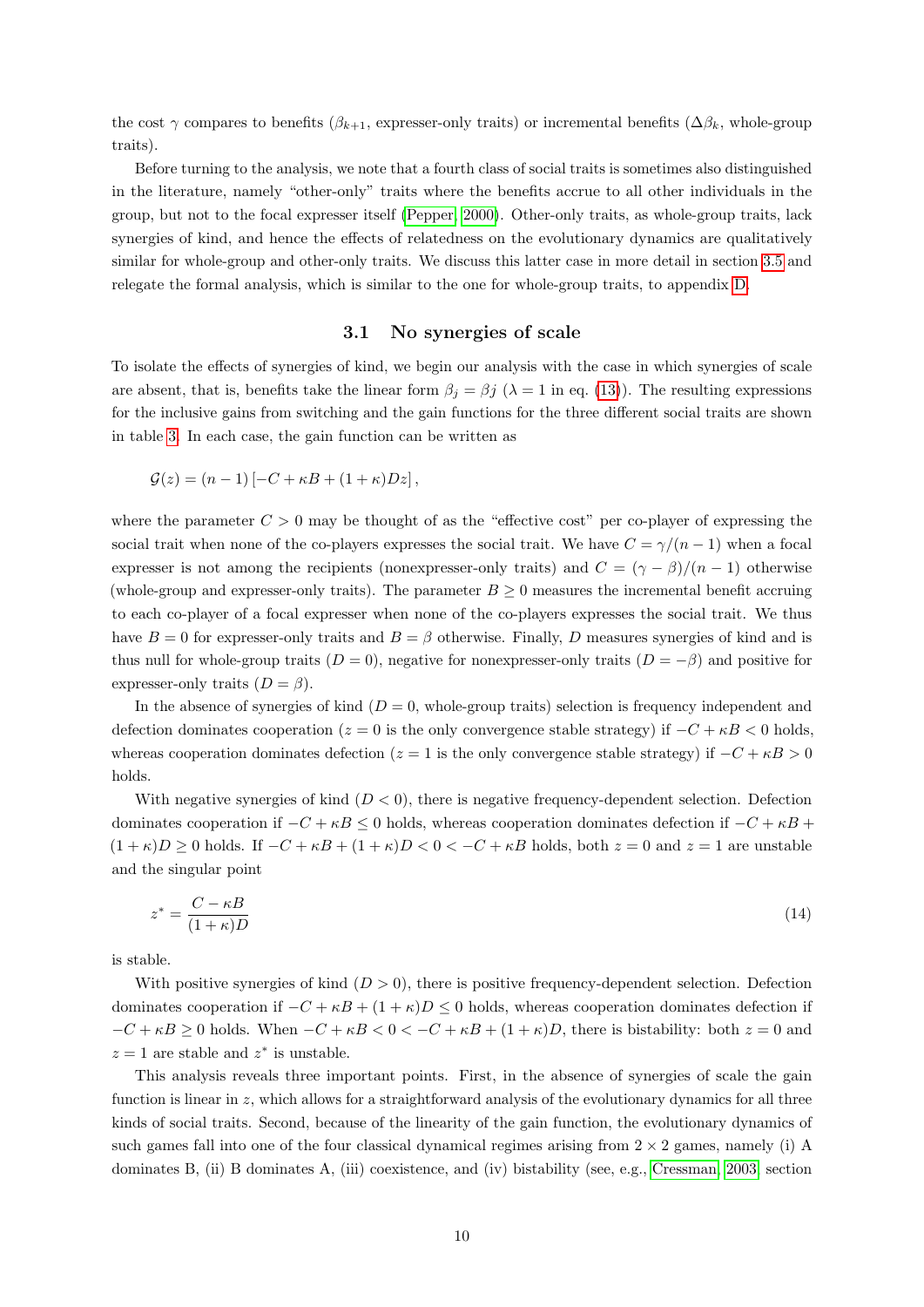2.2). Third, which of these dynamical regimes arises is determined by the interaction of relatedness with synergies of kind in a straightforward fashion. For all traits, defection dominates cooperation when relatedness is low. For whole-group traits, high values of relatedness imply that cooperation dominates defection. For nonexpresser-only and expresser-only traits, high relatedness also promotes cooperation, leading to either the coexistence of expressers and nonexpressers (nonexpresser-only traits) or to bistability (expresser-only traits).

#### <span id="page-10-0"></span>3.2 Whole-group traits with synergies of scale

<span id="page-10-2"></span>For whole-group traits there are no synergies of kind, but either positive or negative synergies of scale may arise. How do such synergies of scale change the evolutionary dynamics of whole-group helping? Substituting the inclusive gains from switching given in table [2](#page-35-0) into equation [\(10\)](#page-7-0) shows that the gain function for whole-group traits is given by

$$
\mathcal{G}(z) = \sum_{k=0}^{n-1} {n-1 \choose k} z^k (1-z)^{n-1-k} \{-\gamma + [1 + \kappa(n-1)] \Delta \beta_k \}.
$$
\n(15)

Since the incremental benefit satisfies  $\Delta \beta_k > 0$  for all k, the gain function [\(15\)](#page-10-0) is negative for  $\kappa \leq -1/(n-1)$ . In this case, defection dominates cooperation and  $z = 0$  is the only stable point. Hence, we consider the case  $\kappa > -1/(n-1)$  throughout the following.

If synergies of scale are negative  $(\Delta \beta_k)$  decreasing in k), the direct gains  $(d_k)$  indirect gains  $(e_k)$  and inclusive gains  $(f_k)$  from switching are all decreasing in k. This implies that  $-\mathcal{C}(z)$ ,  $\mathcal{B}(z)$  and  $\mathcal{G}(z)$ are all decreasing in  $z$  (cf. Peña et al., 2014, remark 3). Similarly, if synergies of scale are positive  $(\Delta\beta_k)$  increasing in k),  $d_k$ ,  $e_k$  and  $f_k$  are all increasing in k and hence  $-\mathcal{C}(z)$ ,  $\mathcal{B}(z)$  and  $\mathcal{G}(z)$  are all increasing in z. In both cases the evolutionary dynamics are easily characterized by applying the results for public goods games with constant costs from Peña et al.  $(2014, \text{ section } 4.3)$  $(2014, \text{ section } 4.3)$ : with negative synergies of scale, defection dominates cooperation (so that  $z = 0$  is the only convergent stable strategy) if  $\gamma \geq [1 + \kappa(n-1)]\Delta\beta_0$ , whereas cooperation dominates defection if  $\gamma \leq [1 + \kappa(n-1)]\Delta\beta_{n-1}$  holds. If  $[1+\kappa(n-1)]\Delta\beta_{n-1} < \gamma < [1+\kappa(n-1)]\Delta\beta_0$  holds, there is coexistence: both  $z = 0$  and  $z = 1$  are unstable and there is a unique stable interior point  $z^*$ . With positive synergies of scale, defection dominates cooperation if  $\gamma \geq [1 + \kappa(n-1)]\Delta\beta_{n-1}$ , whereas cooperation dominates defection if  $\gamma \leq [1 + \kappa(n-1)]\Delta\beta_0$ . If  $[1 + \kappa(n-1)]\Delta\beta_0 < \gamma < [1 + \kappa(n-1)]\Delta\beta_{n-1}$  holds, there is bistability: both  $z = 0$  and  $z = 1$  are stable and there is a unique, unstable interior point  $z^*$  separating the basins of attraction of these two stable strategies. These results resemble those for the cases in which there are no synergies of scale (section [3.1\)](#page-9-0), but negative, resp. positive synergies of kind are present. In particular, it is again the case that the evolutionary dynamics fall into one of the four classical dynamical regimes arising from  $2 \times 2$  games.

The effect of relatedness on the evolution of whole-group traits can be better grasped by noting that multiplying and dividing [\(15\)](#page-10-0) by  $1 + \kappa(n-1)$ , we obtain

<span id="page-10-1"></span>
$$
\mathcal{G}(z) = \left[1 + \kappa(n-1)\right] \sum_{k=0}^{n-1} {n-1 \choose k} z^k (1-z)^{n-1-k} \left(-\tilde{\gamma} + \Delta \beta_k\right),\tag{16}
$$

where  $\tilde{\gamma} = \gamma/[1 + \kappa(n-1)]$ . Equation [\(16\)](#page-10-1) is (up to multiplication by a positive constant) equivalent to the gain function of a public goods game between unrelated individuals with payoff cost  $\tilde{\gamma}$  for producing the public good, which has been analyzed under different assumptions on the shape of the benefit sequence [\(Motro, 1991;](#page-29-4) [Bach et al., 2006;](#page-26-16) [Hauert et al., 2006;](#page-28-6) Peña et al., 2014). Hence, relatedness can be conceptualized as affecting only the cost of cooperation, while leaving synergies of scale and patterns of frequency dependence unchanged.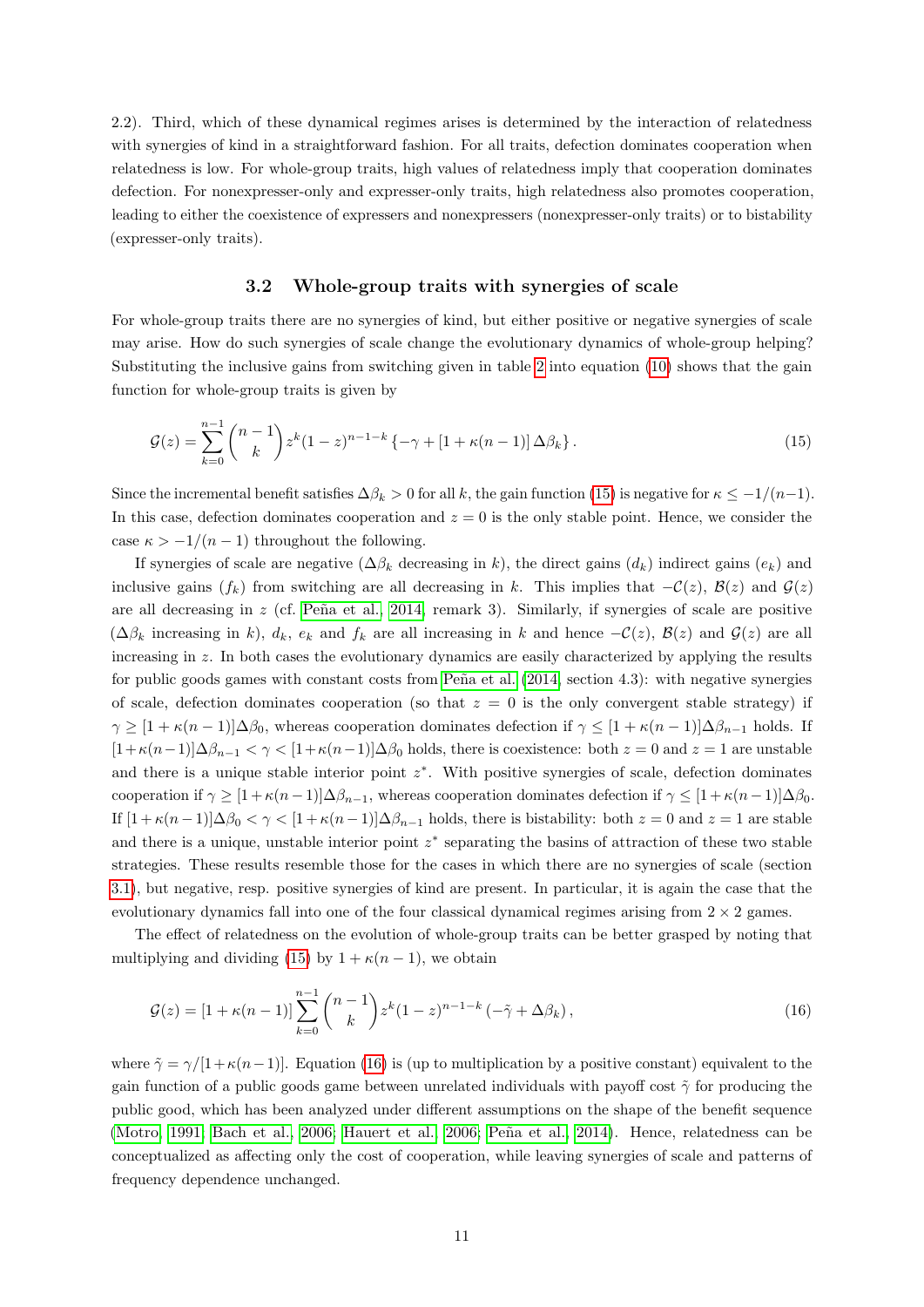As a concrete example, consider the case of geometric benefits [\(13\)](#page-8-0) with  $\lambda \neq 1$  (see table [4](#page-37-0) for a summary of the results and app. [C](#page-20-0) for a derivation). We find that there are two critical cost-to-benefit ratios

<span id="page-11-0"></span>
$$
\varepsilon = \min\left(1 + \kappa(n-1), \lambda^{n-1}[1 + \kappa(n-1)]\right) \text{ and } \vartheta = \max\left(1 + \kappa(n-1), \lambda^{n-1}[1 + \kappa(n-1)]\right), \tag{17}
$$

such that for small costs  $(\gamma/\beta \leq \varepsilon)$  cooperation dominates defection  $(z = 1$  is the only stable point) and for large costs  $(\gamma/\beta \geq \vartheta)$  defection dominates cooperation  $(z = 0$  is the only stable point). For intermediate costs  $(\varepsilon < \gamma/\beta < \vartheta)$ , there is a singular point given by

<span id="page-11-1"></span>
$$
z^* = \frac{1}{1-\lambda} \left[ 1 - \left( \frac{\gamma}{\beta \left[ 1 + \kappa (n-1) \right]} \right)^{\frac{1}{n-1}} \right],\tag{18}
$$

such that the evolutionary dynamics are characterized by coexistence if synergies of scale are negative  $(\lambda < 1)$  and by bistability if synergies of scale are positive  $(\lambda > 1)$ . It is clear from equation [\(17\)](#page-11-0) that, for a given cost-to-benefit ratio  $\gamma/\beta$ , increasing relatedness makes larger (resp. smaller) the region in the parameter space where cooperation (resp. defection) dominates. Moreover, and from equation [\(18\)](#page-11-1),  $z^*$  is an increasing (resp. decreasing) function of  $\kappa$  when  $\lambda < 1$  (resp.  $\lambda > 1$ ), meaning that the proportion of individuals cooperating at a stable interior point (resp. the size of the basin of attraction of the fully cooperative equilibrium) increases as a function of  $\kappa$  (see fig. [2.](#page-33-0)a and 2.d).

#### 3.3 Nonexpresser-only traits with synergies of scale

For nonexpresser-only traits, synergies of kind are negative. In the absence of synergies of scale, and as discussed in section [3.1,](#page-9-0) this implies negative frequency dependence. To investigate how positive or negative synergies of scale change this baseline scenario, we focus on the case in which relatedness is nonnegative  $(\kappa \geq 0)$ .

From the formulas for  $d_k$  and  $e_k$  given in table [2,](#page-35-0) it is clear that, independently of any synergies of scale, the direct gains from switching  $d_k$  are decreasing in k. Hence, the direct effect  $-\mathcal{C}(z)$  is negative frequency-dependent. When synergies of scale are negative, the indirect gains from switching  $e_k$  are also decreasing in k, implying that the indirect effect  $\mathcal{B}(z)$  is also negative frequency-dependent and that the same is true for the gain function  $\mathcal{G}(z) = -\mathcal{C}(z) + \kappa \mathcal{B}(z)$ . Hence, negative synergies of scale lead to evolutionary dynamics that are qualitatively identical to those arising when synergies of scale are absent: for low relatedness, defection dominates cooperation, and for sufficiently high relatedness, a unique interior stable equilibrium appears (see app.  $E.1$  and fig.  $2.b$ ).

When synergies of scale are positive, the indirect gains from switching  $e_k$  may still be decreasing in k because the incremental gain  $\Delta \beta_k$  accrues to a smaller number of recipients  $(n-1-k)$  as k increases. In such a scenario, always applicable when  $n = 2$ , the evolutionary dynamics are again qualitatively identical to those arising when synergies of scale are absent. A different picture can emerge if  $n > 2$  holds and synergies of scale are not only positive, but also sufficiently strong. Then, the indirect gains from switching may be unimodal (first increasing, then decreasing) in  $k$ , implying (Peña et al., 2014) that the indirect benefit  $\mathcal{B}(z)$  is similarly unimodal, featuring positive frequency dependence for small z and negative frequency dependence for large z. Depending on the value of relatedness, which modulates how the frequency dependence of  $\mathcal{B}(z)$  interacts with that of  $\mathcal{C}(z)$ , this can give rise to evolutionary dynamics different from those possible without synergies of scale, discussed in section [3.1.](#page-9-0)

For a concrete example of such evolutionary dynamics, consider the case of geometric benefits [\(13\)](#page-8-0) with  $\lambda > 1$  (see table [4](#page-37-0) for a summary of results, app. [E.2](#page-22-1) for their derivation and fig. [2.](#page-33-0)e for an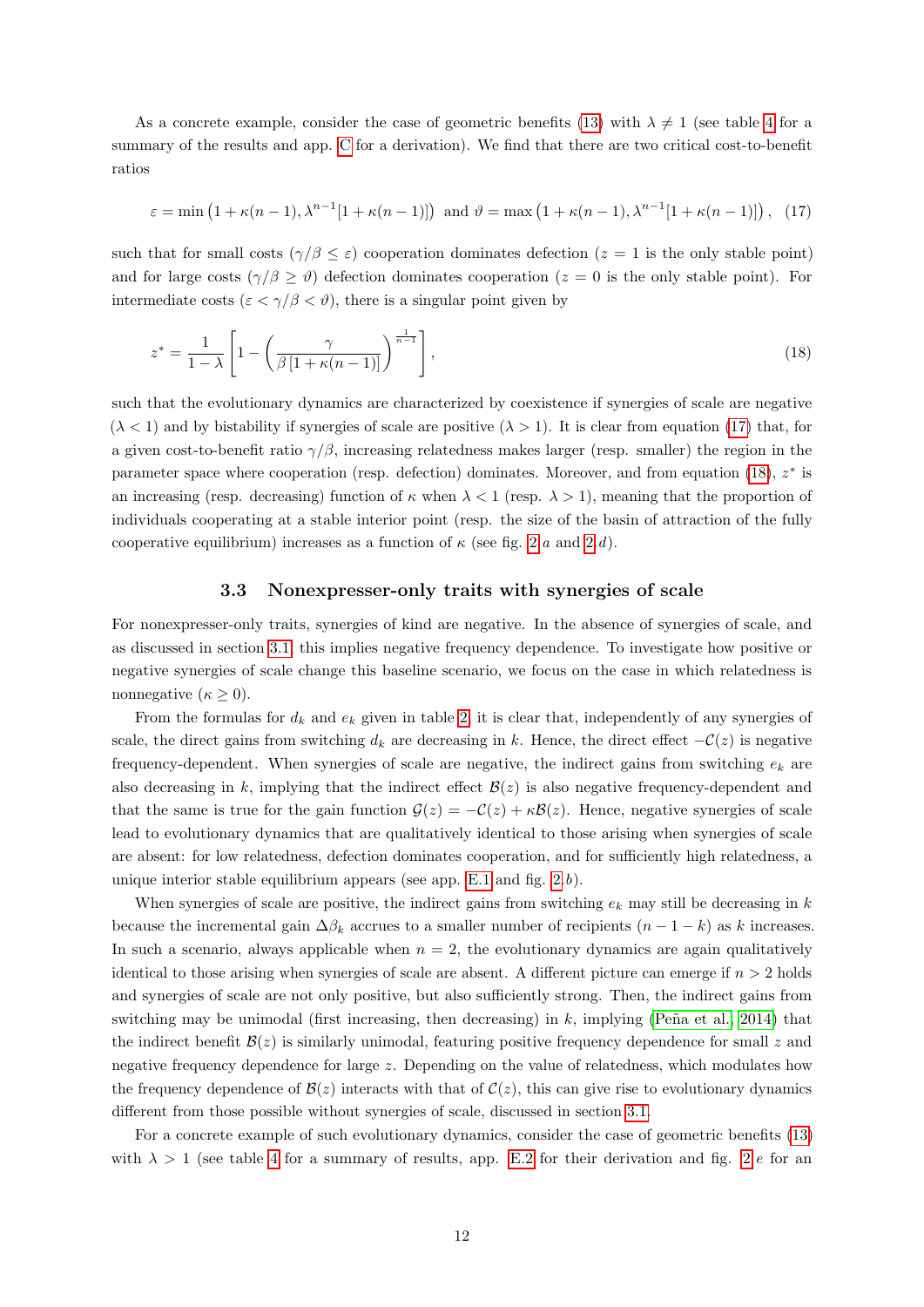illustration). In this case, the evolutionary dynamics for  $\kappa \geq 0$  and  $n > 2$  depend on the critical value

<span id="page-12-0"></span>
$$
\varrho = \frac{1 + \kappa(n-1)}{\kappa(n-2)},\tag{19}
$$

and on the two critical cost-to-benefit ratios

<span id="page-12-1"></span>
$$
\zeta = \kappa(n-1), \quad \text{and} \quad \eta = \frac{1}{\lambda - 1} \left[ 1 + \lambda \kappa \left( \frac{(n-2)\lambda \kappa}{1 + \kappa(n-1)} \right)^{n-2} \right], \tag{20}
$$

which satisfy  $\rho > 1$  and  $\zeta < \eta$ .

With these definitions our results can be stated as follows. For  $\lambda \leq \rho$  the dynamical outcome depends on how the cost-to-benefit ratio  $\gamma/\beta$  compares to  $\zeta$ . If  $\gamma/\beta \geq \zeta$  (high costs), defection dominates cooperation, while if  $\gamma/\beta < \zeta$  (low costs), there is coexistence. For  $\lambda > \varrho$ , the dynamical outcome also depends on how the cost-to-benefit ratio  $\gamma/\beta$  compares to  $\eta$ . If  $\gamma/\beta \geq \eta$  (high costs), defection dominates cooperation. If  $\gamma/\beta \leq \zeta$  (low costs), we have coexistence, with the stable singular point  $z^*$  satisfying  $z^*$  >  $\hat{z}$  where

<span id="page-12-2"></span>
$$
\hat{z} = \frac{\kappa \left[ (n-2)\lambda - (n-1) \right] - 1}{[1 + \kappa (n-1)](\lambda - 1)}.
$$
\n(21)

In the remaining case  $(\zeta \langle \gamma/\beta \langle \eta \rangle)$ , intermediate costs) the dynamics are characterized by bistable coexistence, with  $z = 0$  stable,  $z = 1$  unstable, and two singular points  $z<sub>L</sub>$  (unstable) and  $z<sub>R</sub>$  (stable) satisfying  $0 < z_L < \hat{z} < z_R < 1$ . Numerical values for  $z_L$  (resp.  $z_R$ ) can be obtained by searching for roots of  $\mathcal{G}(z)$  in the interval  $(0, \hat{z})$  (resp.  $(\hat{z}, 1)$ ), as we illustrate in figure [2.](#page-33-0)e.

It is evident from the dependence of  $\varrho$ ,  $\zeta$ , and  $\eta$  on  $\kappa$  that relatedness plays an important role in determining the stable level(s) of expression of helping. As  $\kappa$  increases, the regions of the parameter space where some non-zero level of expression of helping is stable expand at the expense of the region of dominant non-expression. This is so because  $\zeta$  and  $\eta$  are increasing functions of  $\kappa$  and  $\rho$  is a decreasing function of  $\kappa$ . Moreover, inside these regions the stable non-zero probability of expressing helping increases with  $\kappa$  (see fig. [2.](#page-33-0)b and 2.e). Three cases can be however distinguished as for the effects of increasing  $\kappa$ when starting from a point in the parameter space where  $z = 0$  is the only stable point. First,  $z = 0$ can remain stable irrespective of the value of relatedness, which characterizes high cost-to-benefit ratios. Second, the system can undergo a transcritical bifurcation as  $\kappa$  increases, destabilizing  $z = 0$  and leading to the appearance of a unique stable interior point (fig. [2.](#page-33-0)b). This happens when  $\lambda$  and  $\gamma/\beta$  are relatively small. Third, there is a range of intermediate cost-to-benefit ratios such that, for sufficiently large values of  $\lambda$ , the system undergoes a saddle-node bifurcation, whereby two singular points ( $z_L$ , unstable, and  $z_R$ , stable) appear (fig. [2.](#page-33-0)e). In this latter case, positive synergies of scale are strong enough to interact with negative synergies of kind and relatedness in a nontrivial way.

#### 3.4 Expresser-only traits with synergies of scale

For expresser-only traits, and independently of any synergies of scale, the direct gains from switching  $d_k$ (cf. table [2\)](#page-35-0) are increasing in k, implying that the direct effect  $-\mathcal{C}(z)$  is positive frequency-dependent. When synergies of scale are positive, the indirect gains from switching  $e_k$  are also increasing in k, so that the indirect effect  $\mathcal{B}(z)$  is also positive frequency-dependent. Focusing on the case of nonnegative relatedness ( $\kappa \geq 0$ ) this ensures that, just as when synergies of scale are absent, the gain function  $\mathcal{G}(z)$ is positive frequency-dependent. Hence, the evolutionary dynamics are qualitatively identical to those arising from linear benefits: for low relatedness, defection dominates cooperation, and for high relatedness, there is bistability, with the basins of attraction of the two pure equilibria  $z = 0$  and  $z = 1$  being separated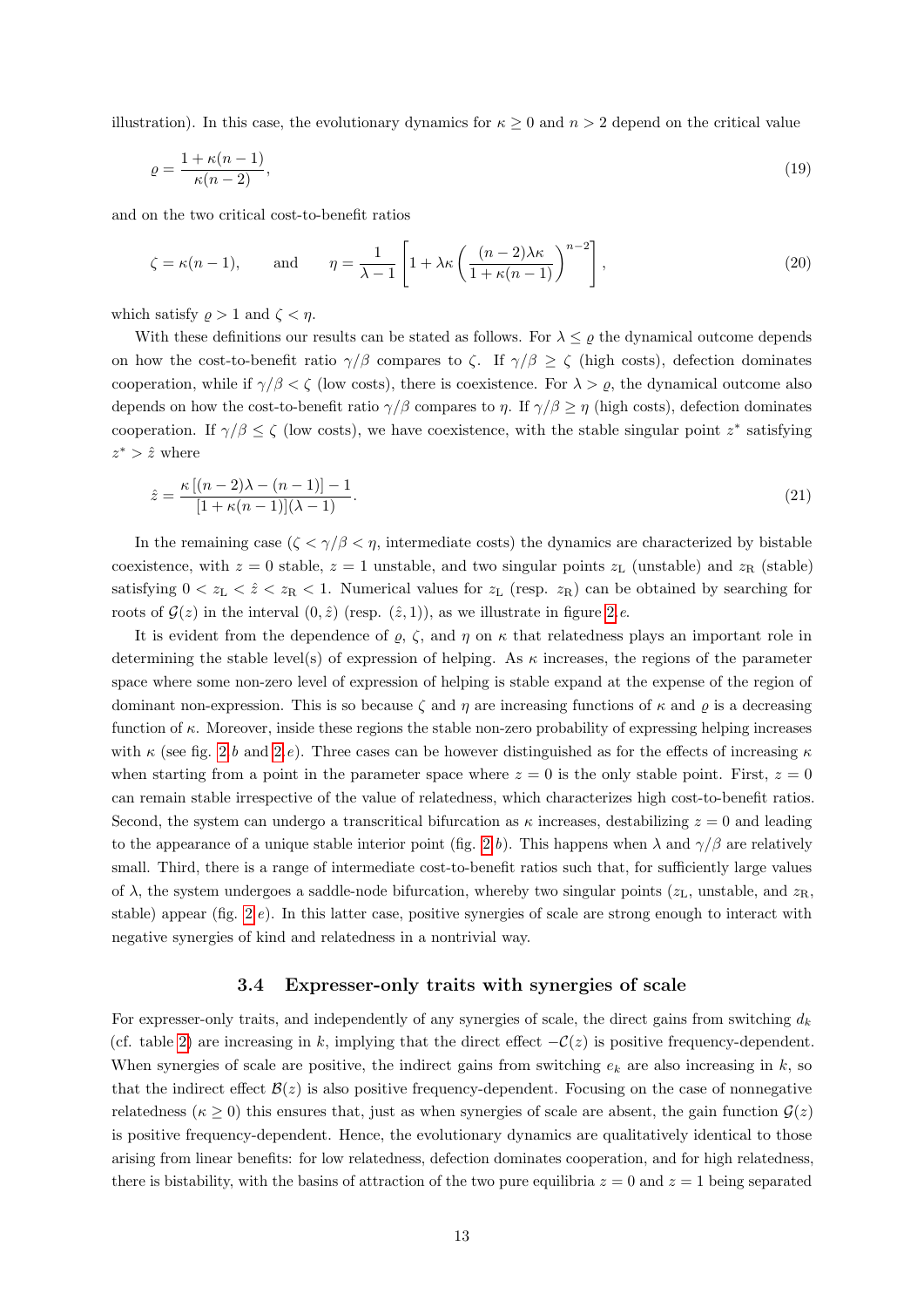by a unique interior unstable point (see app.  $F.1$  and fig.  $2.f$ ).

When synergies of scale are negative, the indirect gains from switching  $e_k$  may still be increasing in k because the incremental gain  $\Delta \beta_k$  accrues to a larger number of recipients as k increases. In such a scenario, always applicable when  $n = 2$ , the evolutionary dynamics are again qualitatively identical to those arising when synergies of scale are absent. A different picture can emerge if  $n > 2$  holds and synergies of scale are not only negative, but also sufficiently strong. In this case,  $\mathcal{B}(z)$  can be negative frequency-dependent for some z, and hence (for sufficiently high values of  $\kappa$ ) also  $\mathcal{G}(z)$ . Similarly to the case of nonexpresser-only traits with positive synergies of scale, this can give rise to patterns of frequency dependence that go beyond the scope of helping without synergies of scale.

To illustrate this, consider the case of geometric benefits [\(13\)](#page-8-0) with  $\lambda < 1$ ,  $\kappa \ge 0$ , and  $n > 2$  (see table [4](#page-37-0) for a summary of results, app. [F.2](#page-24-1) for proofs and fig. [2.](#page-33-0)c for an illustration). Defining the critical value

<span id="page-13-1"></span>
$$
\xi = \frac{\kappa(n-2)}{1 + \kappa(n-1)},\tag{22}
$$

and the two critical cost-to-benefit ratios

<span id="page-13-2"></span>
$$
\varsigma = \frac{1 - \lambda^n}{1 - \lambda} + \kappa (n - 1) \lambda^{n - 1}, \quad \text{and} \quad \tau = \frac{1}{1 - \lambda} \left[ 1 + \lambda \kappa \left( \frac{(n - 2)\kappa}{1 + \kappa (n - 1)} \right)^{n - 2} \right],
$$
 (23)

which satisfy  $\xi < 1$  and  $\varsigma < \tau$ , our result can be stated as follows. For  $\lambda \geq \xi$  the evolutionary dynamics depends on how the cost-to-benefit ratio  $\gamma/\beta$  compares to 1 and to  $\zeta$ . If  $\gamma/\beta \leq 1$  (low costs), cooperation dominates defection, while if  $\gamma/\beta \geq \varsigma$  (high costs), defection dominates cooperation. If  $1 < \gamma/\beta < \varsigma$ (intermediate costs), the dynamics are bistable. For  $\lambda < \xi$ , the classification of possible evolutionary dynamics is as in the case  $\lambda \geq \xi$ , except that, if  $\zeta < \gamma/\beta < \tau$ , the dynamics are characterized by bistable coexistence, with  $z = 0$  stable,  $z_L \in (0, \hat{z})$  unstable,  $z_R \in (\hat{z}, 1)$  stable, and  $z = 1$  unstable, where

$$
\hat{z} = \frac{1+\kappa}{[1+\kappa(n-1)](1-\lambda)}.\tag{24}
$$

For  $\kappa \geq 0$ , the critical values  $\xi$ ,  $\varsigma$ , and  $\tau$  are all increasing functions of  $\kappa$ . Hence, as relatedness  $\kappa$ increases, the regions of the parameter space where some level of expression of helping is stable expand at the expense of the region of dominant nonexpression. Moreover, inside these regions the stable positive probability of expressing helping increases with  $\kappa$  (fig. [2.](#page-33-0)c). When synergies of scale are "sufficiently" negative  $(\lambda < \xi)$  and for intermediate cost-to-benefit ratios  $(\varsigma < \gamma/\beta < \tau)$  relatedness and synergies interact in a nontrivial way, leading to saddle-node bifurcations as  $\kappa$  increases (fig. [2.](#page-33-0)c).

#### <span id="page-13-3"></span>3.5 Connections with previous models

<span id="page-13-0"></span>Our model without synergies of scale, for which the  $\mathcal{G}(z)$  is linear in z (section [3.1\)](#page-9-0) extends classical two-player matrix games between relatives (e.g. [Grafen, 1979,](#page-27-4) [Frank, 1998,](#page-27-17) ch. 5-6) to the more general case of n-player linear games between relatives. Indeed, for  $n = 2$ , identifying scaled relatedness  $\kappa$  with relatedness  $r$ , and up to normalization of the payoff matrices, equation [\(14\)](#page-9-1) recovers [Grafen](#page-27-4) [\(1979,](#page-27-4) eq. 9) and [Frank](#page-27-17) [\(1998,](#page-27-17) eq. 5.6). Interestingly, [Frank](#page-27-17) [\(1998,](#page-27-17) p. 98) considers a two-player model of helping with two pure strategies ("nesting" or expressing a queen phenotype, and "helping" or expressing a sterile worker phenotype), which is a particular case of our model of nonexpresser-only traits.

Our results on whole-group traits with geometric returns (section [3.2](#page-10-2) and app. [C\)](#page-20-0) extend the model studied by [Hauert et al.](#page-28-6) [\(2006,](#page-28-6) p. 198) from the particular case of interactions between unrelated individuals ( $\kappa = 0$ ) to the more general case of interactions between relatives ( $\kappa \in [-1,1]$ ) and recover the result by [Archetti](#page-26-7) [\(2009,](#page-26-7) p. 476) in the limit  $\lambda \to 0$ , in which the game is also called a "volunteer's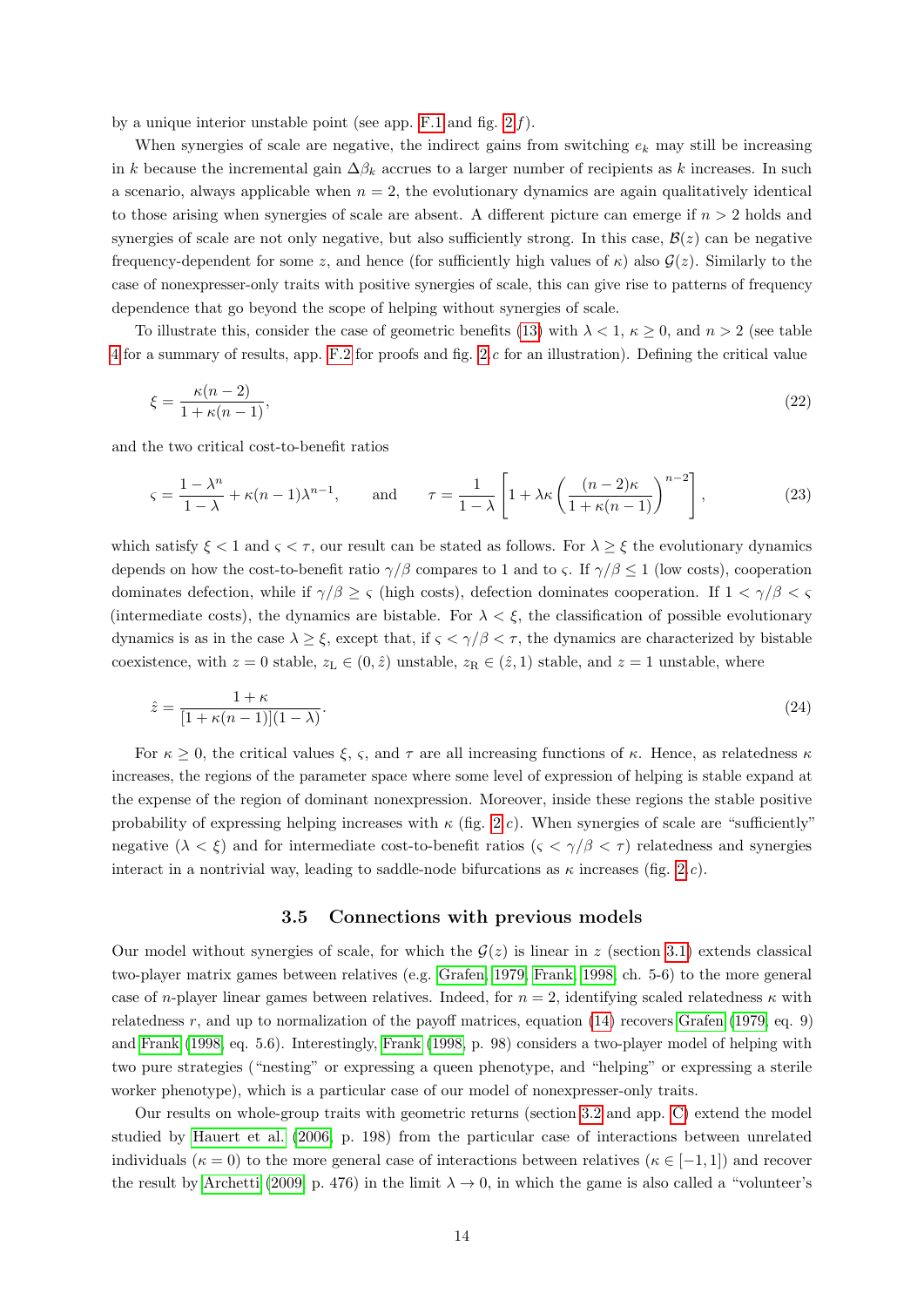dilemma" [\(Diekmann, 1985\)](#page-27-18). Although we restricted our attention to the cases of constant, decreasing, and increasing incremental benefits, it is clear that equation [\(16\)](#page-10-1) applies to benefits  $\beta_i$  of any shape. Hence, general results about the stability of equilibria in public goods games (Peña et al., 2014) with sigmoid benefits [\(Bach et al., 2006;](#page-26-16) [Archetti and Scheuring, 2011\)](#page-26-17) carry over to games between relatives.

For their model of "self-destructive cooperation" in bacteria, [Ackermann et al.](#page-26-4) [\(2008\)](#page-26-4) assumed a nonexpresser-only trait with no synergies of scale, and a haystack model of population structure implying  $\kappa = (N_o - N)/(N_o(N-1))$ , where  $n = N_o \ge N$  is the number of offspring among which the game is played (see eq. [\(A.4\)](#page-19-1)). Identifying our  $\gamma$  and  $\beta$  with (respectively) their  $\beta$  with b, the main result of [Ackermann](#page-26-4) [et al.](#page-26-4) [\(2008\)](#page-26-4) (eq. 7 in their supplementary material) is recovered as a particular case of our result that the unique convergent stable strategy for this case is given by  $z^* = [\kappa(n-1)\beta - \gamma]/[(1+\kappa)(n-1)\beta]$ (eq. [\(14\)](#page-9-1)). The fact that in this example  $\kappa$  is a probability of coalescence within groups shows that social interactions effectively occur between family members, and hence that kin selection is crucial to the understanding of self-destructive cooperation (Gardner and Kümmerli, 2008).

As mentioned before, the analysis of other-only traits follows closely that of whole-group traits (see app. [D\)](#page-21-0). The model of altruistic helping in [Eshel and Motro](#page-27-6) [\(1988\)](#page-27-6) considers such an other-only trait. In their model, one individual in the group needs help, which can be provided (action A) or denied (action B) by its  $n-1$  neighbors: a situation [Eshel and Motro](#page-27-6) call the "three brothers' problem" when  $n=3$ . Suppose that the cost for each helper is a constant  $\varepsilon > 0$  independent on the number of expressers [\(Eshel](#page-27-6) [and Motro](#page-27-6) [\(1988\)](#page-27-6)'s "risk for each volunteer", denoted by  $c$  in their paper) and that the benefit for the individual in need when k co-players offer help is given by  $v_k$  [\(Eshel and Motro](#page-27-6) [\(1988\)](#page-27-6)'s "gain function", denoted by  $b_k$  in their paper). Then, if individuals need help at random, the payoffs for helping (A) and not helping (B) are given by  $a_k = -\varepsilon (n-1)/n + v_k/n$  and  $b_k = v_k/n$ . Defining  $\gamma = \varepsilon (n-1)/n$  and  $\beta_k = v_k/(n-1)$ , we have  $a_k = -\gamma + \beta_k$  and  $b_k = \beta_k$ . Comparing these with the payoffs for whole-group traits in table [2,](#page-35-0) it is apparent that the key difference between other-only traits and whole-group traits is that an expresser is not among the recipients of its own helping behavior. As we show in appendix [D,](#page-21-0) our results for whole-group traits carry over to such other-only traits. In particular, our results for whole-group traits with geometric benefits can be used to recover results 1,2, and 3 of [Eshel and Motro](#page-27-6) [\(1988\)](#page-27-6) and to extend them from family-structured to spatially-structured populations.

Finally, [Van Cleve and Lehmann](#page-30-7) [\(2013\)](#page-30-7) discuss an *n*-player coordination game. They assume payoffs given by  $a_k = 1 + S(R/S)^{k/(n-1)}$  and  $b_k = 1 + P(T/P)^{k/(n-1)}$ , for positive  $R, S, T$ , and  $P$ , satisfying  $R > T$ ,  $P > S$  and  $P > T$ . It is easy to see that both the direct effect  $-\mathcal{C}(z)$  and the indirect effect  $\mathcal{B}(z)$ are strictly increasing functions of z having exactly one sign change. This implies that, for  $\kappa > 0$ , the evolutionary dynamics are characterized by bistability, with the basins of attraction of the two equilibria  $z = 0$  and  $z = 1$  being divided by the interior unstable equilibrium  $z^*$ . Importantly, and in contrast to the social traits analyzed in this article, expressing the payoff dominant action A does not always qualify as a helping trait, as  $\mathcal{B}(z)$  is negative for some interval  $z \in [0, \hat{z})$ . As a result, increasing scaled relatedness  $\kappa$  can have mixed effects on the location of  $z^*$ . Both of these predictions are well supported by the numerical results reported by [Van Cleve and Lehmann](#page-30-7) [\(2013\)](#page-30-7), where increasing  $\kappa$  leads to a steady increase in  $z^*$  for  $R = 2$ ,  $S = 0.5$ ,  $P = 1.5$ ,  $T = 0.25$ , and a steady decrease in  $z^*$  for  $R = 2$ ,  $S = 0.5$ ,  $P = 1.5, T = 1.25$ , see their figure 5. This illustrates that relatedness (and thus spatial structure) plays an important role not only in the specific context of helping games but also in the more general context of nonlinear multiplayer games.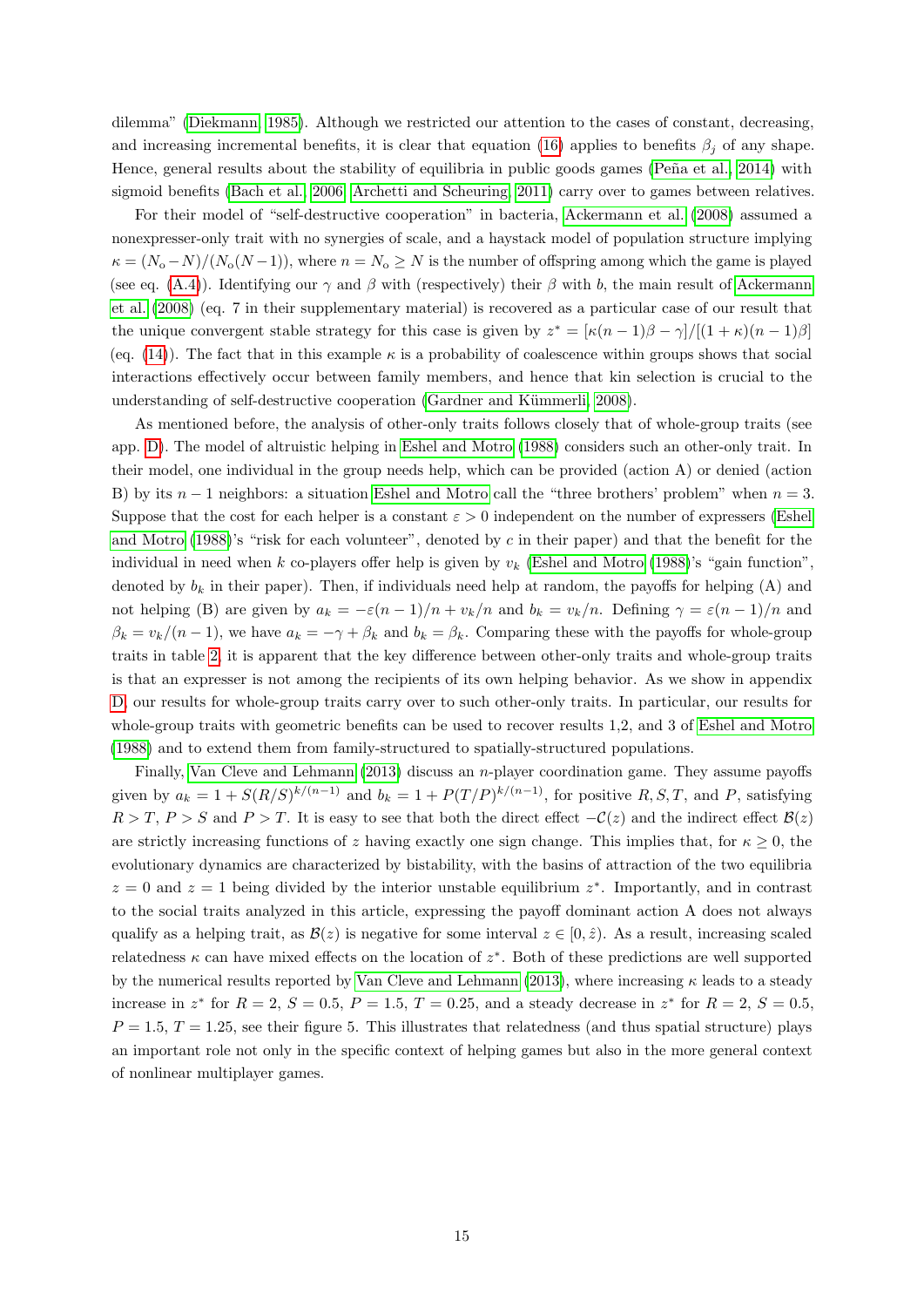## 4 Discussion

We have shown that, when phenotypic differences are small, the selection gradient on a mixed strategy of a symmetric two-strategy n-player matrix game is proportional to the average inclusive payoff gain to an individual switching strategies, and that this can be written as a polynomial in Bernstein form (eq. [\(10\)](#page-7-0)). As a result, convergence stability of strategies in spatially structured populations can be determined from the shape of the inclusive gain sequence (eq. [\(9\)](#page-6-2)) and the mathematical properties of polynomials in Bernstein form [\(Farouki, 2012;](#page-27-13) Peña et al., 2014). We applied these results to the evolution of helping under synergies of scale and kind, and unified and extended previous analysis. The most important conclusion we reach is that, although an increase in (scaled) relatedness  $\kappa$  always tempers the social dilemma faced by cooperative individuals in a helping game, how the social dilemma is relaxed crucially depends on the synergies of kind and scale involved.

The simplest case is the one of whole-group traits (fig. [1](#page-32-0)a). Since there are no synergies of kind, only synergies of scale can introduce frequency dependent selection. For  $\kappa \geq 0$ , negative (resp. positive) synergies of scale induce negative (resp. positive) frequency-dependent selection. Moreover, increasing relatedness can transform a game in which defection is dominant (Prisoner's Dilemma) into a game in which cooperation and defection coexist (Snowdrift or anti-coordination game) when synergies of scale are negative (fig. [2.](#page-33-0)a), or into a game in which both cooperation and defection are stable (Stag Hunt or coordination game) when synergies of scale are positive (fig. [2.](#page-33-0)d).

More complex interactions between relatedness and frequency dependence can arise when there are both synergies of kind and scale. For nonexpresser-only traits (fig. [1.](#page-32-0)b), synergies of kind are negative and helping is altruistic, so that in the absence of relatedness defection dominates cooperation (as in a Prisoner's Dilemma). When synergies of scale are absent (linear benefits) or negative (diminishing incremental benefits), both the direct and the indirect effect are decreasing in  $z$  and selection is negative frequency-dependent. In this case, increasing relatedness might turn the game into a Snowdrift or an anti-coordination game, where the probability of cooperating is an increasing function of relatedness (fig. [2.](#page-33-0)b). Contrastingly, when synergies of scale are positive (increasing incremental benefits) the indirect effect may become unimodal in z. This paves the way for new patterns of evolutionary dynamics and bifurcations. For the particular case of geometric benefits, we find that there is a range of cost-to-benefit ratios such that, for sufficiently strong positive synergies of scale, increasing relatedness induces a saddle-node bifurcation whereby two internal equilibria appear, the leftmost unstable and the rightmost stable (fig. [2.](#page-33-0)e). After the bifurcation occurs, the evolutionary dynamics are characterized by bistable coexistence, where the first stable equilibrium is pure defection  $(z = 0)$  and the second is a mixed equilibrium in which individuals help with a positive probability  $(z_R)$ .

For expresser-only traits (where synergies of kind are positive, fig. [1](#page-32-0)c) a similar interaction between relatedness and synergies occurs. When synergies of scale are absent or positive,  $\mathcal{G}(z)$  is increasing in z for  $\kappa \geq 0$ . In this case, increasing relatedness might turn a scenario reminiscent of the Prisoner's Dilemma into a Stag Hunt or coordination game, where the size of the basin of attraction of the cooperative equilibrium is an increasing function of relatedness (fig.  $2.f$ ). Contrastingly, if synergies of scale are negative, relatedness may interact nontrivially with synergies to produce a dynamical outcome which is qualitatively identical to that arising from nonexpresser-only traits with positive synergies of scale, namely, bistable coexistence (fig. [2.](#page-33-0)c).

The three kinds of helping traits we considered are also different in the conditions they impose on the origin and the maintenance of helping. To see this, consider a payoff cost  $\gamma$  so large that the direct sequence  $d_k$  is negative. For the case of unrelated individuals ( $\kappa = 0$ ) this implies that B dominates A so that  $z = 0$  is the only stable strategy. We ask what happens when  $\kappa$  is increased and focus on the stability of the end-points  $z = 0$  and  $z = 1$ .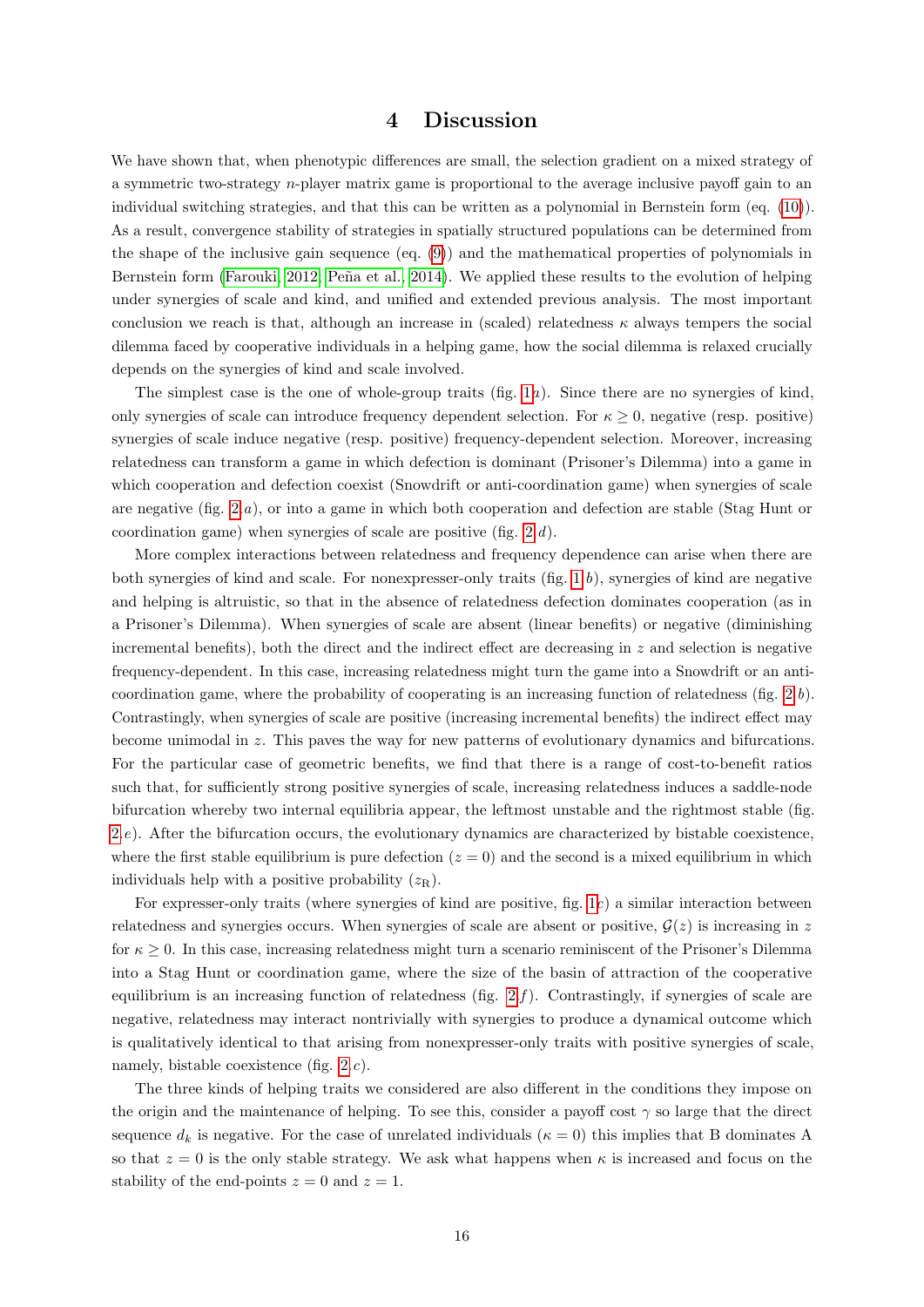For whole-group traits, the indirect gains from switching when co-players are all defectors  $(e_0)$  and when co-players are all helpers  $(e_{n-1})$  are both positive. This opens up the opportunity for both (i)  $z = 0$ to be destabilized if  $\kappa > -d_0/e_0$ , and (ii)  $z = 1$  to be stabilized if  $\kappa > -d_{n-1}/e_{n-1}$ , which underlies the classical effect that increasing relatedness can destabilize defection and stabilize helping.

In contrast, one of these two scenarios is missing for nonexpresser-only and expresser-only traits. For nonexpresser-only traits, we have  $e_0 > 0$  and  $e_{n-1} = 0$  irrespectively of the shape of the benefit sequence. Hence, although  $z = 0$  can be destabilized by increasing  $\kappa$  (allowing for some level of helping to be evolutionarily accessible from  $z = 0$ ,  $z = 1$  can never be stabilized and so full helping is never an evolutionary (convergent) stable point. Exactly the opposite happens for expresser-only traits, where  $e_n > 0$  but  $e_0 = 0$ . As a result,  $z = 1$  can become stable (if  $\kappa > -d_{n-1}/e_{n-1}$ ) but  $z = 0$  can never be destabilized by increasing  $\kappa$ . This implies that, under our assumptions, an expresser-only trait with high costs ( $\gamma > \beta_n$ ) can never evolve from a monomorphic population of nonexpressers ( $z = 0$ ), and this for any value of  $\kappa$ .

The kind of social trait also has a big impact on the amount of (scaled) relatedness required to make stable some level of helping. This quantitative effect is illustrated in figure [2.](#page-33-0) When synergies of scale are negative ( $\lambda = 0.7$ ) and the cost-to benefit ratio is relatively low ( $\gamma/\beta = 3.5$ ), for whole-group and nonexpresser-only traits, moderate amounts of relatedness ( $\kappa \approx 0.132$  for whole-group traits,  $\kappa \approx 0.185$ for nonexpresser-only traits) are sufficient for a non-zero level of expression of helping to be stable (fig. [2.](#page-33-0)a and [2.](#page-33-0)b). In contrast, a comparatively large amount of relatedness ( $\kappa \approx 0.699$ ) is required for some non-zero level of helping to be stable if the trait is expresser-only (fig. [2.](#page-33-0)c). In the case of positive synergies of scale ( $\lambda = 1.25$ ) and relatively high cost-to-benefit ratio ( $\gamma/\beta = 15$ ), full expression of helping is stable already with  $\kappa = 0$  for whole-group and expresser-only traits (fig. [2.](#page-33-0)d and 2.f). Contrastingly, for nonexpresser-only traits, a positive probability of expressing helping is stable only for large values of relatedness  $(\kappa > \kappa^* \approx 0.548, \text{ fig. } 2.e).$  $(\kappa > \kappa^* \approx 0.548, \text{ fig. } 2.e).$  $(\kappa > \kappa^* \approx 0.548, \text{ fig. } 2.e).$ 

We modeled social interactions by assuming that actions implemented by players are discrete. This is in contrast to many kin-selection models of games between relatives, which assume a continuum of pure actions in the form of continuous amounts of effort devoted to some social activity (e.g., [Frank 1994;](#page-27-20) [Johnstone et al. 1999;](#page-28-18) [Reuter and Keller 2001;](#page-29-18) [Wenseleers et al. 2010\)](#page-30-17). Such continuous-action models have the advantage that the "fitness function" or "payoff function" (the counterpart to our eq. [\(3\)](#page-4-2)) usually takes a simple form that facilitates mathematical analysis. On the other hand, there are situations where individuals can express only a few behavioral alternatives or morphs, such as worker and queen in the eusocial Hymenoptera [\(Wheeler, 1986\)](#page-30-18), different behavioral tactics in foraging (e.g., "producers" and "scroungers" in house sparrows Passer domesticus; [Barnard and Sibly, 1981\)](#page-26-18) and hunting (e.g., lionesses positioned as "wings" and others positioned as "centres" in collective hunts; [Stander, 1992\)](#page-30-19), or distinct phenotypic states (e.g., capsulated and non-capsulated cells in Pseudomonas fluorescens; [Beaumont et al.,](#page-26-19) [2009\)](#page-26-19). These situations are more conveniently modeled by means of a discrete-action model like the one presented here, but we expect that our qualitative results about the interaction between synergy and relatedness carry over to continuous-action models.

Synergistic interactions are likely to be much more common in nature than additive interactions where both synergies of scale and kind are absent. Given the local demographic structure of biological populations, interactions between relatives are also likely to be the rule rather than the exception. Empirical work should thus aim at measuring not only the genetic relatedness of interactants and the fitness costs and benefits of particular actions, but also at identifying the occurrences of positive and negative synergies of kind and scale, as it is the interaction between synergies and relatedness which determines the qualitative outcomes of the evolutionary dynamics of helping (fig. [2\)](#page-33-0).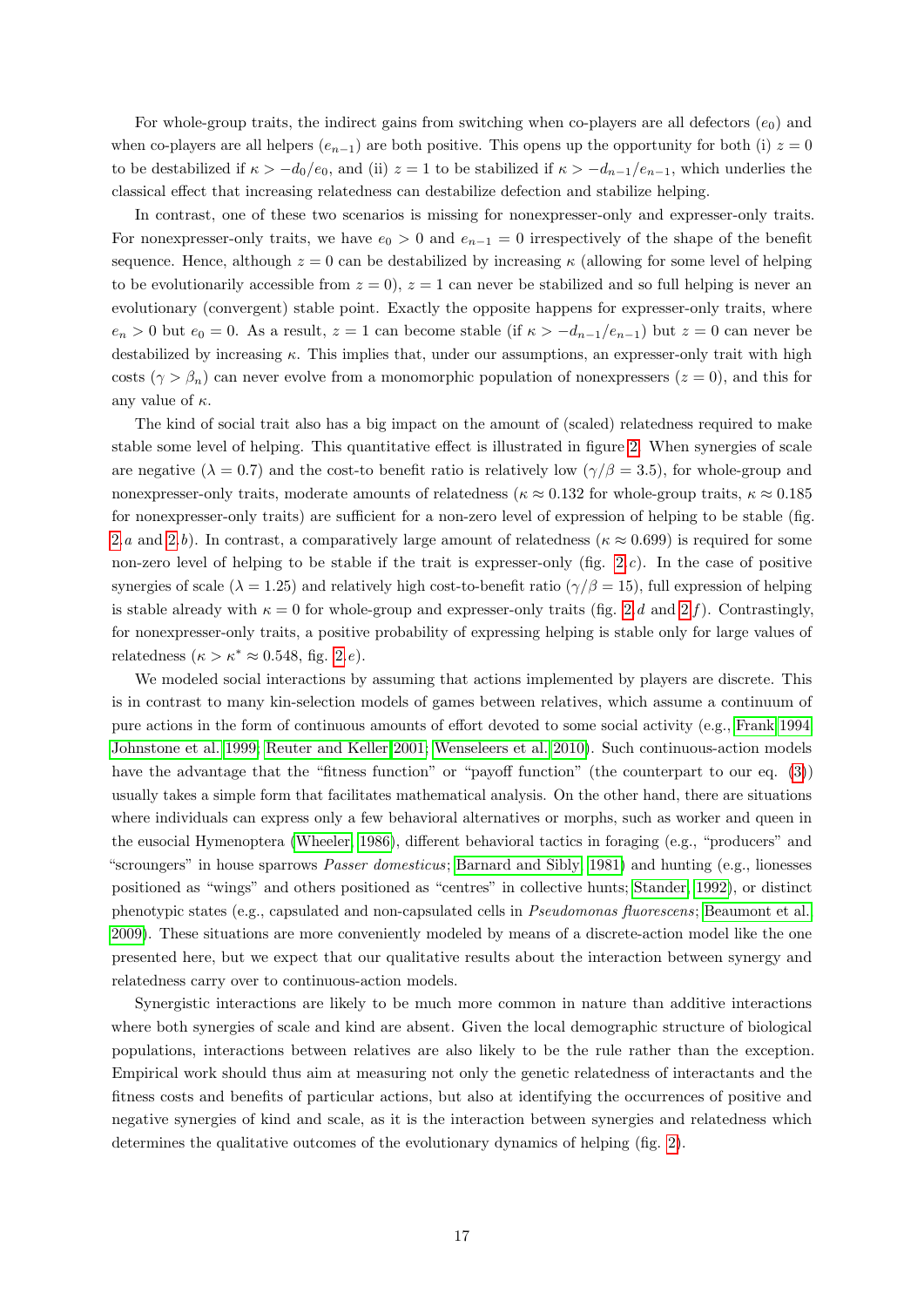## 5 Acknowledgements

This work was partly supported by Swiss NSF Grants PBLAP3-145860 (to JP) and PP00P3-123344 (to LL).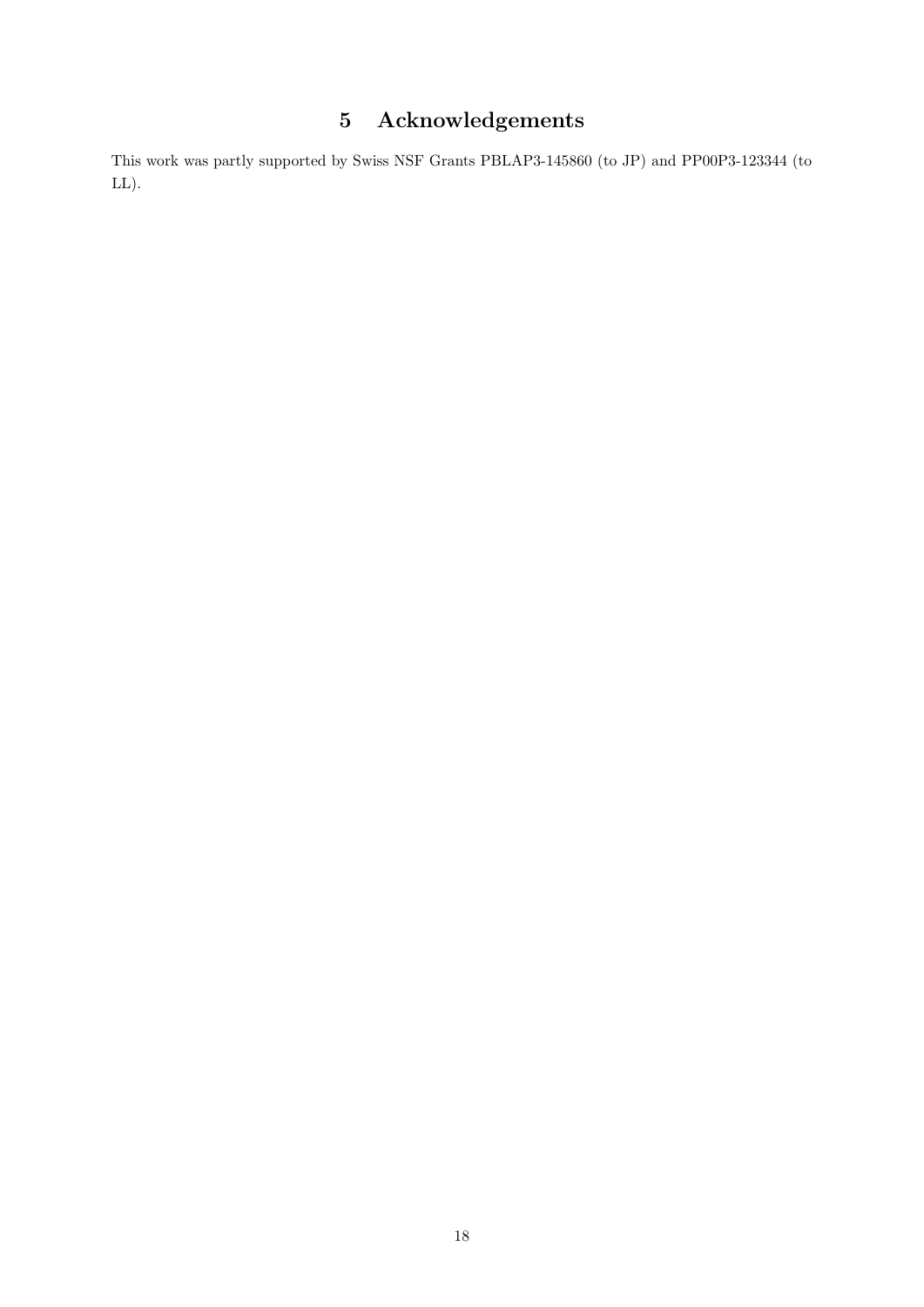## A The haystack model

<span id="page-18-0"></span>Many models of social interactions have assumed different versions of the haystack model (e.g., [Matessi](#page-28-12) [and Jayakar, 1976;](#page-28-12) [Ackermann et al., 2008\)](#page-26-4), where several rounds of unregulated reproduction can occur within groups before a round of complete dispersal [\(Maynard Smith, 1964\)](#page-29-19) so that competition is effectively global. In these cases, as we will see below,  $\kappa$  takes the simpler interpretation of the coalescence probability of the gene lineage of two interacting individuals in their group. Here, we calculate  $\kappa$  for different variants of the haystack model.

The haystack model can be seen as a special case of the island model where dispersal is complete and where dispersing progeny compete globally. In this context, the fecundity of an adult is the number of its offspring reaching the stage of global density-dependent competition. The conception of offspring may occur in a single or over multiple rounds of reproduction, so that a growth phase within patches is possible. In this context, the number N of "adults" is better thought of as the number of founding individuals (or lineages, or seeds) on a patch.

Two cases need to be distinguished when it comes to social interactions. First, the game can be played between the adult individuals (founders) in which case

$$
\kappa = 0,\tag{A.1}
$$

since relatedness is zero among founders on a patch and there is no local competition. Alternatively, the game is played between offspring after reproduction and right before their dispersal. In this case two individuals can be related since they can descend from the same founder. Since there is no local competition,  $\kappa$  is directly the relatedness between two interacting offspring and is obtained as the probability that the two ancestral lineages of two randomly sampled offspring coalesce in the same founding individual (relatedness in the island model is defined as the cumulative coalescence probability over several generations, see e.g., [Rousset, 2004,](#page-29-9) but owing to complete dispersal gene lineages can only coalesce in founders).

In order to evaluate  $\kappa$  for the second case, we assume that, after growth, exactly  $N_0$  offspring are produced and that the game is played between them  $(n = N_0)$ . Founding individuals, however, may contribute a variable number of offspring. Let us denote by  $O_i$  the random number of offspring descending from the "adult" individual  $i = 1, 2, ..., N$  on a representative patch after reproduction, i.e.,  $O_i$  is the size of lineage i. Owing to our assumption that the total number of offspring is fixed, we have  $N_0 = O_1 + O_2 + ... + O_N$ , where the  $O_i$ 's are exchangeable random variables (i.e., neutral process,  $\delta = 0$ ). The coalescence probability  $\kappa$  can then be computed as the expectation of the ratio of the total number of ways of sampling two offspring from the same founding parent to the total number of ways of sampling two offspring:

$$
\kappa = \mathcal{E}\left[\sum_{i=1}^{N} \frac{O_i(O_i - 1)}{N_o(N_o - 1)}\right] = N\left(\frac{\sigma^2 + \mu^2 - \mu}{N_o(N_o - 1)}\right),\tag{A.2}
$$

where the second equality follows from exchangeability,  $\mu = \mathbb{E}[O_i]$  is the expected number of offspring descending from any individual i, and  $\sigma^2 = E[(O_i - \mu)^2]$  is the corresponding variance. Due to the fact that the total number of offspring is fixed, we also necessarily have  $\mu = N_o/N$  (i.e.,  $N_o = E[N_o]$ )  $E[O_1 + O_2 + ... + O_N] = N\mu$ , whereby

<span id="page-18-1"></span>
$$
\kappa = \frac{N_o - N}{N(N_o - 1)} + \frac{\sigma^2 N}{N_o(N_o - 1)},
$$
\n(A.3)

which holds for any neutral growth process.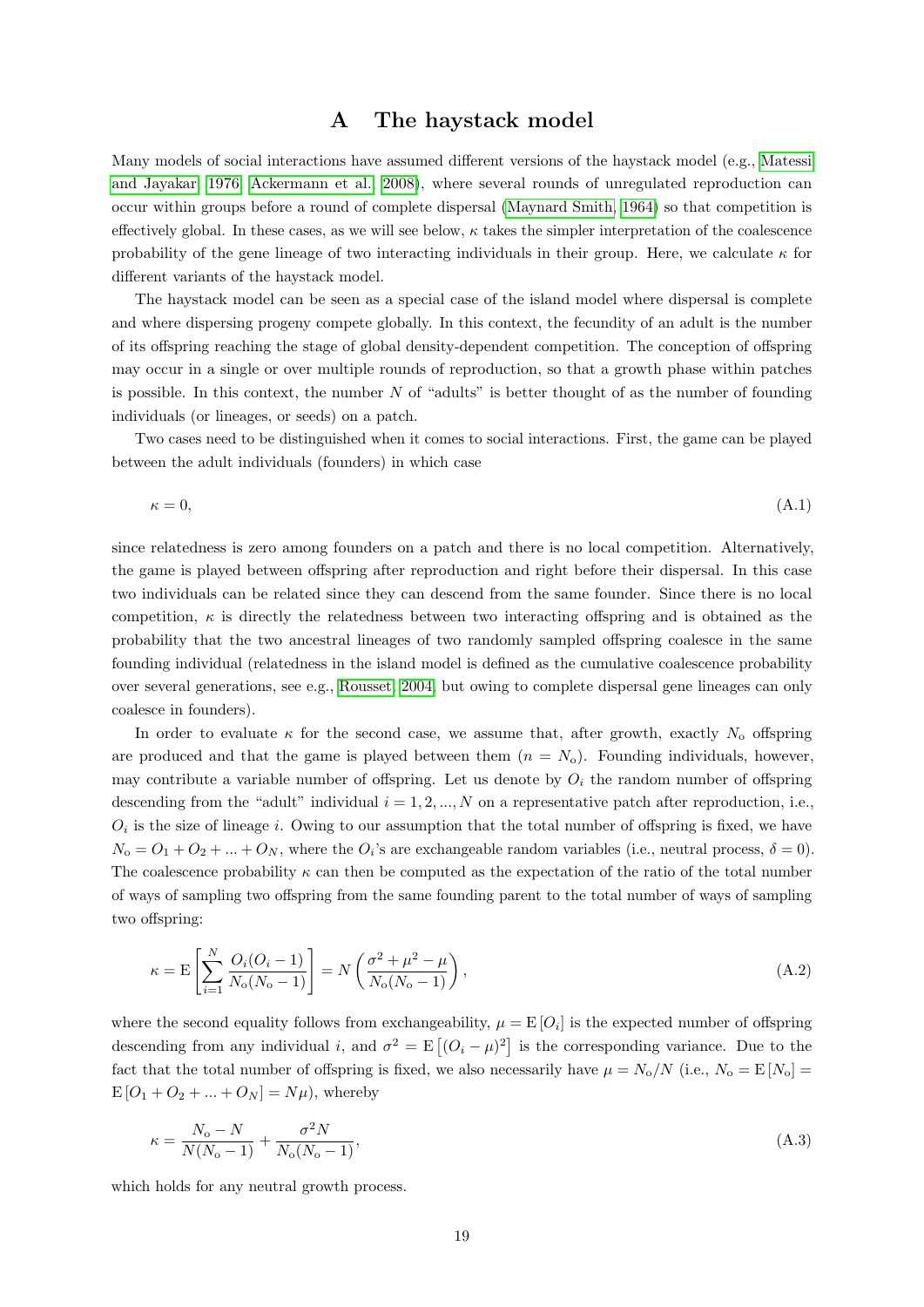We now consider different cases:

(i) Suppose that there is no variation in offspring production between founding individuals, as in the life cycle described by [Ackermann et al.](#page-26-4) [\(2008\)](#page-26-4). Then  $\sigma^2 = 0$ , and equation [\(A.3\)](#page-18-1) simplifies to

<span id="page-19-1"></span>
$$
\kappa = \frac{(N_o - N)}{N(N_o - 1)}.\tag{A.4}
$$

(ii) Suppose that each of the  $N<sub>o</sub>$  offspring has an equal chance of descending from any founding individual, so that each offspring is the result of a sampling event (with replacement) from a parent among the N founding individuals. Then, the offspring number distribution is binomial with parameters  $N_0$  and  $1/N$ , whereby  $\sigma^2 = (1 - 1/N)N_0/N$ . Substituting into equation [\(A.3\)](#page-18-1) produces

$$
\kappa = \frac{1}{N}.\tag{A.5}
$$

In more biological terms, this case results from a situation where individuals produce offspring according to a Poisson process and where exactly  $N_0$  individuals are kept for interactions (i.e., the conditional branching process of population genetics; [Ewens, 2004\)](#page-27-21).

(iii) Suppose that the offspring distribution follows a beta-binomial distribution, with number of trials  $N_0$  and shape parameters  $\alpha > 0$  and  $\beta = \alpha(N-1)$ . Then,  $\mu = N_0/N$  and

$$
\sigma^2 = \frac{N_o(N-1)(\alpha N + N_o)}{N^2(1 + \alpha N)},
$$

which yields

$$
\kappa = \frac{1+\alpha}{1+\alpha N}.\tag{A.6}
$$

In more biological terms, this reproductive scheme results from a situation where individuals produce offspring according to a negative binomial distribution (larger variance than Poisson, which is recovered when  $\alpha \to \infty$ ), and where exactly  $N_0$  individuals are kept for interactions.

## <span id="page-19-3"></span><span id="page-19-2"></span>B Gains from switching and the gain function

<span id="page-19-0"></span>In the following we establish the expressions for  $\mathcal{C}(z)$  and  $\mathcal{B}(z)$  given in equations [\(7\)](#page-6-3)–[\(8\)](#page-6-4); equation [\(10\)](#page-7-0) is then immediate from the definition of  $f_k(9)$  $f_k(9)$  and the identity  $\mathcal{G}(z) = -\mathcal{C}(z) + \kappa \mathcal{B}(z)$ .

Recalling the definitions of  $\mathcal{C}(z)$  and  $\mathcal{B}(z)$  from equation [\(4\)](#page-5-0) as well as the definitions of  $d_k$  and  $e_k$ from equations  $(5)-(6)$  $(5)-(6)$  $(5)-(6)$  we need to show

$$
\left. \frac{\partial \pi(z_{\bullet}, z_{\circ})}{\partial z_{\bullet}} \right|_{z_{\bullet} = z_{\circ} = z} = \sum_{k=0}^{n-1} {n-1 \choose k} z^k (1-z)^{n-1-k} [a_k - b_k], \tag{B.1}
$$

$$
\frac{\partial \pi(z_{\bullet}, z_{\circ})}{\partial z_{\circ}}\bigg|_{z_{\bullet}=z_{\circ}=z} = \sum_{k=0}^{n-1} {n-1 \choose k} z^{k} (1-z)^{n-1-k} \left[k\Delta a_{k-1} + (n-1-k)\Delta b_{k}\right],
$$
\n(B.2)

where the function  $\pi$  has been defined in equation [\(3\)](#page-4-2). Equation [\(B.1\)](#page-19-2) follows directly by taking the partial derivative of  $\pi$  with respect to  $z_{\bullet}$  and evaluating at  $z_{\bullet} = z_{\circ} = z$ , so it remains to establish equation [\(B.2\)](#page-19-3).

Our derivation of equation [\(B.2\)](#page-19-3) uses properties of polynomials in Bernstein form [\(Farouki, 2012\)](#page-27-13).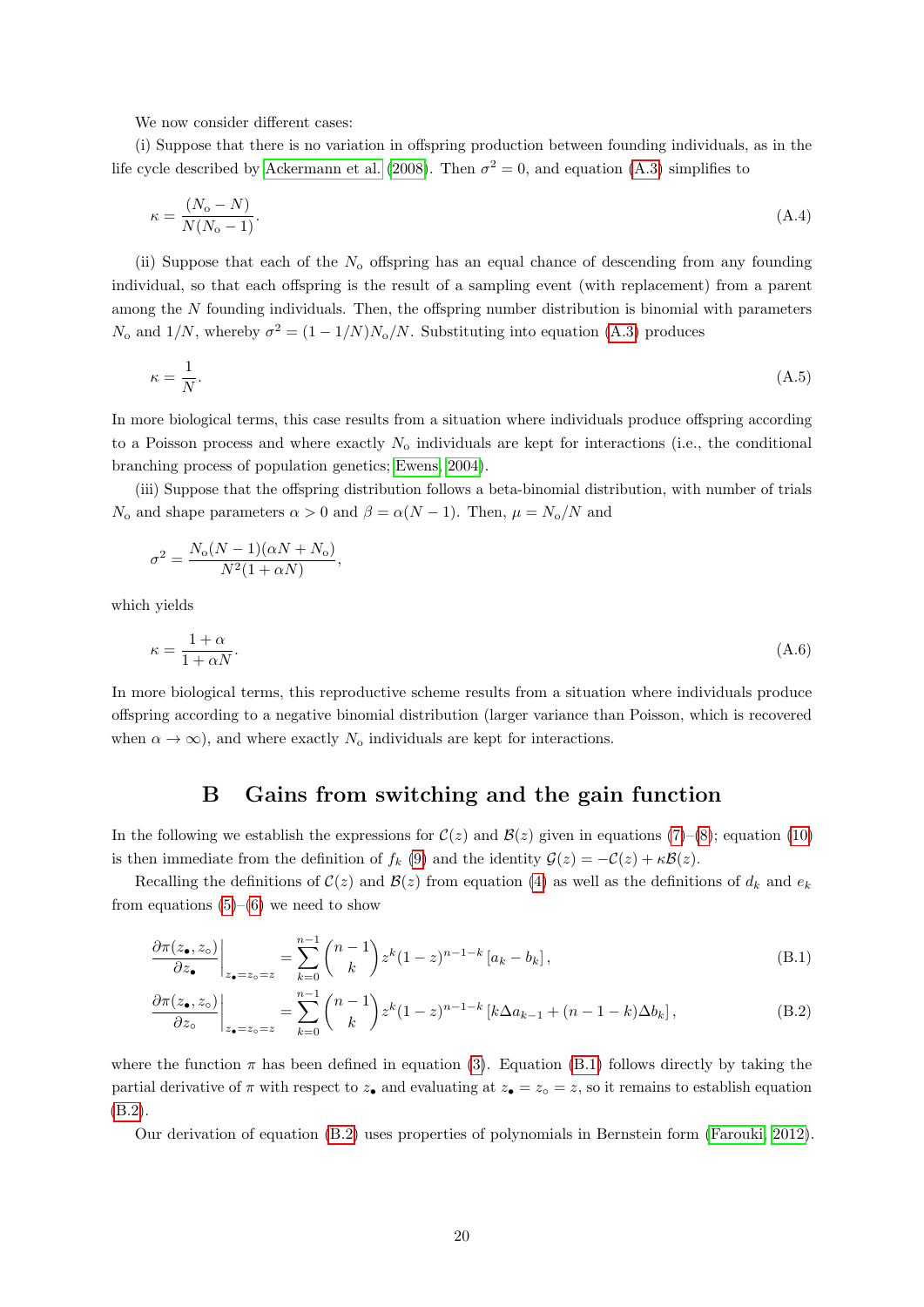Such polynomials, which in general can be written as  $\sum_{k=0}^{m} \binom{m}{k} x^k (1-x)^{m-k} c_k$ , where  $x \in [0,1]$ , satisfy

$$
\frac{d}{dx} \sum_{k=0}^{m} {m \choose k} x^{k} (1-x)^{m-k} c_k = m \sum_{k=0}^{m-1} {m-1 \choose k} x^{k} (1-x)^{m-1-k} \Delta c_k.
$$

<span id="page-20-1"></span>Applying this property to equation [\(3\)](#page-4-2) and evaluating the resulting partial derivative at  $z_{\bullet} = z_{\circ} = z$ , yields

$$
\frac{\partial \pi(z_{\bullet}, z_{\circ})}{\partial z_{\circ}}\Big|_{z_{\bullet}=z_{\circ}=z} = (n-1)z \sum_{k=0}^{n-2} {n-2 \choose k} z^{k} (1-z)^{n-2-k} \Delta a_k + (n-1)(1-z) \sum_{k=0}^{n-2} {n-2 \choose k} z^{k} (1-z)^{n-2-k} \Delta b_k.
$$
\n(B.3)

In order to obtain equation [\(B.2\)](#page-19-3) from equation [\(B.3\)](#page-20-1) it then suffices to establish

<span id="page-20-2"></span>
$$
x\sum_{k=0}^{m-1} \binom{m-1}{k} x^k (1-x)^{m-1-k} c_k = \sum_{k=0}^m \binom{m}{k} x^k (1-x)^{m-k} \frac{k c_{k-1}}{m}
$$
(B.4)

<span id="page-20-3"></span>and

$$
(1-x)\sum_{k=0}^{m-1} \binom{m-1}{k} x^k (1-x)^{m-1-k} c_k = \sum_{k=0}^m \binom{m}{k} x^k (1-x)^{m-k} \frac{(m-k)c_k}{m},\tag{B.5}
$$

as applying these identities to the terms on the right side of equation [\(B.3\)](#page-20-1) yields the right side of equation [\(B.2\)](#page-19-3).

Let us prove equation [\(B.4\)](#page-20-2) (eq. [\(B.5\)](#page-20-3) is proven in a similar way). Starting from the left side of equation [\(B.4\)](#page-20-2), we multiply and divide by  $m/(k+1)$  and distribute x to obtain

$$
x\sum_{k=0}^{m-1} {m-1 \choose k} x^k (1-x)^{m-1-k} c_k = \sum_{k=0}^{m-1} {m \choose k} x^{k+1} (1-x)^{m-(k+1)} c_k {k+1 \over m}.
$$

Applying the identity  $\binom{r}{k} = \frac{r}{k} \binom{r-1}{k-1}$  and changing the index of summation to  $k = k + 1$ , we get

$$
x\sum_{k=0}^{m-1} {m-1 \choose k} x^k (1-x)^{m-1-k} c_k = \sum_{k=1}^m {m \choose k} x^k (1-x)^{m-k} \frac{k c_{k-1}}{m}.
$$

Finally, changing the lower index of the sum by noting that the summand is zero when  $k = 0$  gives equation [\(B.4\)](#page-20-2).

## <span id="page-20-4"></span>C Whole-group traits with geometric benefits

<span id="page-20-0"></span>With geometric benefits, we have  $\Delta \beta_k = \beta \lambda^k$ , so that the inclusive gains from switching for whole-group traits are given by  $f_k = -\gamma + [1 + \kappa(n-1)] \beta \lambda^k$ . Using the formula for the probability generating function of a binomial random variable, equation [\(10\)](#page-7-0) can be written as

$$
\mathcal{G}(z) = -\gamma + \left[1 + \kappa(n-1)\right] \beta \left(1 - z + \lambda z\right)^{n-1}.\tag{C.1}
$$

As  $\mathcal{G}(z)$  is either decreasing  $(\lambda < 1)$  or increasing  $(\lambda > 1)$  in z, A (resp. B) is a dominant strategy if and only if min  $[\mathcal{G}(0), \mathcal{G}(1)] \geq 0$  (resp. if and only if max  $[\mathcal{G}(0), \mathcal{G}(1)] \leq 0$ ). Using equation [\(C.1\)](#page-20-4) to calculate  $\mathcal{G}(0)$  and  $\mathcal{G}(1)$  then yields the critical cost-to-benefit ratios  $\varepsilon = \min [\mathcal{G}(0), \mathcal{G}(1)]$  and  $\vartheta = \max [\mathcal{G}(0), \mathcal{G}(1)]$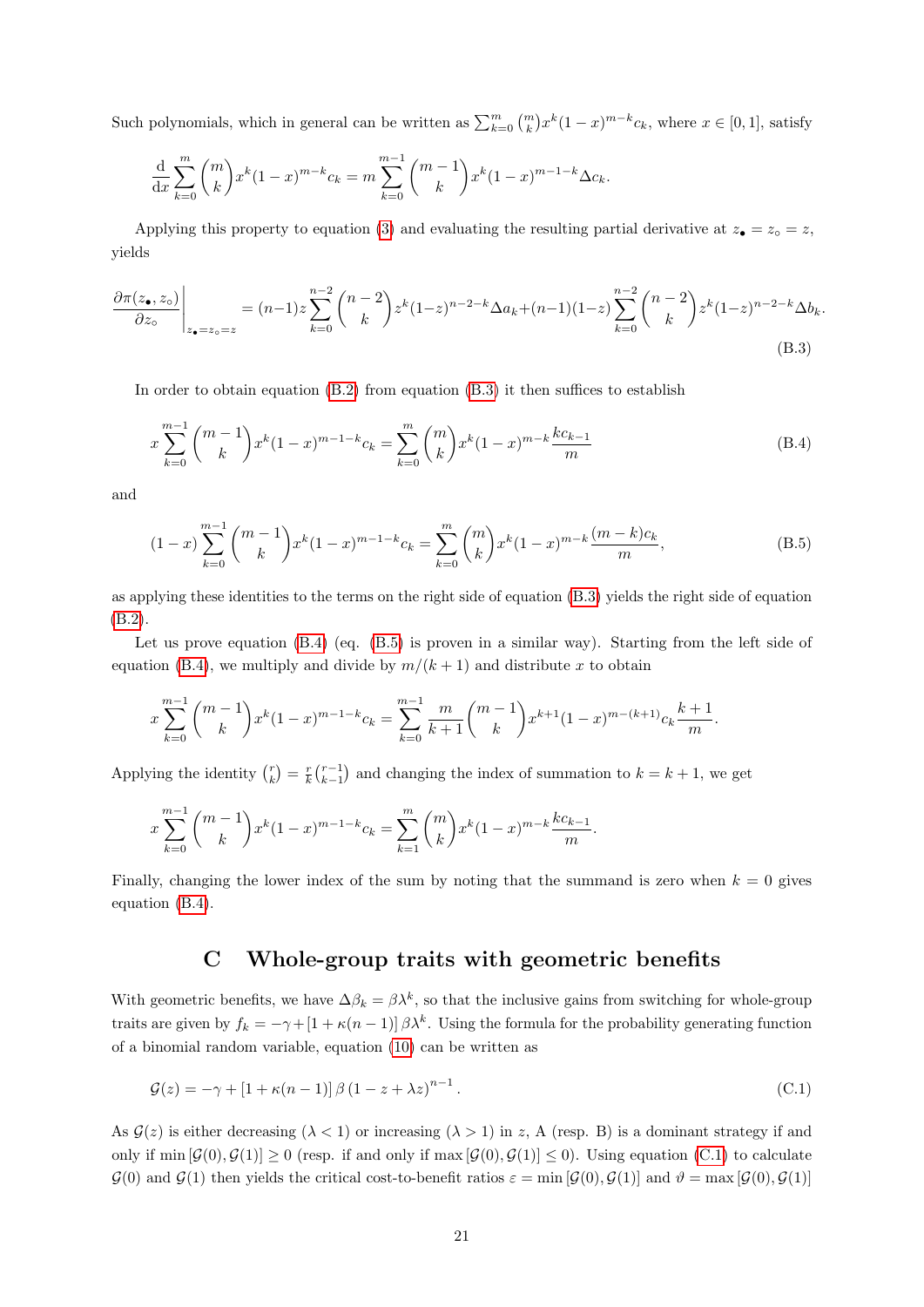<span id="page-21-0"></span>given in equation [\(17\)](#page-11-0). The value of  $z^*$  given in equation [\(18\)](#page-11-1) is obtained by solving  $\mathcal{G}(z^*)=0$ .

## <span id="page-21-1"></span>D Other-only traits

In contrast to what happens in whole-group traits, individuals expressing an other-only trait are automatically excluded from the consumption of the good they create, although they can still reap the benefits of goods created by other expressers in their group. Payoffs for such other-only traits are given by  $a_k = -\gamma + \beta_k$  and  $b_k = \beta_k$ , so that the inclusive gains from switching are given by  $f_k = -\gamma + \kappa [k\Delta\beta_{k-1} + (n-1-k)\Delta\beta_k]$ . For this payoff constellation, it is straightforward to obtain the indirect benefits  $\mathcal{B}(z)$  from equation [\(B.3\)](#page-20-1) in appendix [B.](#page-19-0) Observing that  $\Delta a_k = \Delta b_k = \Delta \beta_k$  holds for all k, we have

$$
\mathcal{B}(z) = \frac{\partial \pi(z_{\bullet}, z_{\circ})}{\partial z_{\circ}}\Big|_{z_{\bullet}=z_{\circ}=z} = \sum_{k=0}^{n-2} {n-2 \choose k} z^{k} (1-z)^{n-2-k} (n-1) \Delta \beta_k.
$$

Using equation [\(7\)](#page-6-3) and the equality  $a_k - b_k = -\gamma$ , we have that the direct benefit is given by  $-\mathcal{C}(z) = -\gamma$ . Substituting these expressions for  $\mathcal{C}(z)$  and  $\mathcal{B}(z)$  into equation [\(4\)](#page-5-0), we obtain

$$
\mathcal{G}(z) = \sum_{k=0}^{n-2} {n-2 \choose k} z^k (1-z)^{n-2-k} \left[ -\gamma + \kappa (n-1) \Delta \beta_k \right].
$$
 (D.1)

If  $\kappa \leq 0$ , our assumption that the benefit sequence is increasing implies that  $\mathcal{G}(z)$  is always negative, so that  $z = 0$  is the only stable point (defection dominates cooperation).

To analyze the case where  $\kappa > 0$ , it is convenient to observe that equation [\(D.1\)](#page-21-1) is of a similar form as equation [\(15\)](#page-10-0). The only differences are that the summation in equation [\(D.1\)](#page-21-1) extends from 0 to  $n-2$ (rather than  $n-1$ ) and that the term multiplying the incremental benefit  $\Delta \beta_k$  is given by  $\kappa(n-1)$  (rather than  $1 + \kappa(n-1)$ . All the results obtained for whole-group traits can thus be easily translated to the case of other-only traits.

Specifically, we have the following characterization of the resulting evolutionary dynamics. In the absence of synergies of scale, selection is frequency-independent with defection dominating cooperation if  $\kappa < \gamma/[(n-1)\beta]$  and cooperation dominating defection if  $\kappa > \gamma/[(n-1)\beta]$ . With negative synergies of scale, the gain function is decreasing in  $z$  (negative frequency dependence). Defection dominates cooperation (so that  $z = 0$  is the only convergent stable strategy) if  $\gamma \geq \kappa (n-1)\Delta\beta_0$ , whereas cooperation dominates defection if  $\gamma \leq \kappa (n-1)\Delta \beta_{n-2}$  holds. If  $\kappa (n-1)\Delta \beta_{n-2} < \gamma < \kappa (n-1)\Delta \beta_0$  holds, the unique convergent stable strategy  $z^*$  features coexistence. With positive synergies of scale, the gain function is increasing in z (positive frequency dependence). Defection dominates cooperation if  $\gamma \ge \kappa (n-1)\Delta\beta_{n-2}$ , whereas cooperation dominates defection if  $\gamma \leq \kappa (n-1)\Delta \beta_0$ . If  $\kappa (n-1)\Delta \beta_0 < \gamma < \kappa (n-1)\Delta \beta_{n-2}$ , there is bistability: both  $z = 0$  and  $z = 1$  are stable and there is a unique, unstable interior point  $z^*$ separating the basins of attraction of these two stable strategies.

When benefits are geometric [\(13\)](#page-8-0), the gain function is given by

$$
\mathcal{G}(z) = -\gamma + \kappa (n-1)\beta (1-z+\lambda z)^{n-2},
$$

so that, for  $\lambda \neq 1$ , the evolutionary dynamics are similar to the case of whole-group traits after redefining the critical cost-to-benefit ratios as

$$
\varepsilon = \min\left(\kappa(n-1), \lambda^{n-2}\kappa(n-1)\right) \qquad \text{and} \qquad \vartheta = \max\left(\kappa(n-1), \lambda^{n-2}\kappa(n-1)\right)
$$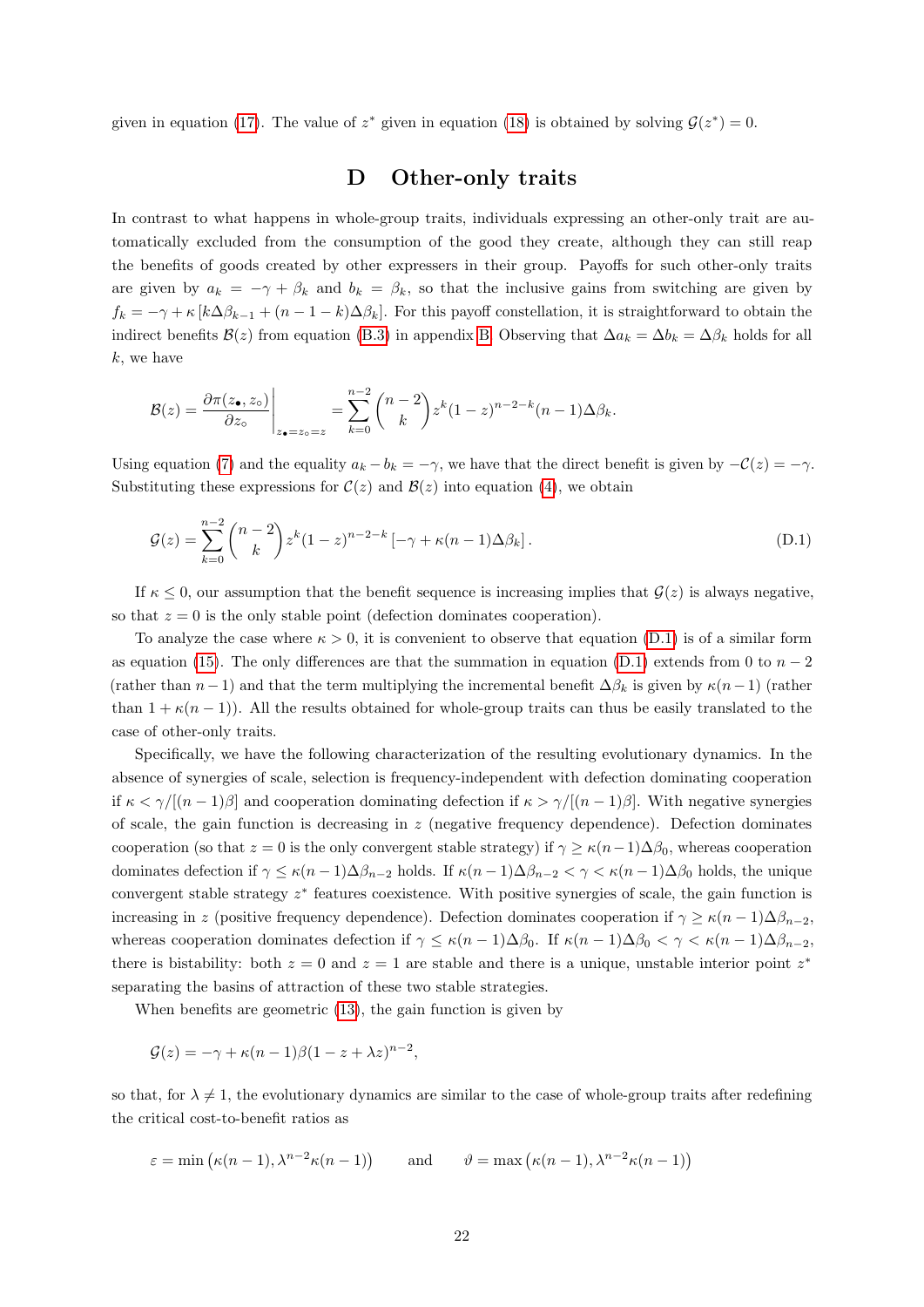and letting

$$
z^* = \frac{1}{1-\lambda} \left[ 1 - \left( \frac{\gamma}{\beta \kappa (n-1)} \right)^{\frac{1}{n-2}} \right].
$$

## <span id="page-22-2"></span>E Nonexpresser-only traits

<span id="page-22-5"></span>For nonexpresser-only traits, the inclusive gains from switching are given by

$$
f_k = -\gamma - \beta_k + \kappa (n - 1 - k) \Delta \beta_k.
$$
 (E.1)

#### E.1 Negative synergies of scale

<span id="page-22-3"></span><span id="page-22-0"></span>When synergies of scale are negative, we have the following general result.

**Result 1** (Nonexpresser-only traits with negative synergies of scale). Let  $f_k$  be given by equation [\(E.1\)](#page-22-2) with  $\beta_0 = 0$ ,  $\beta_k$  increasing and  $\Delta \beta_k$  decreasing in k and let  $\kappa \geq 0$  (the case  $\kappa < 0$  is trivial). Then

- 1. If  $\gamma \ge \kappa (n-1) \Delta \beta_0$ ,  $z = 0$  is the only stable point (B dominates A).
- 2. If  $\gamma < \kappa (n-1) \Delta \beta_0$ , both  $z = 0$  and  $z = 1$  are unstable and there is a unique internal stable point  $z^* \in (0,1)$  (coexistence).

To prove this result, we start by observing that the assumptions in the statement imply that  $f_k$  is decreasing in k. In particular, we have  $f_{n-1} < f_0$ . Consequently, if  $f_0 \leq 0$  (which holds if and only if  $\gamma \ge \kappa (n-1)\Delta\beta_0$ ) the inclusive gain sequence has no sign changes and its initial sign is negative. Observing that  $f_{n-1} = -\gamma - \beta_{n-1} < 0$  always holds true, the inequality  $f_0 > 0$  (which holds if and only if  $\gamma < \kappa (n-1)\Delta\beta_0$  implies that the decreasing sequence  $f_k$  has one sign change and that its initial sign is positive. Result [1](#page-22-3) is then obtained by an application of Peña et al.  $(2014, \text{result } 3)$  $(2014, \text{result } 3)$ .

#### E.2 Geometric benefits

<span id="page-22-4"></span><span id="page-22-1"></span>For geometric benefits, we obtain the following result.

**Result 2** (Nonexpresser-only traits with geometric benefits). Let  $f_k$  be given by equation [\(E.1\)](#page-22-2) with  $\beta_k$ given by equation [\(13\)](#page-8-0) and let  $\kappa \geq 0$  and  $n > 2$  (the cases  $\kappa < 0$  or  $n = 2$  are trivial). Moreover, let  $\varrho, \zeta$ and  $\eta$  be defined by equations [\(19\)](#page-12-0) and [\(20\)](#page-12-1). Then

- 1. If  $\lambda \leq \varrho$ ,  $\mathcal{G}(z)$  is nonincreasing in z. Furthermore:
	- (a) If  $\gamma/\beta < \zeta$ , both  $z = 0$  and  $z = 1$  are unstable and there is a unique internal stable point  $z^* \in (0,1)$  (coexistence).
	- (b) If  $\gamma/\beta \ge \zeta$ ,  $z = 0$  is the only stable point (B dominates A).
- 2. If  $\lambda > \varrho$ ,  $\mathcal{G}(z)$  is unimodal in z with mode given by  $\hat{z} = \frac{\kappa[(n-2)\lambda (n-1)]-1}{[1+\kappa(n-1)](\lambda-1)}$ . Furthermore:
	- (a) If  $\gamma/\beta \leq \zeta$ , both  $z = 0$  and  $z = 1$  are unstable and there is a unique internal stable point  $z^*$  >  $\hat{z}$  (coexistence).
	- (b) If  $\zeta \le \gamma/\beta \le \eta$ , there are two interior singular points  $z_L$  and  $z_R$  satisfying  $z_L \le \hat{z} \le z_R$ . The points  $z = 0$  and  $z<sub>R</sub>$  are stable, whereas  $z<sub>L</sub>$  and  $z = 1$  are unstable (bistable coexistence).
	- (c) If  $\gamma/\beta > \eta$ , then  $z = 0$  is the only stable point (B dominates A).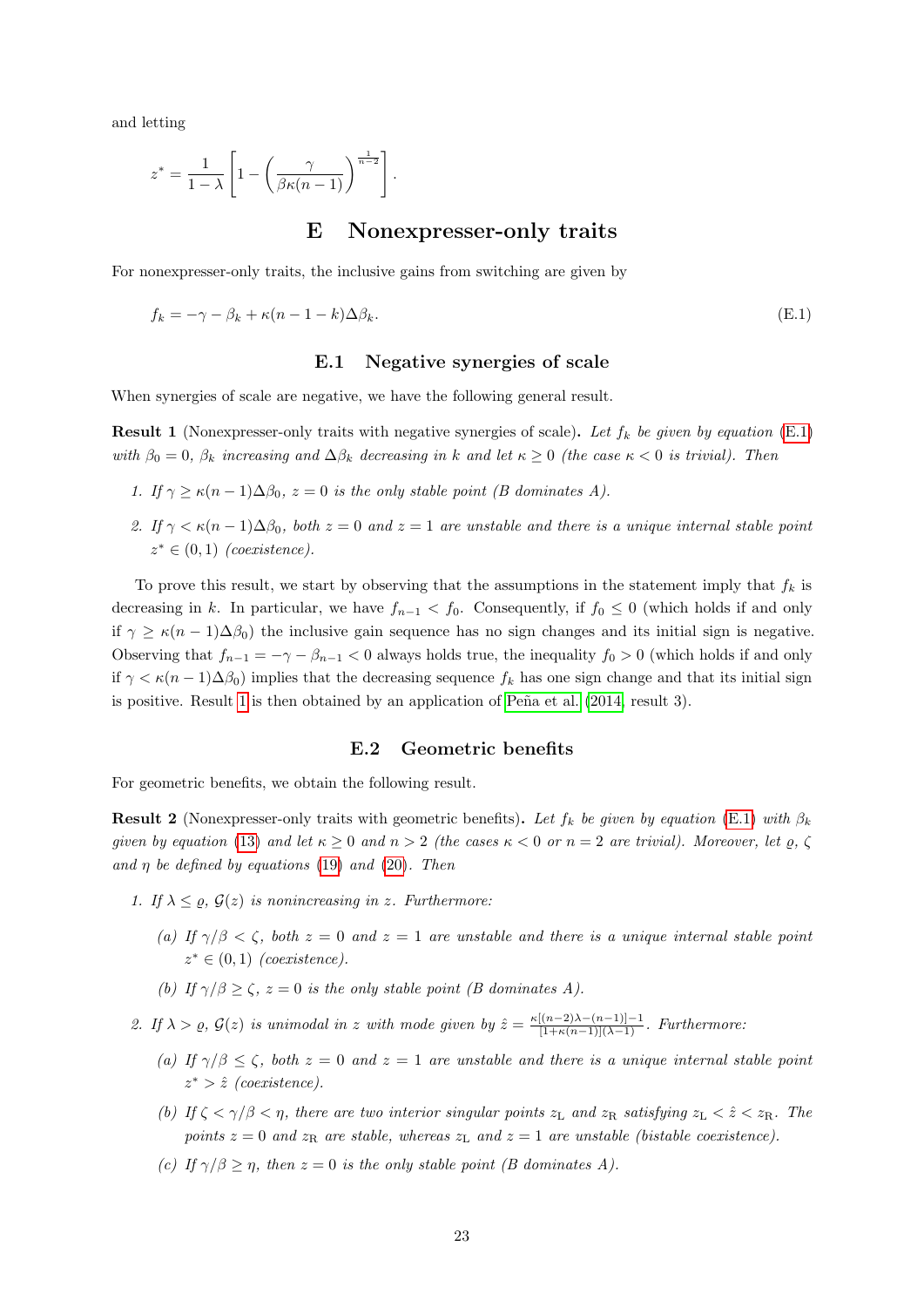Observing that  $\rho > 1$  holds for  $\kappa \geq 0$  and that the case  $\lambda = 1$  (no synergies of scale) is trivial, we can prove this result by considering three cases: (i)  $\lambda < 1$ , (ii)  $1 < \lambda \leq \rho$ , and (iii)  $\rho < \lambda$ .

For  $\lambda < 1$  $\lambda < 1$ , we have negative synergies of scale and hence result 1 applies with  $\Delta\beta_0 = \beta$ . Recalling the definition of  $\zeta = \kappa(n-1)$  from equation [\(20\)](#page-12-1) and rearranging, this yields result [2.](#page-22-4)1 for the case  $\lambda \leq 1 < \varrho$ .

To obtain the result for the remaining two cases, we calculate the first and second forward differences of the benefit sequence [\(13\)](#page-8-0) and substitute them into

$$
\Delta f_k = -(1+\kappa)\Delta\beta_k + \kappa(n-2-k)\Delta^2\beta_k, \ k=0,1,\ldots,n-2.
$$

to obtain

$$
\Delta f_k = \beta \lambda^k \left\{ \kappa \left[ (n-2)\lambda - (n-1) \right] - 1 + \kappa (1-\lambda) k \right\}, \ k = 0, 1, \ldots, n-2.
$$

For  $\lambda > 1$ , the sequence  $\Delta f_k$  is decreasing in k and hence can have at most one sign change. Moreover, since  $\Delta f_{n-2} = -\beta \lambda^{n-2} (1 + \kappa) < 0$  always holds true, the sign pattern of  $\Delta f_k$  depends exclusively on how  $\Delta f_0 = \beta \left\{ \kappa \left[ (n-2)\lambda - (n-1) \right] - 1 \right\}$  compares to zero. Observe, too, that  $f_{n-1} < 0$  always holds true and that the sign of  $f_0$  is identical to the sign of  $\zeta - \gamma/\beta$ .

Consider the case  $1 < \lambda \leq \varrho$ . Recalling the definition of  $\varrho$  (eq. [\(19\)](#page-12-0)) we then have  $\Delta f_0 \leq 0$ , implying that  $\Delta f_k$  has no sign changes and that its initial sign is negative, i.e.,  $f_k$  is nonincreasing. Hence, if  $f_0 \leq 0$  (which holds if and only if  $\gamma/\beta \geq \zeta$ ), the inclusive gain sequence has no sign changes and its initial sign is negative. Otherwise, that is, if  $\gamma/\beta < \zeta$  holds, we have  $f_0 > 0 > f_{n-1}$  so that the inclusive gain sequence has one sign change and its initial sign is positive. Result [2.](#page-22-4)1 then follows from Peña et al. [\(2014,](#page-29-13) result 3).

For  $\lambda > \varrho$  we have  $\Delta f_0 > 0$ , implying that  $\Delta f_k$  has one sign change from + to -, i.e.,  $f_k$  is unimodal. This implies that the gain function  $\mathcal{G}(z)$  is also unimodal with its mode  $\hat{z}$  being determined by  $\mathcal{G}'(\hat{z}) = 0$ (Peña et al., 2014, section 3.4.3). Using the assumption of geometric benefits, we can express  $\mathcal{G}(z)$  is closed form as

$$
\mathcal{G}(z) = -\gamma + \frac{\beta}{\lambda - 1} + \beta \left\{ \kappa (n - 1) - \frac{1}{\lambda - 1} - \left[ 1 + \kappa (n - 1) \right] z \right\} \left( 1 - z + \lambda z \right)^{n - 2}
$$

with corresponding derivative

$$
\mathcal{G}'(z) = (n-1)\beta(\lambda-1)\left(1-z+\lambda z\right)^{n-3}\left\{\kappa(n-2)-\frac{1+\kappa}{\lambda-1}-\left[1+\kappa(n-1)\right]z\right\}.
$$

Solving  $\mathcal{G}'(\hat{z}) = 0$  then yields  $\hat{z}$  as given in equation [\(21\)](#page-12-2). The corresponding maximal value of the gain function is

$$
\mathcal{G}(\hat{z}) = -\gamma + \frac{\beta}{\lambda - 1} \left[ 1 + \kappa \lambda \left( \frac{(n-2)\kappa \lambda}{1 + \kappa (n-1)} \right)^{n-2} \right].
$$

Result [2.](#page-22-4)2 follows from an application of Peña et al. [\(2014,](#page-29-13) result 5) upon noticing that  $f_0 \ge 0$  (precluding the stability of  $z = 0$  and ensuring  $\mathcal{G}(\hat{z}) > 0$ ) holds if and only if  $\gamma/\beta \leq \zeta$  and that  $\mathcal{G}(\hat{z}) \leq 0$  (ensuring that B dominates A) is satisfied if and only if  $\gamma/\beta \geq \eta$ . (We note that the range of cost-to-benefit ratios  $\gamma/\beta$  for which bistable coexistence occurs is nonempty, that is  $\eta > \zeta$  holds. Otherwise there would exist  $\gamma/\beta$  satisfying both  $\gamma/\beta \leq \zeta$  and  $\gamma/\beta \geq \eta$  which in light of result [2.](#page-22-4)2.(a) and result 2.2.(c) is clearly impossible.)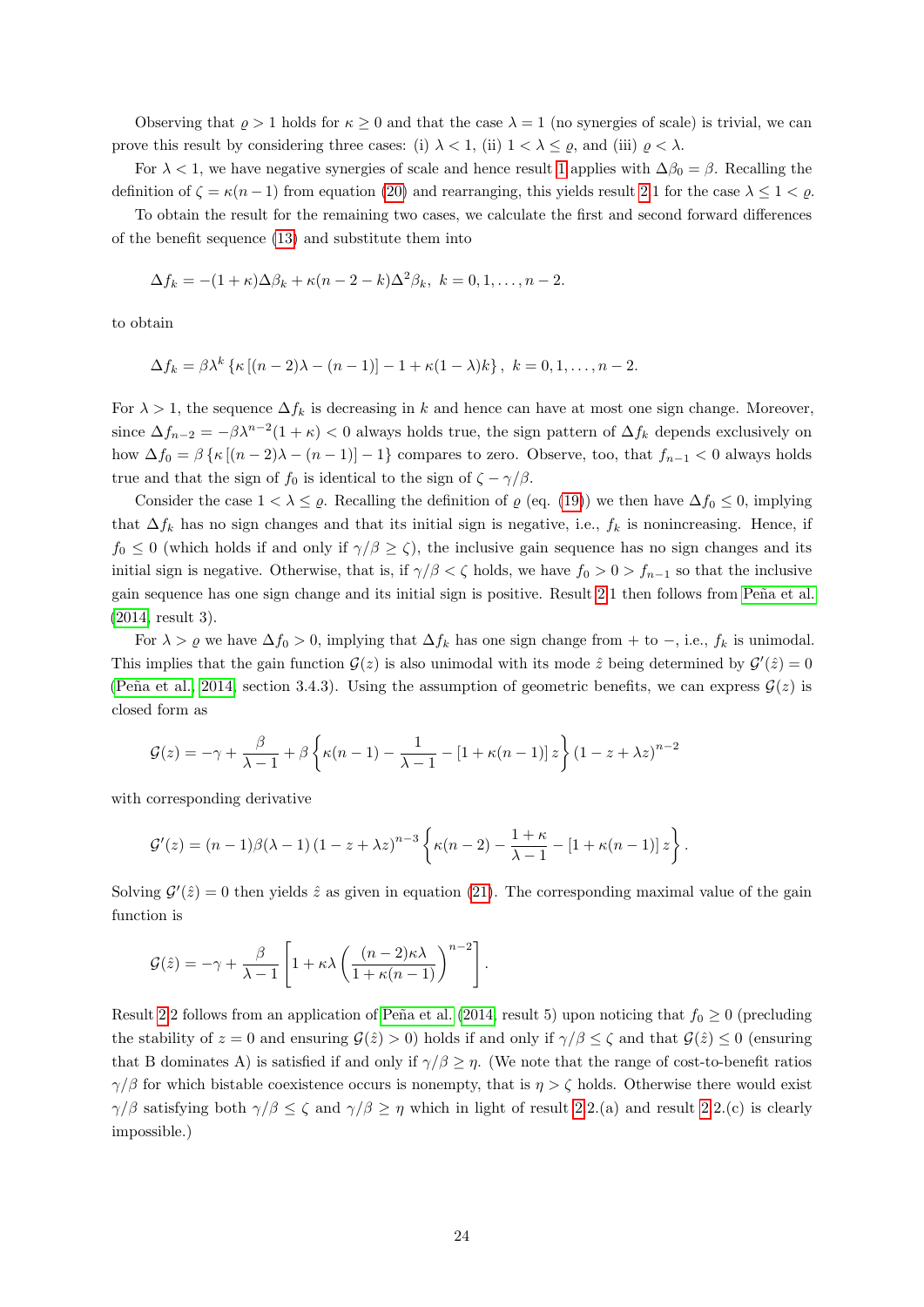## <span id="page-24-2"></span>F Expresser-only traits

For expresser-only traits, the inclusive gains from switching are given by

$$
f_k = -\gamma + \beta_{k+1} + \kappa k \Delta \beta_k. \tag{F.1}
$$

#### F.1 Positive synergies of scale

<span id="page-24-3"></span><span id="page-24-0"></span>In the case of positive synergies of scale, we have the following general result.

**Result 3** (Expresser-only traits with positive synergies of scale). Let  $f_k$  be given by equation [\(F.1\)](#page-24-2) with  $\beta_k$  and  $\Delta \beta_k$  increasing in k and let  $\kappa \geq 0$ . Then

- 1. If  $\gamma \leq \beta_1$ ,  $z = 1$  is the only stable point (A dominates B).
- 2. If  $\beta_1 < \gamma < \beta_n + \kappa(n-1)\Delta\beta_{n-1}$ , both  $z = 0$  and  $z = 1$  are stable and there is a unique internal unstable point  $z^* \in (0,1)$  (bistability).
- 3. If  $\gamma > \beta_n + \kappa(n-1)\Delta\beta_{n-1}, z = 0$  is the only stable point (B dominates A).

The arguments used for deriving this result are analogous to those used for deriving the results for the case of nonexpresser-only traits and negative synergies of scale (result [1](#page-22-3) in app. [E\)](#page-22-5). The assumptions in the statement of the result imply that  $f_k$  is increasing in k. In particular, we have  $f_0 < f_{n-1}$ . The sign pattern of the inclusive gain sequence thus depends on the values of its endpoints in the following way. If  $f_0 \geq 0$  (which holds if and only if  $\gamma \leq \beta_1$ ),  $f_k$  has no sign changes and a positive initial sign. If  $f_{n-1} \leq 0$ (which holds if and only if  $\gamma \geq \beta_n + \kappa(n-1)\Delta\beta_{n-1}$ ),  $f_k$  has no sign changes and a negative initial sign. If  $f_0 < 0 < f_{n-1}$  (which holds if and only if  $\beta_1 < \gamma < \beta_n + \kappa(n-1)\Delta\beta_{n-1}$ )  $f_k$  has one sign change and a negative initial sign. Result [3](#page-24-3) follows from these observations upon applying Peña et al. [\(2014,](#page-29-13) result 3).

#### F.2 Geometric benefits

<span id="page-24-4"></span><span id="page-24-1"></span>For geometric benefits, we obtain the following result.

**Result 4** (Expresser-only traits with geometric benefits). Let  $f_k$  be given by equation [\(F.1\)](#page-24-2) with  $\beta_k$  given by equation [\(13\)](#page-8-0) and let  $\kappa \geq 0$  and  $n > 2$  (the cases  $\kappa < 0$  or  $n = 2$  are trivial). Moreover, let  $\xi$ ,  $\varsigma$  and  $\tau$ be defined by equations [\(22\)](#page-13-1) and [\(23\)](#page-13-2). Then

- 1. If  $\lambda \geq \xi$ ,  $\mathcal{G}(z)$  is nondecreasing in z. Furthermore
	- (a) If  $\gamma/\beta \leq 1$ ,  $z = 1$  is the only stable point (A dominates B).
	- (b) If  $1 \lt \gamma/\beta \lt \varsigma$ , both  $z = 0$  and  $z = 1$  are stable and there is a unique internal unstable point  $z^* \in (0,1)$  (bistability).
	- (c) If  $\gamma/\beta \geq \varsigma$ ,  $z = 0$  is the only stable point (B dominates A).
- 2. If  $\lambda < \xi$ ,  $\mathcal{G}(z)$  is unimodal in z, with mode given by  $\hat{z} = \frac{1+\kappa}{[1+\kappa(n-1)](1-\lambda)}$ . Furthermore
	- (a) If  $\gamma/\beta \leq 1$ ,  $z = 1$  is the only stable point (A dominates B).
	- (b) If  $1 < \gamma/\beta \leq \varsigma$ , both  $z = 0$  and  $z = 1$  are stable and there is a unique internal unstable point  $z^* \in (0, \hat{z})$  (bistability).
	- (c) If  $\zeta < \gamma/\beta < \tau$ , there are two interior singular points  $z_L$  and  $z_R$  satisfying  $z_L < \hat{z} < z_R$ . The points  $z = 0$  and  $z_R$  are stable, whereas  $z_L$  and  $z = 1$  are unstable (bistable coexistence).
	- (d) If  $\gamma/\beta \geq \tau$ ,  $z = 0$  is the only stable point (B dominates A).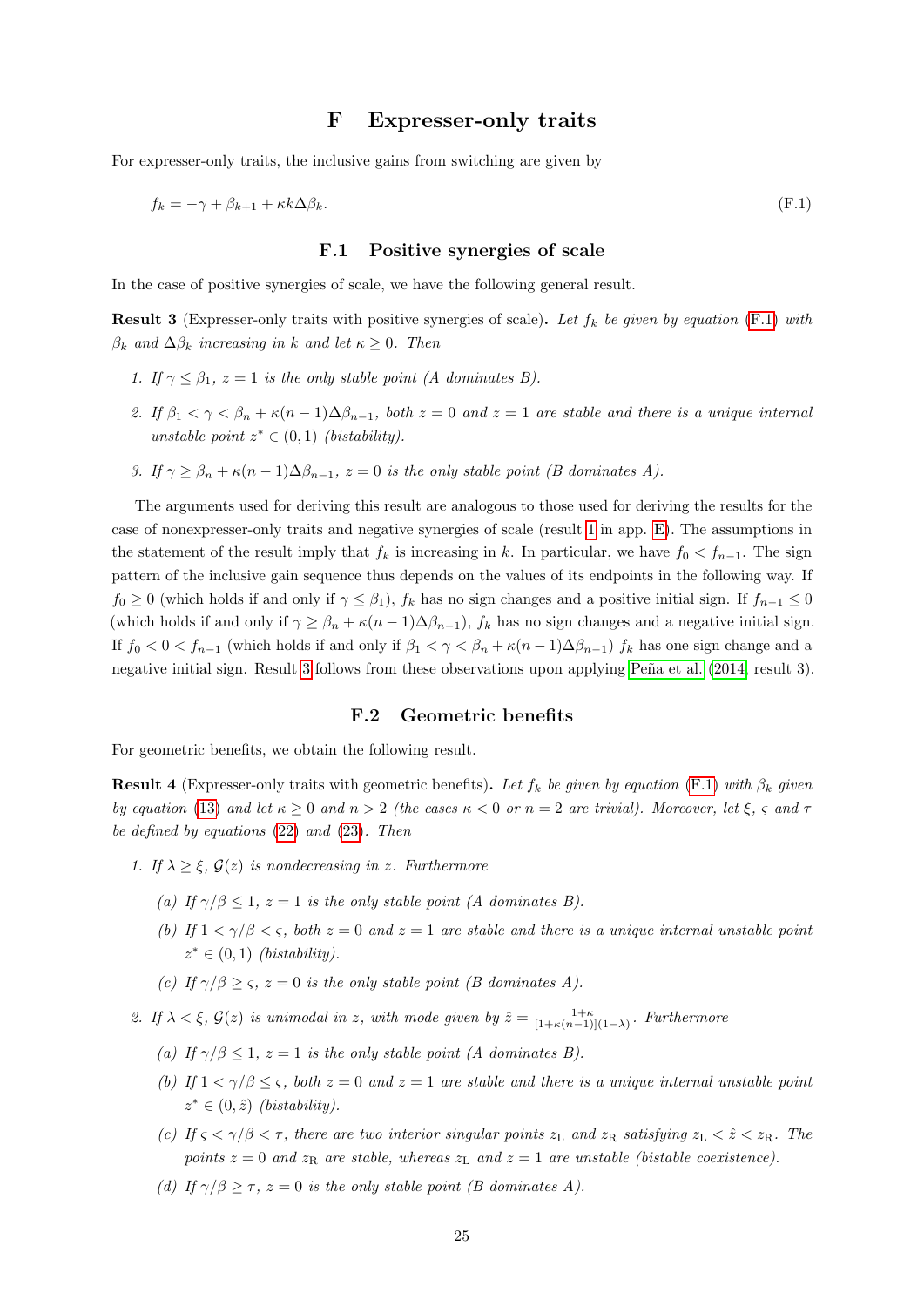The arguments used for deriving this result are analogous to those used for deriving the results for nonexpresser-only traits with geometric benefits (result [2](#page-22-4) in app. [E\)](#page-22-5). Observing that  $\xi < 1$  holds and ignoring the trivial case  $\lambda = 1$ , there are three cases to consider: (i)  $\lambda > 1$ , (ii)  $1 > \lambda \ge \xi$ , and (iii)  $\xi > \lambda$ .

For  $\lambda > 1$  synergies of scale are positive and hence result [3](#page-24-3) applies with  $\beta_1 = \beta$  and  $\beta_n + \kappa(n-1)\Delta\beta_{n-1} =$ βς. This yields result [4.](#page-24-4)1 for the case  $\lambda > 1$ .

To obtain the results for the remaining two cases, we calculate the first and second forward differences of the benefit sequence [\(13\)](#page-8-0) and substitute them into

$$
\Delta f_k = \Delta \beta_{k+1} + \kappa \left\{ (k+1) \Delta^2 \beta_k + \Delta \beta_k \right\}, \ k = 0, 1, \dots, n-2,
$$

to obtain

$$
\Delta f_k = \beta \lambda^k \left[ \lambda (1 + \kappa) + \kappa (\lambda - 1) k \right], \ k = 0, 1, \dots, n - 2.
$$

For  $\lambda < 1$ , the sequence  $\Delta f_k$  is decreasing in k and hence can have at most one sign change. Moreover, as  $\Delta f_0 = \beta \lambda (1 + \kappa) > 0$  always holds true, the initial sign of  $\Delta f_k$  is positive and whether or not the sequence  $\Delta f_k$  has a sign change depends solely on how  $\Delta f_{n-2}$  compares to zero. Observe, too, that for  $\lambda < 1$  we have  $\varsigma > 1$  as  $\lambda^n < \lambda$  holds.

Consider the case  $\xi \leq \lambda < 1$ . By the definition of  $\xi$  (eq. [\(22\)](#page-13-1)) this implies  $\Delta f_{n-2} \geq 0$ . In this case  $\Delta f_k$  has no sign changes and  $f_k$  is nondecreasing. The sign pattern of the inclusive gain sequence can then be determined by looking at how the signs of its endpoints depend on the cost-to-benefit ratio  $\gamma/\beta$ . If  $\gamma/\beta \leq 1$ , then  $f_0 \geq 0$ , implying that  $f_k$  has no sign changes and its initial sign is positive. If  $\gamma/\beta \geq \varsigma$ , then  $f_n \leq 0$  and hence  $f_k$  has no sign changes and its initial sign is negative. If  $1 < \gamma/\beta < \varsigma$ , then  $f_0 < 0 < f_n$ , i.e.,  $f_k$  has one sign change and its initial sign is negative. Result [4.](#page-24-4)1 then follows from an application of Peña et al. [\(2014,](#page-29-13) result 3).

For  $\lambda < \xi$  we have  $\Delta f_{n-2} < 0$ , implying that  $\Delta f_k$  has one sign change from + to -, i.e.,  $f_k$  is unimodal. Hence, the gain function  $\mathcal{G}(z)$  is also unimodal (Peña et al., 2014, section 3.4.3) with mode  $\hat{z}$ determined by  $\mathcal{G}'(\hat{z})=0$ . Using the assumption of geometric benefits, we can express  $\mathcal{G}(z)$  is closed form as

$$
\mathcal{G}(z) = -\gamma + \frac{\beta}{1-\lambda} + \beta \lambda \left\{ \left[1 + \kappa(n-1)\right]z - \frac{1}{1-\lambda} \right\} (1-z+\lambda z)^{n-2},
$$

with corresponding derivative

$$
\mathcal{G}'(z) = (n-1)\beta\lambda \left\{1 + \kappa - (1-\lambda)\left[1 + \kappa(n-1)\right]z\right\}(1 - z + \lambda z)^{n-3}.
$$

Solving  $\mathcal{G}'(\hat{z}) = 0$  then yields  $\hat{z}$  as given in equation [\(24\)](#page-13-3). The corresponding maximal value of the gain function is

.

$$
\mathcal{G}(\hat{z}) = -\gamma + \frac{\beta}{1-\lambda} \left[ 1 + \lambda \kappa \left( \frac{(n-2)\kappa}{1+\kappa(n-1)} \right)^{n-2} \right]
$$

Result [4.](#page-24-4)2 then follows from applying Peña et al. [\(2014,](#page-29-13) result 5). In particular, if  $\gamma/\beta$  < 1, we also have  $\gamma/\beta < \varsigma$ , ensuring that  $f_0 \geq 0$  and  $f_{n-1} > 0$  hold (with unimodality then implying that the gain function is positive throughout). If  $1 < \gamma/\beta \leq \varsigma$ , we have  $f_0 < 0$  and  $f_{n-1} \geq 0$  (with unimodality then implying  $\mathcal{G}(\hat{z}) > 0$ . If  $\varsigma < \gamma/\beta$ , we have  $f_0 < 0$  and  $f_{n-1} < 0$ . Upon noticing that  $\mathcal{G}(\hat{z}) \leq 0$  is satisfied if and only if  $\gamma/\beta \geq \tau$  holds, this yields the final two cases in result [4.](#page-24-4)2.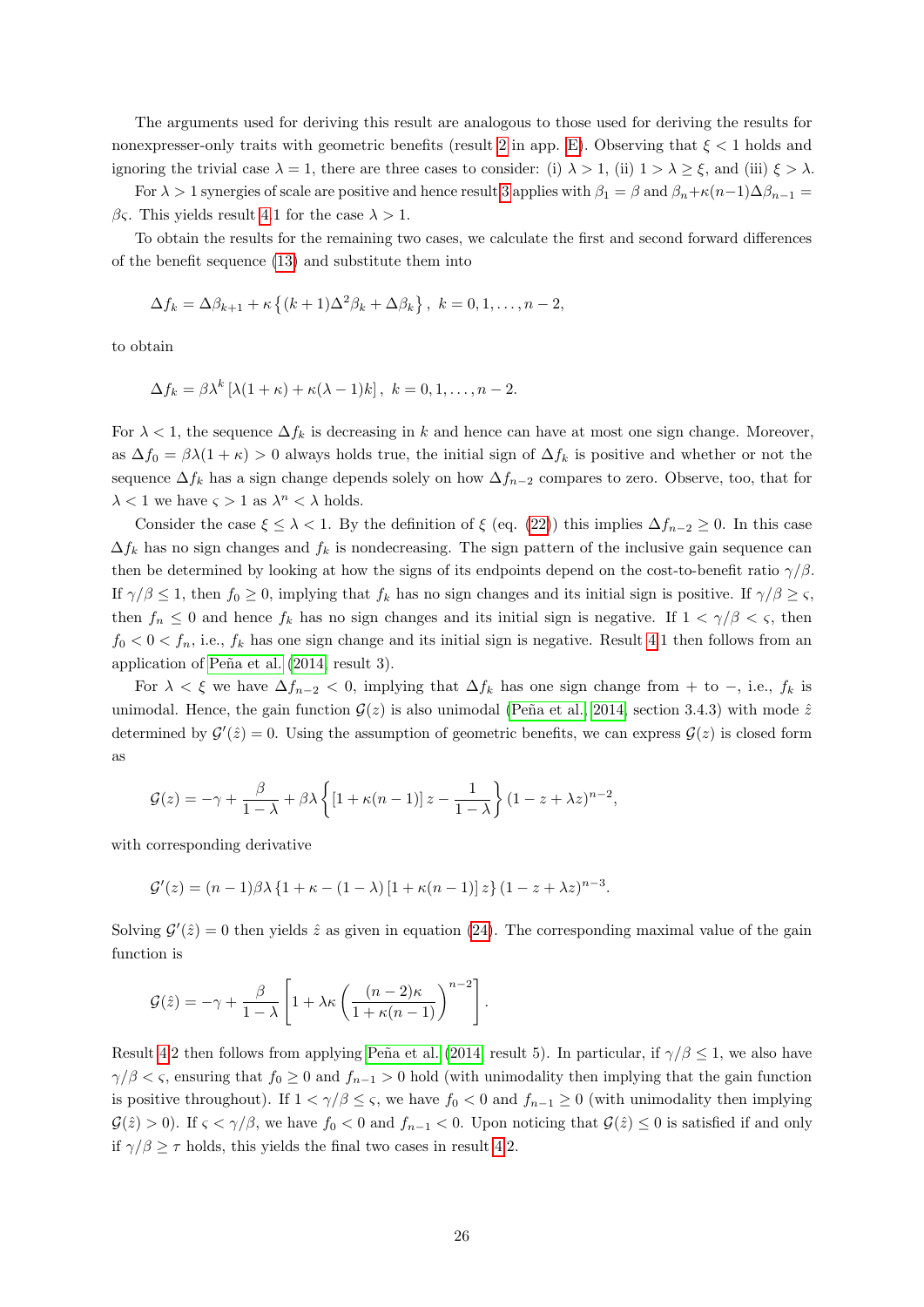## References

- <span id="page-26-4"></span>Ackermann, M., Stecher, B., Freed, N. E., Songhet, P., Hardt, W.-D., Doebeli, M., 2008. Self-destructive cooperation mediated by phenotypic noise. Nature 454 (7207), 987–990.
- <span id="page-26-8"></span>Akçay, E., Van Cleve, J., 2012. Behavioral responses in structured populations pave the way to group optimality. American Naturalist 179 (2), 257–269.
- <span id="page-26-7"></span>Archetti, M., 2009. The volunteer's dilemma and the optimal size of a social group. Journal of Theoretical Biology 261 (3), 475–480.
- <span id="page-26-17"></span>Archetti, M., Scheuring, I., 2011. Coexistence of cooperation and defection in public goods games. Evolution 65 (4), 1140–1148.
- <span id="page-26-0"></span>Axelrod, R., Hamilton, W., 1981. The evolution of cooperation. Science 211 (4489), 1390–1396.
- <span id="page-26-16"></span>Bach, L., Helvik, T., Christiansen, F., 2006. The evolution of n-player cooperation–threshold games and ESS bifurcations. Journal of Theoretical Biology 238 (2), 426–434.
- <span id="page-26-18"></span>Barnard, C., Sibly, R., 1981. Producers and scroungers: a general model and its application to captive flocks of house sparrows. Animal Behaviour 29 (2), 543–550.
- <span id="page-26-19"></span>Beaumont, H. J. E., Gallie, J., Kost, C., Ferguson, G. C., Rainey, P. B., 2009. Experimental evolution of bet hedging. Nature 462 (7269), 90–93.
- <span id="page-26-13"></span>Bernasconi, G., Strassmann, J. E., 1999. Cooperation among unrelated individuals: the ant foundress case. Trends in Ecology & Evolution 14 (12), 477–482.
- <span id="page-26-3"></span>Bourke, A., Franks, N., 1995. Social Evolution in Ants. Princeton University Press, Princeton, NJ.
- <span id="page-26-6"></span>Boyd, R., Richerson, P. J., 1988. The evolution of reciprocity in sizable groups. Journal of Theoretical Biology 132 (3), 337–356.
- <span id="page-26-10"></span>Champagnat, N., Ferrière, R., Méléard, S., 2006. Unifying evolutionary dynamics: from individual stochastic processes to macroscopic models. Theoretical Population Biology 69 (3), 297–321.
- <span id="page-26-9"></span>Christiansen, F. B., 1991. On conditions for evolutionary stability for a continuously varying character. American Naturalist 138 (1), 37–50.
- <span id="page-26-2"></span>Clobert, J., Danchin, E., Dhondt, A. A., Nichols, J. D. (Eds.), 2001. Dispersal. Oxford University Press.
- <span id="page-26-12"></span>Clutton-Brock, T. H., O'Riain, M. J., Brotherton, P. N. M., Gaynor, D., Kansky, R., Griffin, A. S., Manser, M., 1999. Selfish sentinels in cooperative mammals. Science 284 (5420), 1640–1644.
- <span id="page-26-5"></span>Corning, P. A., 2002. The re-emergence of "emergence": a venerable concept in search of a theory. Complexity 7 (6), 18–30.
- <span id="page-26-15"></span>Cressman, R., 2003. Evolutionary dynamics and extensive form games. MIT Press, Cambridge, MA.
- <span id="page-26-14"></span>Dawkins, R., 1999. The extended phenotype: the long reach of the gene. Oxford University Press, Oxford, UK.
- <span id="page-26-1"></span>Day, T., Taylor, P. D., May 1997. Hamilton's rule meets the Hamiltonian: kin selection on dynamic characters. Proceedings of the Royal Society B: Biological Sciences 264 (1382), 639–644.
- <span id="page-26-11"></span>Day, T., Taylor, P. D., 1998. Unifying genetic and game theoretic models of kin selection for continuous traits. Journal of Theoretical Biology 194 (3), 391–407.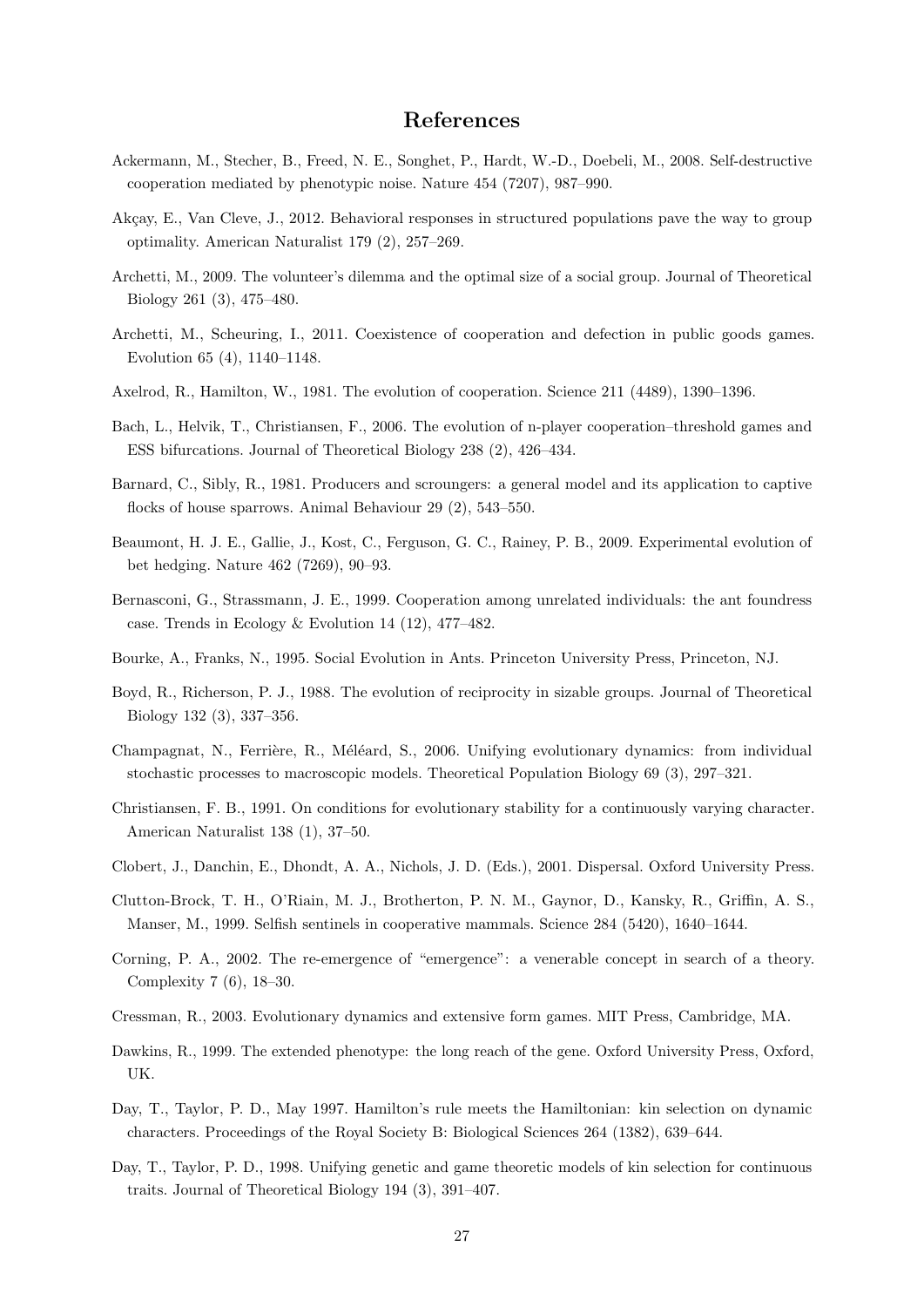<span id="page-27-18"></span>Diekmann, A., 1985. Volunteer's dilemma. Journal of Conflict Resolution 29 (4), 605–610.

- <span id="page-27-10"></span>Eshel, I., 1983. Evolutionary and continuous stability. Journal of Theoretical Biology 103 (1), 99–111.
- <span id="page-27-9"></span>Eshel, I., Motro, U., 1981. Kin selection and strong evolutionary stability of mutual help. Theoretical Population Biology 19 (3), 420–433.
- <span id="page-27-6"></span>Eshel, I., Motro, U., 1988. The three brothers' problem: kin selection with more than one potential helper. 1. The case of immediate help. American Naturalist 132 (4), 550–566.
- <span id="page-27-21"></span>Ewens, W. J., 2004. Mathematical Population Genetics. Springer-Verlag, New York, NY.
- <span id="page-27-13"></span>Farouki, R. T., 2012. The Bernstein polynomial basis: a centennial retrospective. Computer Aided Geometric Design 29 (6), 379–419.
- <span id="page-27-5"></span>Fletcher, J. A., Zwick, M., 2006. Unifying the theories of inclusive fitness and reciprocal altruism. American Naturalist 168 (2), 252–262.
- <span id="page-27-20"></span>Frank, S. A., 1994. Kin selection and virulence in the evolution of protocells and parasites. Proceedings of the Royal Society B: Biological Sciences 258 (1352), 153–161.
- <span id="page-27-17"></span>Frank, S. A., 1998. Foundations of social evolution. Princeton University Press, Princeton, NJ.
- <span id="page-27-15"></span>Frank, S. A., 2006. Social selection. Oxford University Press, Oxford, UK, Ch. 23, pp. 350–363.
- <span id="page-27-1"></span>Fröhlich, K.-U., Madeo, F., 2000. Apoptosis in yeast – a monocellular organism exhibits altruistic behaviour. FEBS Letters 473 (1), 6–9.
- <span id="page-27-19"></span>Gardner, A., Kümmerli, R., 2008. Social evolution: this microbe will self-destruct. Current Biology 18 (21), R1021–R1023.
- <span id="page-27-3"></span>Gardner, A., West, S. A., 2006. Demography, altruism, and the benefits of budding. Journal of Evolutionary Biology 19, 1707–1716.
- <span id="page-27-16"></span>Gardner, A., West, S. A., 2010. Greenbeards. Evolution 64 (1), 25–38.
- <span id="page-27-0"></span>Gardner, A., West, S. A., Wild, G., 2011. The genetical theory of kin selection. Journal of Evolutionary Biology 24 (5), 1020–1043.
- <span id="page-27-11"></span>Geritz, S. A. H., Kisdi, E., Meszéna, G., Metz, J. A. J., 1998. Evolutionarily singular strategies and the adaptive growth and branching of the evolutionary tree. Evolutionary Ecology 12, 35–57.
- <span id="page-27-12"></span>Gillespie, J. H., 1991. The causes of molecular evolution. Oxford University P, New York, NY.
- <span id="page-27-8"></span>Godfrey-Smith, P., Kerr, B., 2009. Selection in ephemeral networks. American Naturalist 174 (6), 906–911.
- <span id="page-27-7"></span>Gokhale, C. S., Traulsen, A., 2010. Evolutionary games in the multiverse. Proceedings of the National Academy of Sciences 107 (12), 5500–5504.
- <span id="page-27-2"></span>Gore, J., Youk, H., van Oudenaarden, A., 2009. Snowdrift game dynamics and facultative cheating in yeast. Nature 459 (7244), 253–256.
- <span id="page-27-4"></span>Grafen, A., 1979. The hawk-dove game played between relatives. Animal Behaviour 27, Part 3 (0), 905–907.
- <span id="page-27-14"></span>Greig, D., Travisano, M., 2004. The prisoner's dilemma and polymorphism in yeast suc genes. Proceedings of the Royal Society B: Biological Sciences 271 (Suppl 3), S25–S26.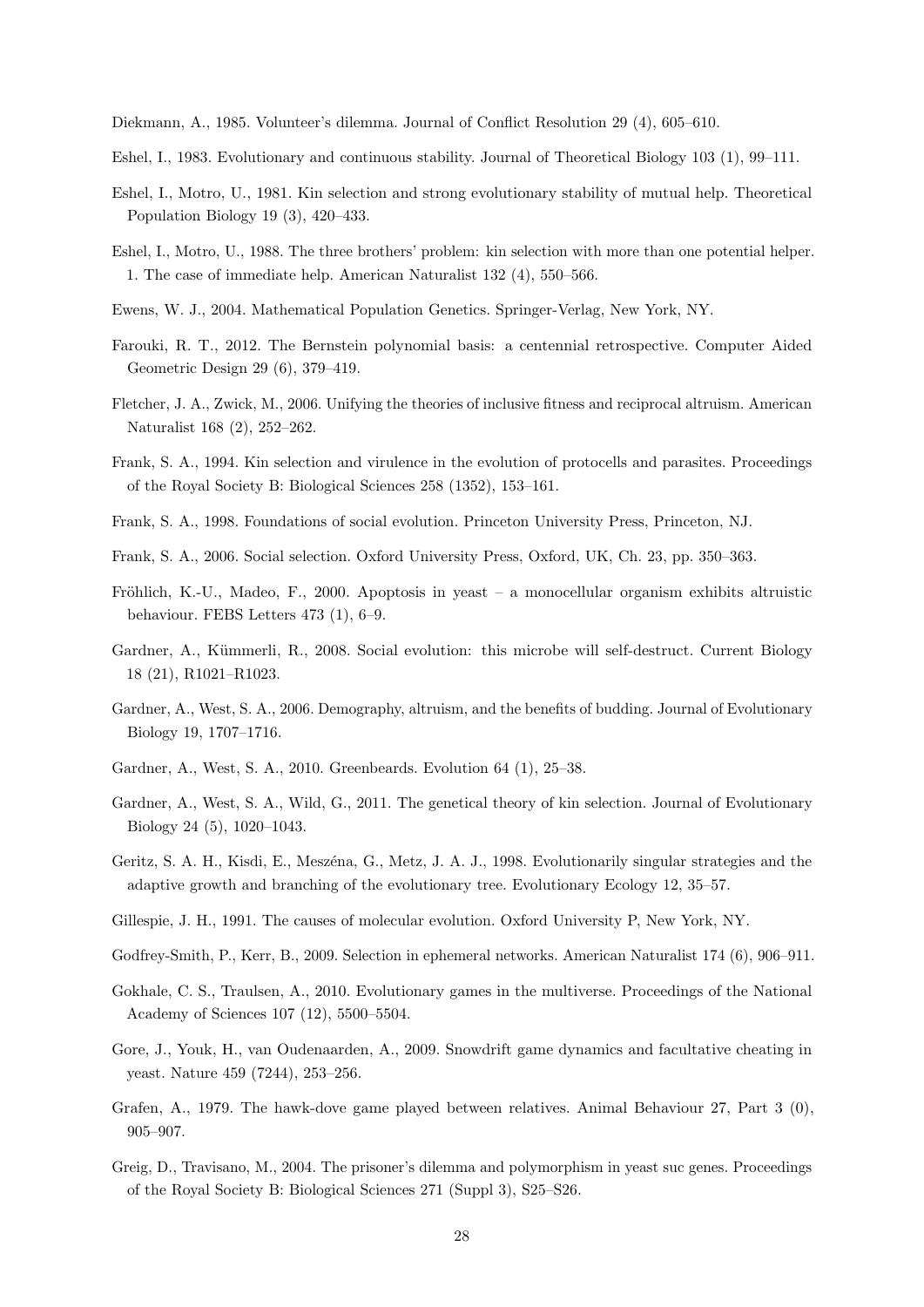<span id="page-28-16"></span>Guilford, T., 1985. Is kin selection involved in the evolution of warning coloration? Oikos 45 (1), 31–36.

- <span id="page-28-17"></span>Guilford, T., 1988. The evolution of conspicuous coloration. American Naturalist 131, S7–S21.
- <span id="page-28-0"></span>Hamilton, W., 1964a. The genetical evolution of social behaviour. II. Journal of Theoretical Biology 7 (1), 17–52.
- <span id="page-28-1"></span>Hamilton, W. D., 1964b. The genetical evolution of social behaviour. I. Journal of Theoretical Biology  $7(1), 1-16.$
- <span id="page-28-2"></span>Hamilton, W. D., 1970. Selfish and spiteful behaviour in an evolutionary model. Nature 228 (5277), 1218–1220.
- <span id="page-28-14"></span>Hamilton, W. D., 1971. Selection of selfish and altruistic behavior in some extreme models. In: Eisenberg, J. F., Dillon, W. S. (Eds.), Man and Beast: Comparative Social Behavior. Smithsonian Press, Washington DC, pp. 57–91.
- <span id="page-28-6"></span>Hauert, C., Michor, F., Nowak, M. A., Doebeli, M., 2006. Synergy and discounting of cooperation in social dilemmas. Journal of Theoretical Biology 239 (2), 195–202.
- <span id="page-28-15"></span>Hines, W., Maynard Smith, J., 1979. Games between relatives. Journal of Theoretical Biology 79 (1), 19–30.
- <span id="page-28-18"></span>Johnstone, R. A., Woodroffe, R., Cant, M., Wright, J., 1999. Reproductive skew in multimember groups. American Naturalist 153, 315–331.
- <span id="page-28-9"></span>Kurokawa, S., Ihara, Y., 2009. Emergence of cooperation in public goods games. Proceedings of the Royal Society B: Biological Sciences 276 (1660), 1379–1384.
- <span id="page-28-3"></span>Lehmann, L., Keller, L., 2006a. The evolution of cooperation and altruism – a general framework and a classification of models. Journal of Evolutionary Biology 19, 1365–1376.
- <span id="page-28-7"></span>Lehmann, L., Keller, L., 2006b. Synergy, partner choice and frequency dependence: their integration into inclusive fitness theory and their interpretation in terms of direct and indirect fitness effects. Journal of Evolutionary Biology 19 (5), 1426–1436.
- <span id="page-28-4"></span>Lehmann, L., Perrin, N., Rousset, F., 2006. Population demography and the evolution of helping behaviors. Evolution 60, 1137–1151.
- <span id="page-28-13"></span>Lehmann, L., Rousset, F., 2010. How life history and demography promote or inhibit the evolution of helping behaviours. Philosophical Transactions of the Royal Society B: Biological Sciences 365 (1553), 2599–2617.
- <span id="page-28-11"></span>Lehmann, L., Rousset, F., 2012. The evolution of social discounting in hierarchically clustered populations. Molecular Ecology 21 (3), 447–471.
- <span id="page-28-5"></span>Leimar, O., Tuomi, J., 1998. Synergistic selection and graded traits. Evolutionary Ecology 12 (1), 59–71.
- <span id="page-28-10"></span>Malécot, G., 1975. Heterozygosity and relationship in regularly subdivided populations. Theoretical Population Biology 8 (2), 212–241.
- <span id="page-28-8"></span>Marshall, J. A. R., 2014. Generalisations of hamilton's rule applied to non-additive public goods games with random group size. Frontiers in Ecology and Evolution 2, 40.
- <span id="page-28-12"></span>Matessi, C., Jayakar, S. D., 1976. Conditions for the evolution of altruism under darwinian selection. Theoretical Population Biology 9 (3), 360–387.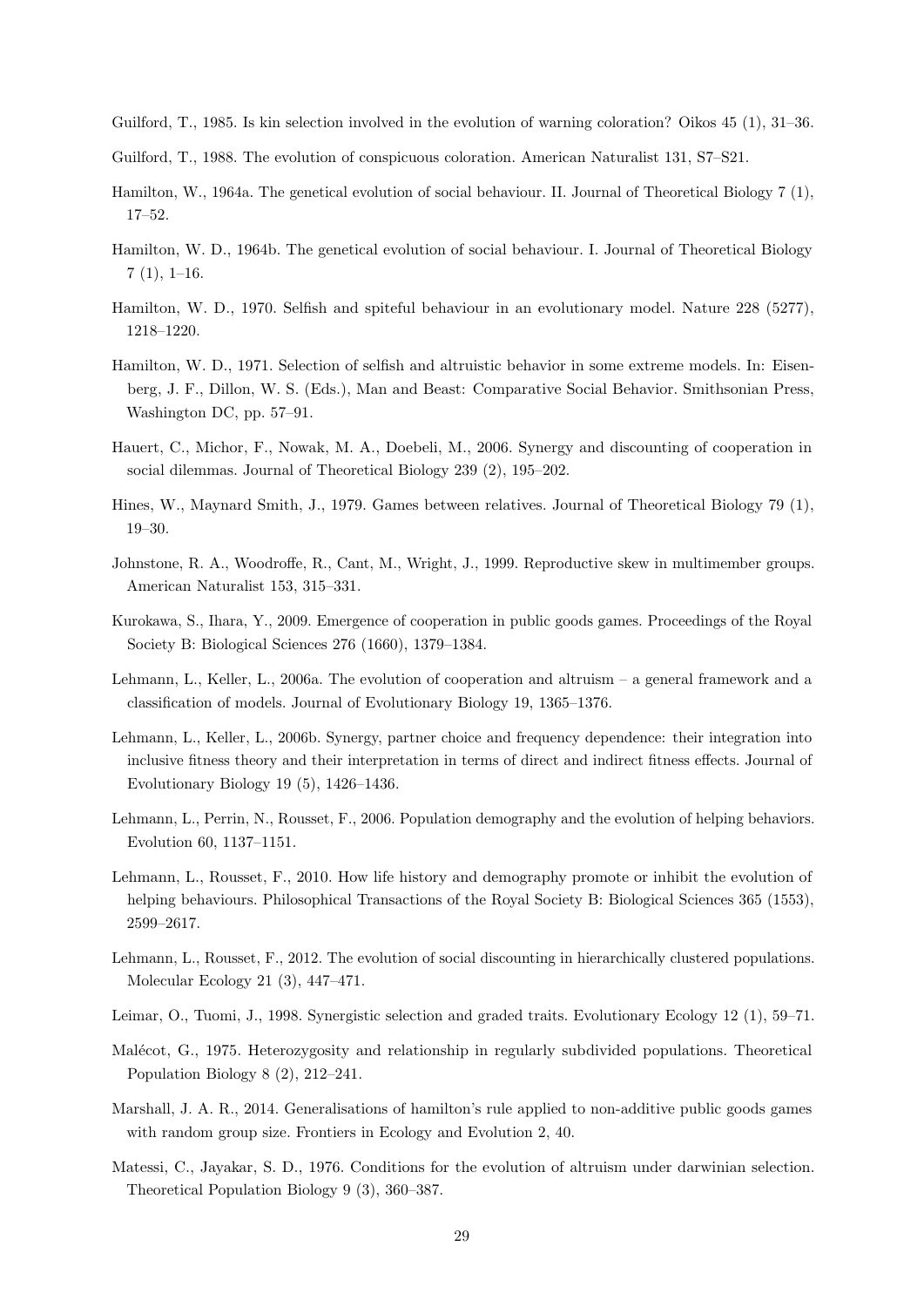<span id="page-29-19"></span>Maynard Smith, J., 1964. Group selection and kin selection. Nature 201, 1145–1147.

<span id="page-29-15"></span>Maynard Smith, J., 1965. The evolution of alarm calls. American Naturalist 99 (904), 59–63.

- <span id="page-29-16"></span>Maynard Smith, J., Szathmáry, E., 1995. The major transitions in evolution. Oxford University Press, Oxford, UK.
- <span id="page-29-12"></span>Metz, J., Geritz, S., Meszéna, G., Jacobs, F., van Heerwarden, J., 1996. Stochastic and spatial structures of dynamical systems. North Holland, Amsterdam, Netherlands, Ch. Adaptive dynamics: a geometrical study of the consequences of nearly faithful replication, pp. 183–231.
- <span id="page-29-4"></span>Motro, U., 1991. Co-operation and defection: playing the field and the ESS. Journal of Theoretical Biology 151 (2), 145–154.
- <span id="page-29-7"></span>Ohtsuki, H., 2010. Evolutionary games in Wright's island model: kin selection meets evolutionary game theory. Evolution 64 (12), 3344–3353.
- <span id="page-29-8"></span>Ohtsuki, H., 2012. Does synergy rescue the evolution of cooperation? An analysis for homogeneous populations with non-overlapping generations. Journal of Theoretical Biology 307 (0), 20–28.
- <span id="page-29-3"></span>Packer, C., Ruttan, L., 1988. The evolution of cooperative hunting. American Naturalist 132 (2), 159–198.
- <span id="page-29-13"></span>Peña, J., Lehmann, L., Nöldeke, G., 2014. Gains from switching and evolutionary stability in multi-player matrix games. Journal of Theoretical Biology 346 (0), 23–33.
- <span id="page-29-17"></span>Pepper, J. W., 2000. Relatedness in trait group models of social evolution. Journal of Theoretical Biology 206 (3), 355–368.
- <span id="page-29-5"></span>Queller, D. C., 1984. Kin selection and frequency dependence: a game theoretic approach. Biological Journal of the Linnean Society 23 (2-3), 133–143.
- <span id="page-29-1"></span>Queller, D. C., 1985. Kinship, reciprocity and synergism in the evolution of social behaviour. Nature 318 (6044), 366–367.
- <span id="page-29-6"></span>Queller, D. C., 1992. A general model for kin selection. Evolution 46 (2), 376–380.
- <span id="page-29-11"></span>Queller, D. C., 1994. Genetic relatedness in viscous populations. Evolutionary Ecology 8 (1), 70–73.
- <span id="page-29-2"></span>Queller, D. C., 2011. Expanded social fitness and Hamilton's rule for kin, kith, and kind. Proceedings of the National Academy of Sciences 108 (Supplement 2), 10792–10799.
- <span id="page-29-18"></span>Reuter, M., Keller, L., 2001. Sex ratio conflict and worker production in eusocial Hymenoptera. American Naturalist 158 (2), 166–177.
- <span id="page-29-9"></span>Rousset, F., 2004. Genetic Structure and Selection in Subdivided Populations. Princeton University Press, Princeton, NJ.
- <span id="page-29-10"></span>Rousset, F., Billiard, S., 2000. A theoretical basis for measures of kin selection in subdivided populations: finite populations and localized dispersal. Journal of Evolutionary Biology 13, 814–825.
- <span id="page-29-0"></span>Sachs, J. L., Mueller, U. G., Wilcox, T. P., Bull, J. J., 2004. The evolution of cooperation. The Quarterly Review of Biology 79 (2), 135–160.
- <span id="page-29-14"></span>Samuelson, P. A., 1954. The pure theory of public expenditure. The Review of Economics and Statistics 36 (4), 387–389.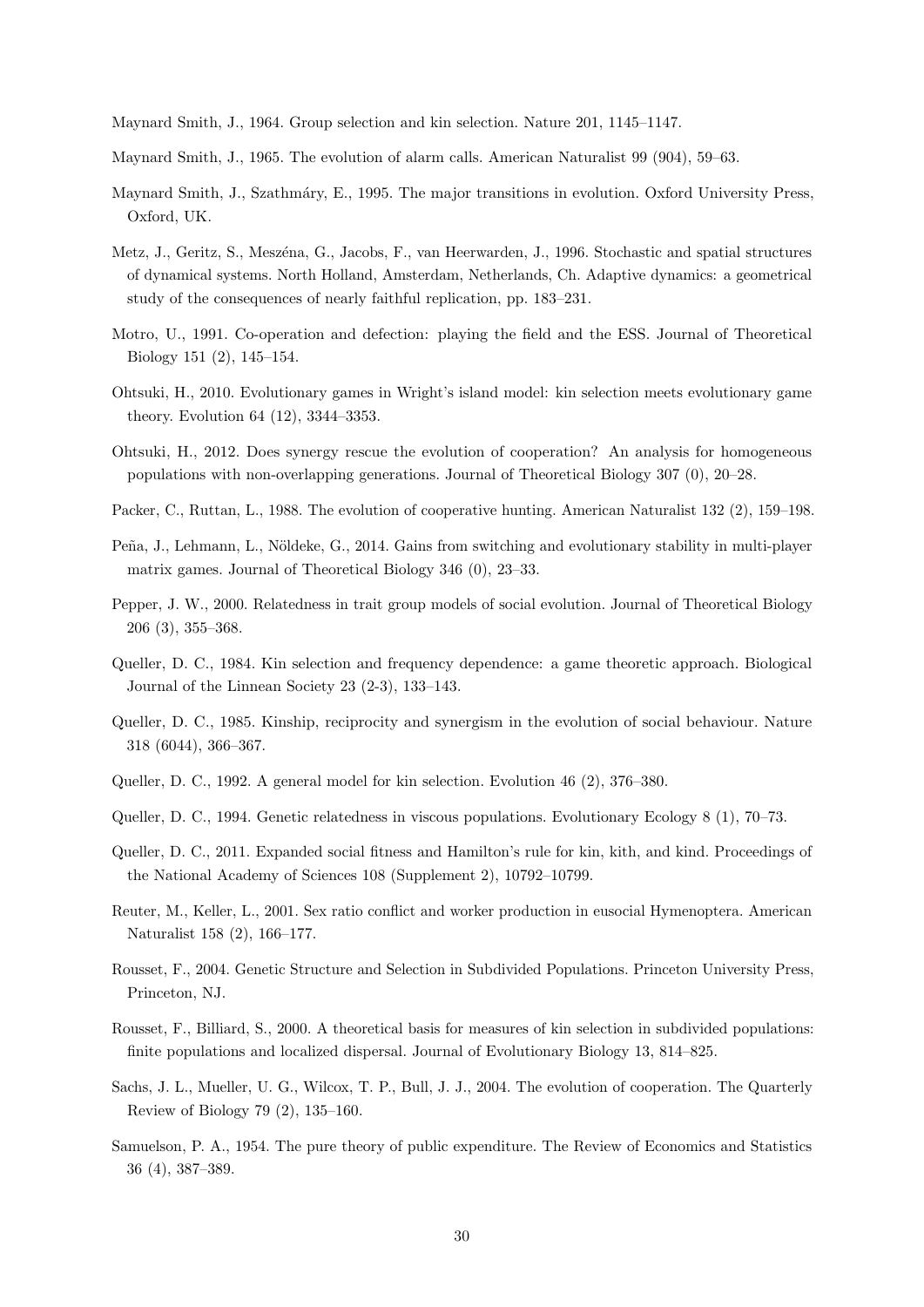- <span id="page-30-9"></span>Sawyer, S., Felsenstein, J., 1983. Isolation by distance in a hierarchically clustered population. Journal of Applied Probability 20 (1), 1–10.
- <span id="page-30-15"></span>Skyrms, B., 2004. The Stag Hunt and the Evolution of Social Structure. Cambridge University Press, Cambridge, UK.
- <span id="page-30-19"></span>Stander, P., 1992. Cooperative hunting in lions: the role of the individual. Behavioral Ecology and Sociobiology 29 (6), 445–454.
- <span id="page-30-2"></span>Sumpter, D. J. T., 2010. Collective Animal Behavior. Princeton University Press, Princeton, NJ.
- <span id="page-30-4"></span>Taylor, P., 1992. Altruism in viscous populations — an inclusive fitness model. Evolutionary Ecology 6 (4), 352–356.
- <span id="page-30-6"></span>Taylor, P., Maciejewski, W., 2012. An inclusive fitness analysis of synergistic interactions in structured populations. Proceedings of the Royal Society B: Biological Sciences 279, 45964603.
- <span id="page-30-12"></span>Taylor, P. D., 1989. Evolutionary stability in one-parameter models under weak selection. Theoretical Population Biology 36 (2), 125–143.
- <span id="page-30-8"></span>Taylor, P. D., Frank, S. A., 1996. How to make a kin selection model. Journal of Theoretical Biology 180 (1), 27–37.
- <span id="page-30-5"></span>Taylor, P. D., Irwin, A. J., 2000. Overlapping generations can promote altruistic behavior. Evolution 54 (4), 1135–1141.
- <span id="page-30-10"></span>Traulsen, A., Nowak, M. A., 2006. Evolution of cooperation by multilevel selection. Proceedings of the National Academy of Sciences 103 (29), 10952–10955.
- <span id="page-30-1"></span>Trivers, R. L., 1971. The evolution of reciprocal altruism. The Quarterly Review of Biology 46 (1), 35–57.
- <span id="page-30-11"></span>Van Cleve, J., 2014. Social evolution and genetic interactions in the short and long term. bioRxiv.
- <span id="page-30-3"></span>Van Cleve, J., Akçay, E., 2014. Pathways to social evolution: reciprocity, relatedness, and synergy. Evolution 68 (8), 2245–2258.
- <span id="page-30-7"></span>Van Cleve, J., Lehmann, L., 2013. Stochastic stability and the evolution of coordination in spatially structured populations. Theoretical Population Biology 89 (0), 75–87.
- <span id="page-30-13"></span>Velicer, G. J., 2003. Social strife in the microbial world. Trends in Microbiology 11 (7), 330–337.
- <span id="page-30-17"></span>Wenseleers, T., Gardner, A., Foster, K. R., 2010. Social evolution theory: a review of methods and approaches. In: Szekely, T., Moore, A., Komdeur, J. (Eds.), Social Behaviour: Genes, Ecology and Evolution. Cambridge University Press, Cambridge, pp. 132–158.
- <span id="page-30-0"></span>West, S. A., Diggle, S. P., Buckling, A., Gardner, A., Griffin, A. S., 2007. The social lives of microbes. Annu. Rev. Ecol. Evol. Syst. 38, 53–77.
- <span id="page-30-14"></span>West, S. A., Griffin, A. S., Gardner, A., Diggle, S. P., 2006. Social evolution theory for microorganisms. Nat Rev Micro 4 (8), 597–607.
- <span id="page-30-18"></span>Wheeler, D. E., 1986. Developmental and physiological determinants of caste in social hymenoptera: Evolutionary implications. American Naturalist 128 (1), 13–34.
- <span id="page-30-16"></span>White, C. E., Winans, S. C., 2007. Cell–cell communication in the plant pathogen agrobacterium tumefaciens. Philosophical Transactions of the Royal Society B: Biological Sciences 362 (1483), 1135– 1148.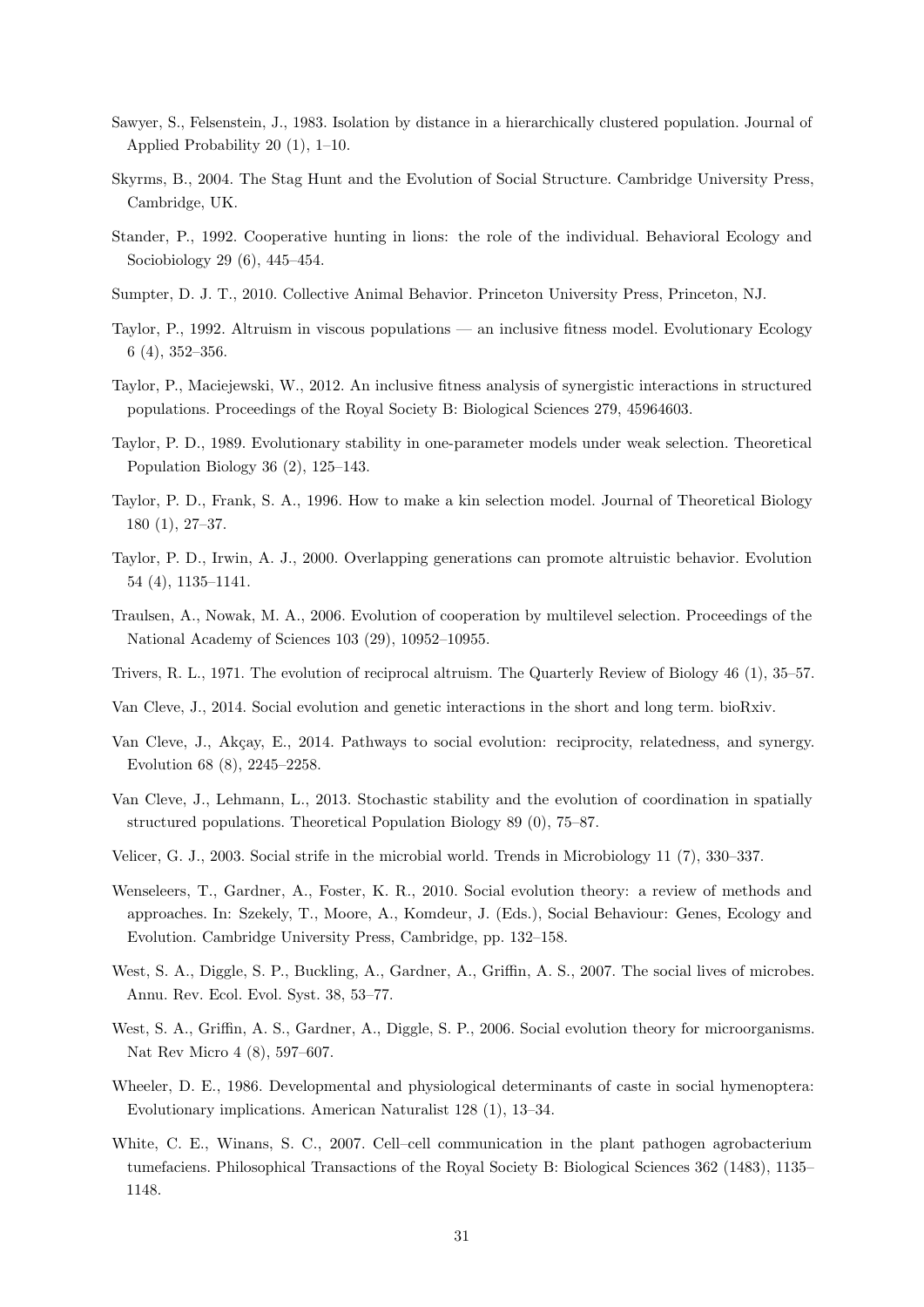<span id="page-31-0"></span>Wright, S., 1931. Evolution in Mendelian populations. Genetics 16, 97–159.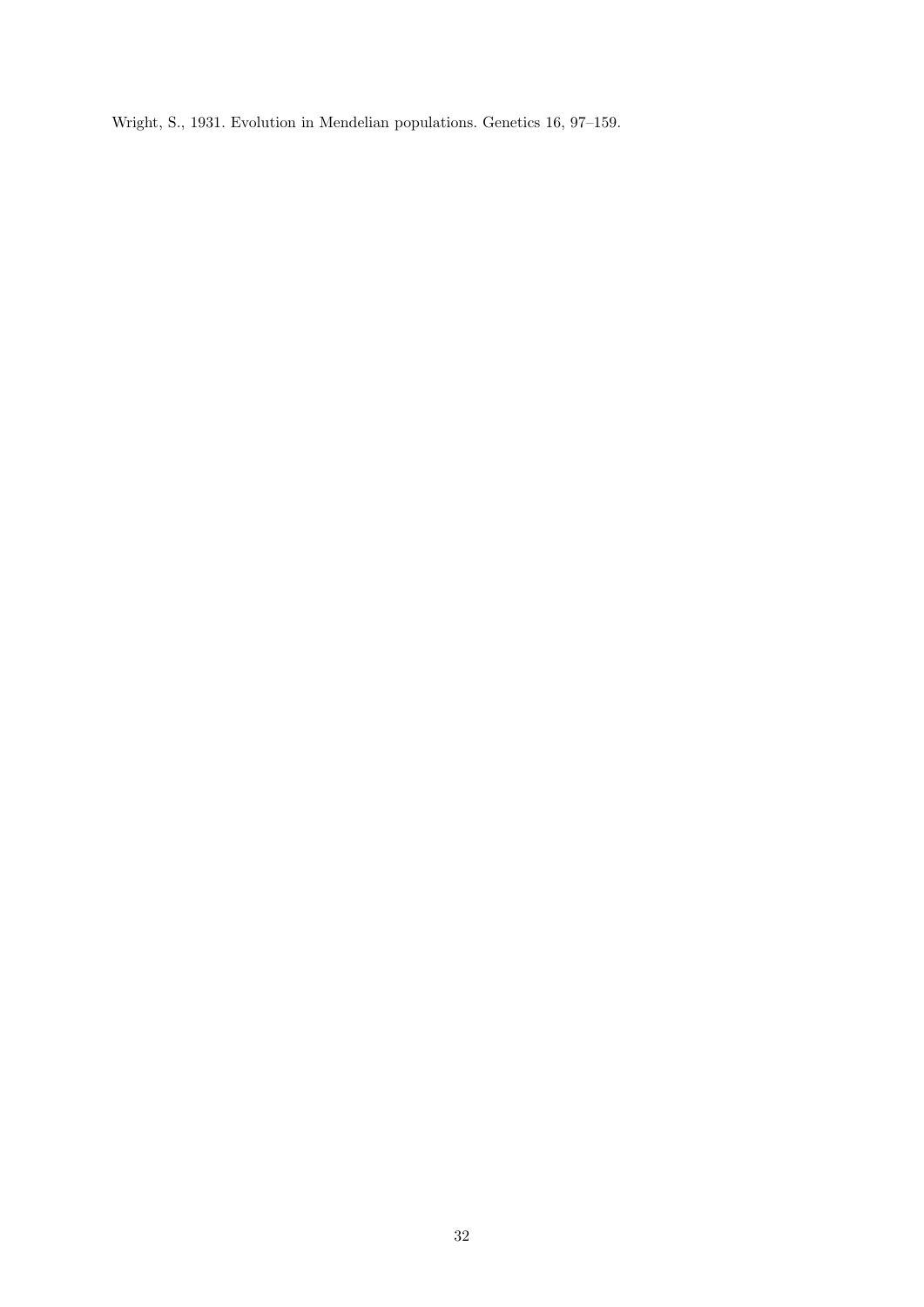<span id="page-32-0"></span>

Figure 1: Three kinds of social traits. Expressers (As) provide a social good at a personal cost, nonexpressers (Bs) do not. The set of recipients (filled circles) of the social good depends on the particular kind of social interaction. a, Whole-group traits. b, Nonexpresser-only traits. c, Expresser-only traits.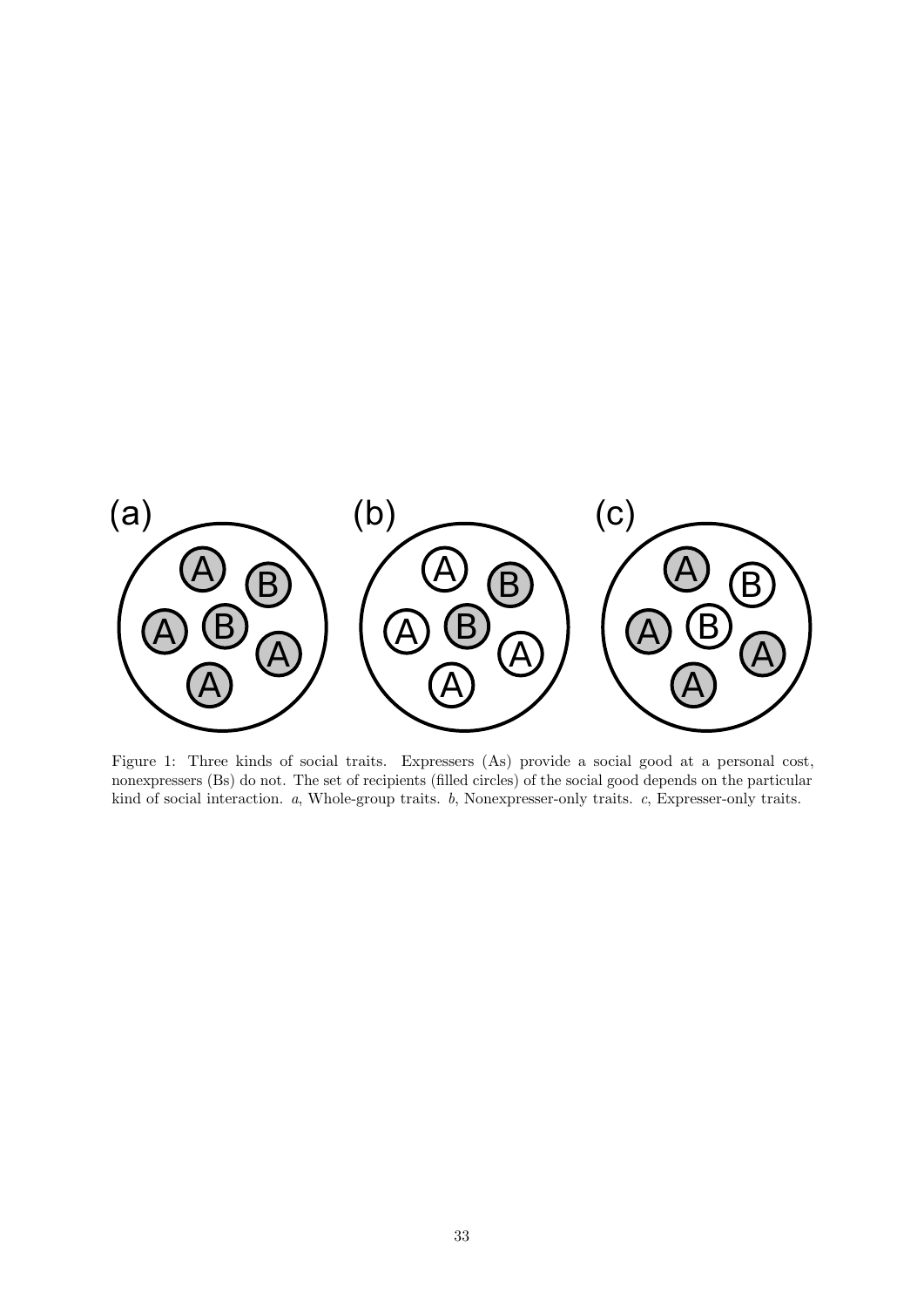<span id="page-33-0"></span>

Figure 2: Bifurcation diagrams for whole-group  $(a, d)$ , nonexpresser-only  $(b, e)$ , and expresser-only  $(c, d)$ f) traits with geometric benefits. The scaled relatedness coefficient  $\kappa \geq 0$  serves as a control parameter. Arrows indicate the direction of evolution for the probability of expressing helping. Solid lines stand for stable equilibria; dashed lines for unstable equilibria. a, b, c, Negative synergies of scale ( $\lambda = 0.7$ ) and low cost-to-benefit ratio ( $\gamma/\beta = 3.5$ ). d, e, f, Positive synergies of scale ( $\lambda = 1.25$ ) and high cost-to-benefit ratio ( $\gamma/\beta = 15$ ). In all plots,  $n = 20$ .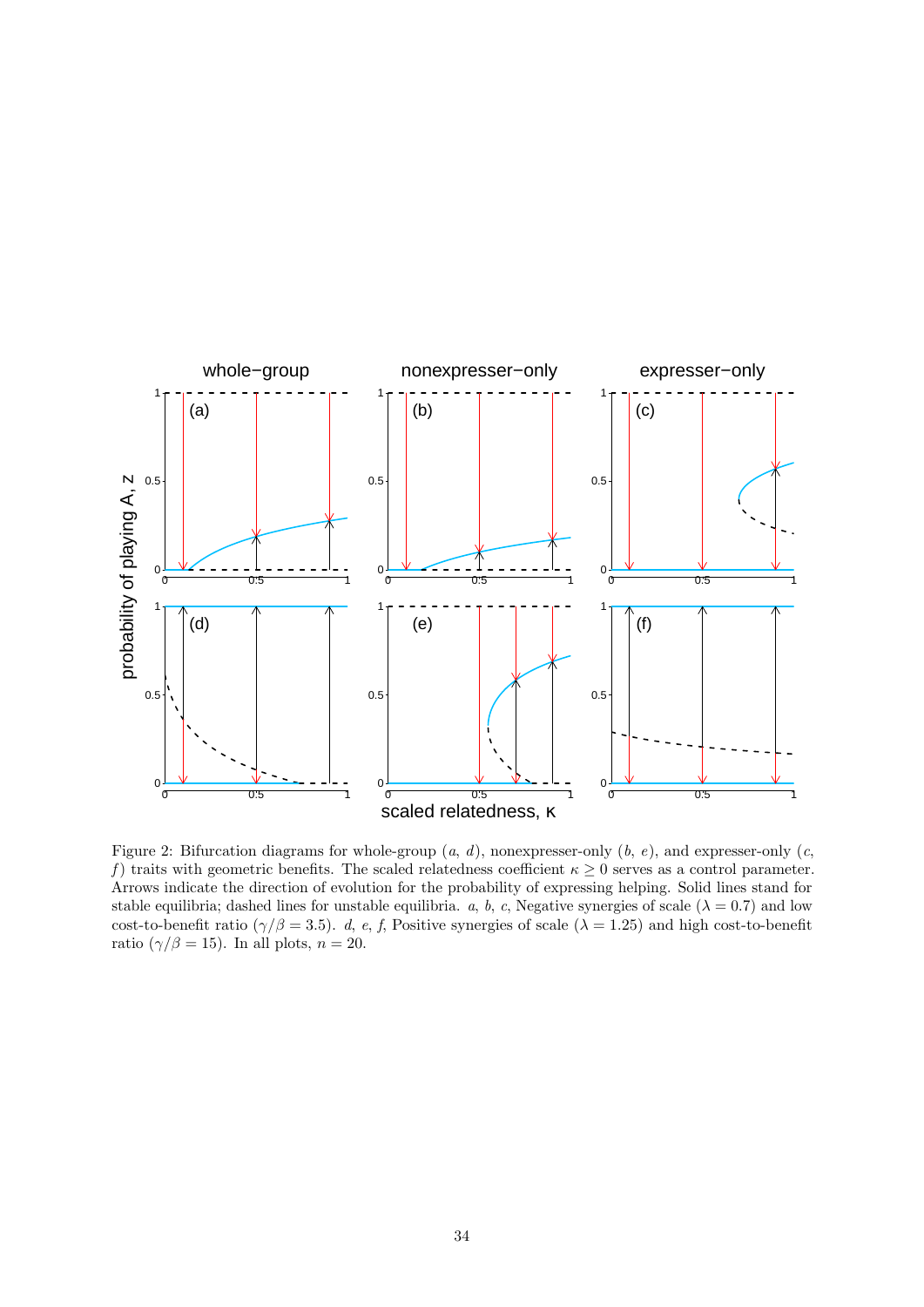<span id="page-34-0"></span>

| Symbol              | Definition                                                                              |
|---------------------|-----------------------------------------------------------------------------------------|
| A                   | first of two pure strategies $(e.g., "help")$                                           |
| $a_k$               | payoff to an A-player matched with k A-players and $n-1-k$ B-players                    |
| $\boldsymbol{B}$    | second of two pure strategies (e.g., "do not help")                                     |
| $\boldsymbol{B}$    | payoff benefit parameter in games without synergies of scale                            |
| $\mathcal{B}(z)$    | (fecundity) indirect effect                                                             |
| b                   | fitness benefit of carrying a social allele                                             |
| $b_k$               | payoff to a B-player matched with k A-players and $n-1-k$ B-players                     |
| $\overline{C}$      | payoff cost parameter in games without synergies of scale                               |
| $\boldsymbol{c}$    | fitness cost of carrying a social allele                                                |
| $-\mathcal{C}(z)$   | (fecundity) direct effect                                                               |
| $d_k$               | direct gain from switching to a focal matched with k A-players and $n-1-k$ B-players    |
| D                   | synergy parameter in games without synergies of scale                                   |
| $\boldsymbol{e}_k$  | indirect gain from switching to a focal matched with k A-players and $n-1-k$ B-players  |
| $f_k$               | inclusive gain from switching to a focal matched with k A-players and $n-1-k$ B-players |
| $\mathcal{G}(z)$    | gain function $(=-\mathcal{C}(z)+\kappa \mathcal{B}(z))$                                |
| $\dot{j}$           | total number of A-players in a group                                                    |
| $\boldsymbol{k}$    | number of A co-players of a focal individual                                            |
| $\boldsymbol{N}$    | number of adult individuals in a group                                                  |
| $\, n$              | number of players (usually $=N$ )                                                       |
| $\,r\,$             | relatedness coefficient                                                                 |
| $\beta_j$           | benefit from the social good when $j$ individuals express helping (play A)              |
| $\beta$             | parameter of the geometric benefits                                                     |
| $\boldsymbol{z}$    | resident strategy (phenotype)                                                           |
| $z_{\bullet}$       | strategy (phenotype) of a focal individual                                              |
| $z_{\ell(\bullet)}$ | strategy (phenotype) of the $\ell$ -th co-player of the focal individual                |
| $z_{\circ}$         | average strategy (phenotype) of the neighbors of a focal individual                     |
| Δ                   | first forward difference operator $(\Delta c_k = c_{k+1} - c_k)$                        |
| $\gamma$            | payoff cost of expressing helping                                                       |
| $\lambda$           | parameter of the geometric benefits                                                     |
| $\kappa$            | scaled relatedness coefficient                                                          |
| $\pi$               | average payoff to a focal individual                                                    |

Table 1: Symbols used in this article.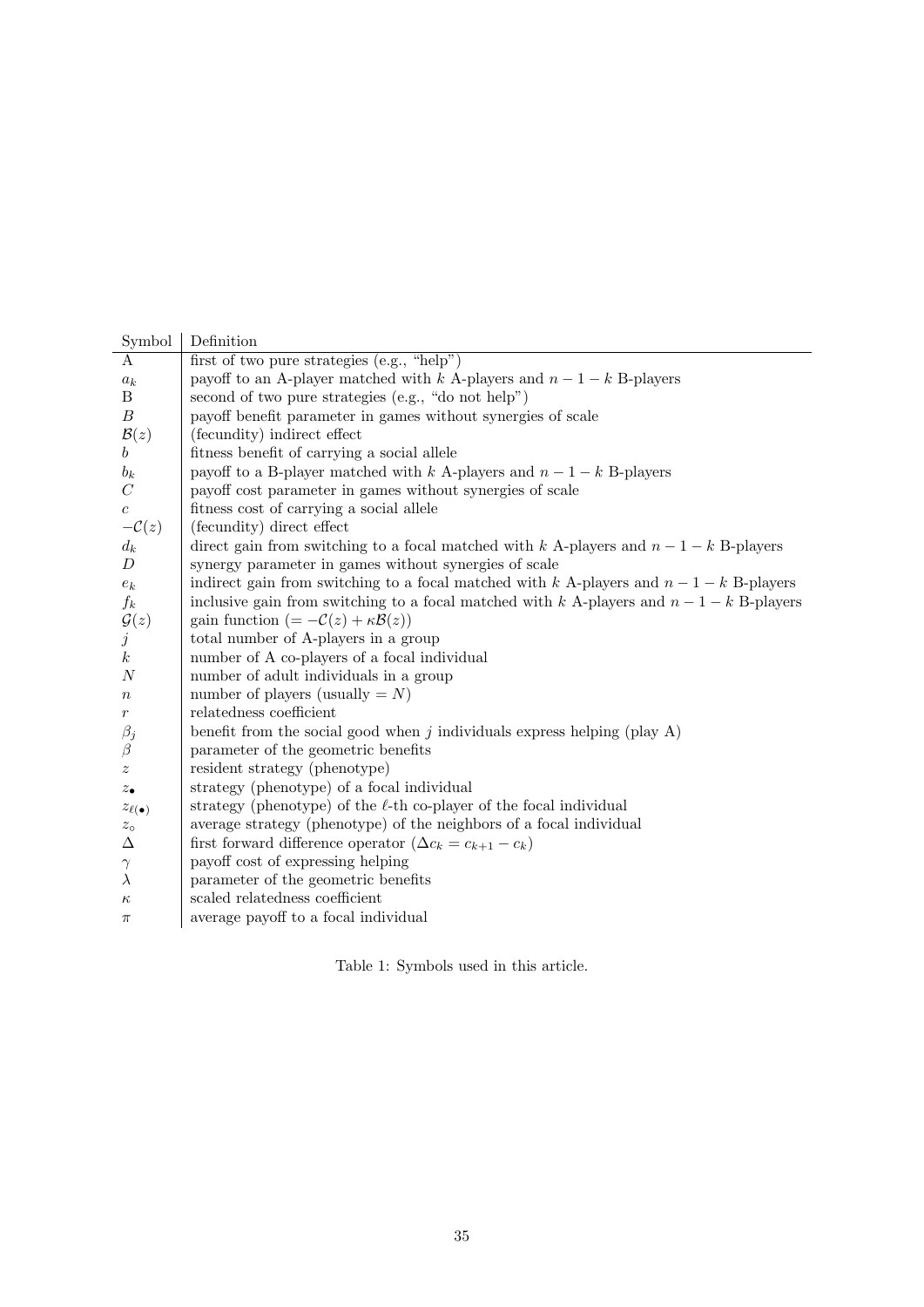<span id="page-35-0"></span>

| Social trait      | $a_k$           | $b_k$     | $a_k$                  | $e_k$                  | Ιk                                                     |
|-------------------|-----------------|-----------|------------------------|------------------------|--------------------------------------------------------|
| whole-group       | $p_{k+1}$       | $\beta_k$ |                        | $n -$                  | $\mathbf{r} + \kappa (n-1) \Delta \beta_k$             |
| nonexpresser-only |                 | $\beta_k$ |                        | $(n-1-k)\Delta\beta_k$ | $-\beta_k + \kappa(n-1-k)\Delta\beta_k$                |
| expresser-only    | $+ \beta_{k+1}$ |           | $\gamma+\beta_{k+\mu}$ | $k\Delta\beta_k$       | $\cdot \gamma + \beta_{k+1} + \kappa k \Delta \beta_k$ |

Table 2: Payoff structures and gains from switching for three kinds of social traits. In each case expressers (A-players) incur a cost  $\gamma > 0$  and recipients obtain a benefit  $\beta_j \geq 0$  which depends on the number of expressers j they experience. The number of expressers experienced by a focal is  $j = k$  if the focal is a nonexpresser, otherwise it is  $j = k + 1$ . Direct gains  $(d_k)$  and indirect gains  $(e_k)$  are calculated by substituting the expressions for  $a_k$  and  $b_k$  into equations [\(5\)](#page-6-0) and [\(6\)](#page-6-1). Inclusive gains from switching  $(f_k)$ are then obtained from equation [\(9\)](#page-6-2).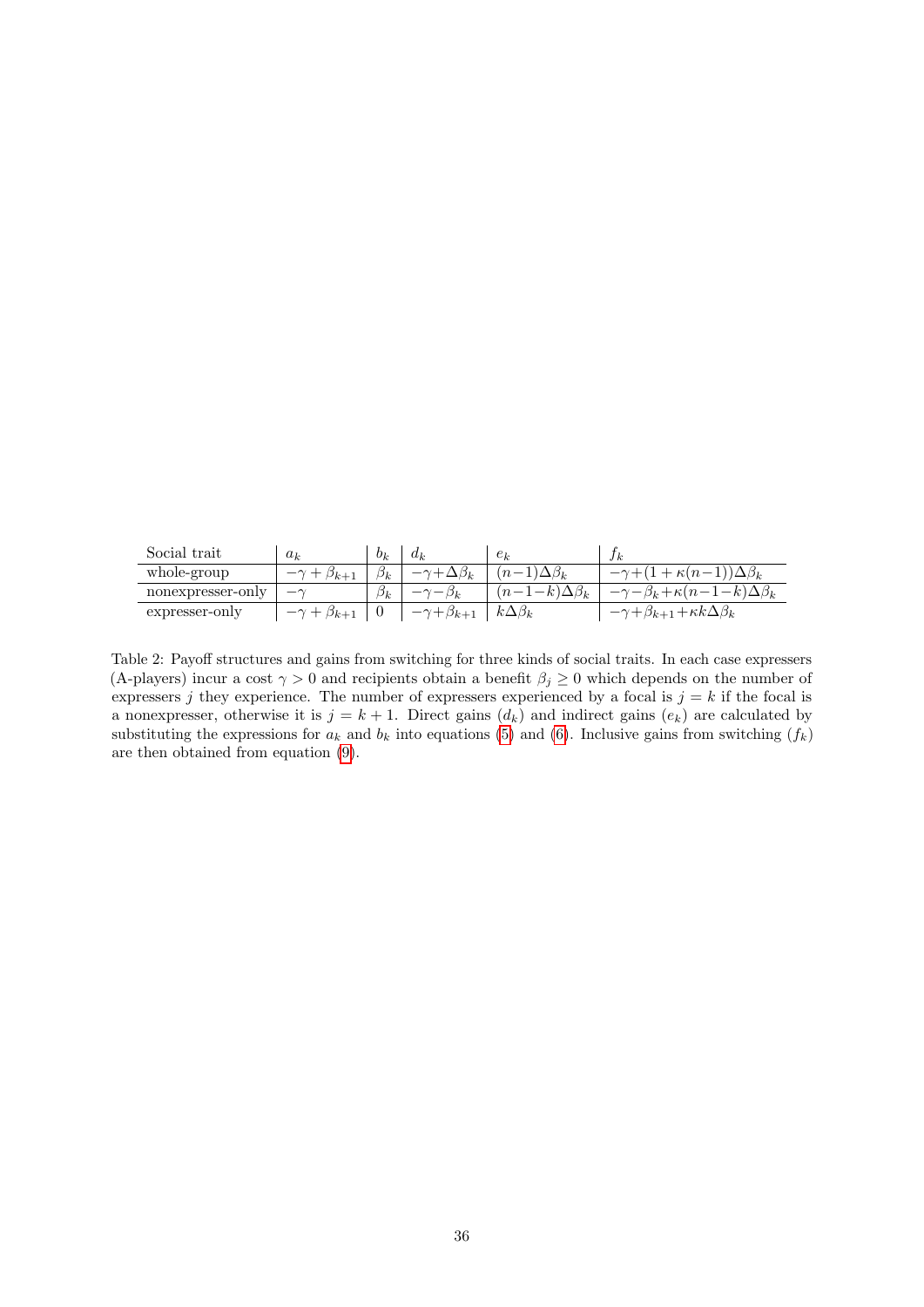<span id="page-36-0"></span>

| Social trait      | $f_k$                                            | G(z)                                                 |
|-------------------|--------------------------------------------------|------------------------------------------------------|
| whole-group       | $-\gamma + \beta + \kappa(n-1)\beta$             | $-\gamma + \beta + \kappa(n-1)\beta$                 |
| nonexpresser-only | $-\gamma + \kappa(n-1)\beta - (1+\kappa)\beta k$ | $-\gamma + \kappa(n-1)\beta - (1+\kappa)\beta(n-1)z$ |
| expresser-only    | $-\gamma + \beta + (1+\kappa)\beta k$            | $-\gamma + \beta + (1+\kappa)\beta(n-1)z$            |

Table 3: Inclusive gains from switching  $(f_k)$  and gain functions  $(\mathcal{G}(z))$  for the case of linear benefits (no synergies of scale). The inclusive gains from switching are obtained by replacing  $\beta_j = \beta j$  and  $\Delta \beta_j = \beta$ into the corresponding expression from table [2.](#page-35-0) The gain function is then obtained from equation [\(10\)](#page-7-0).